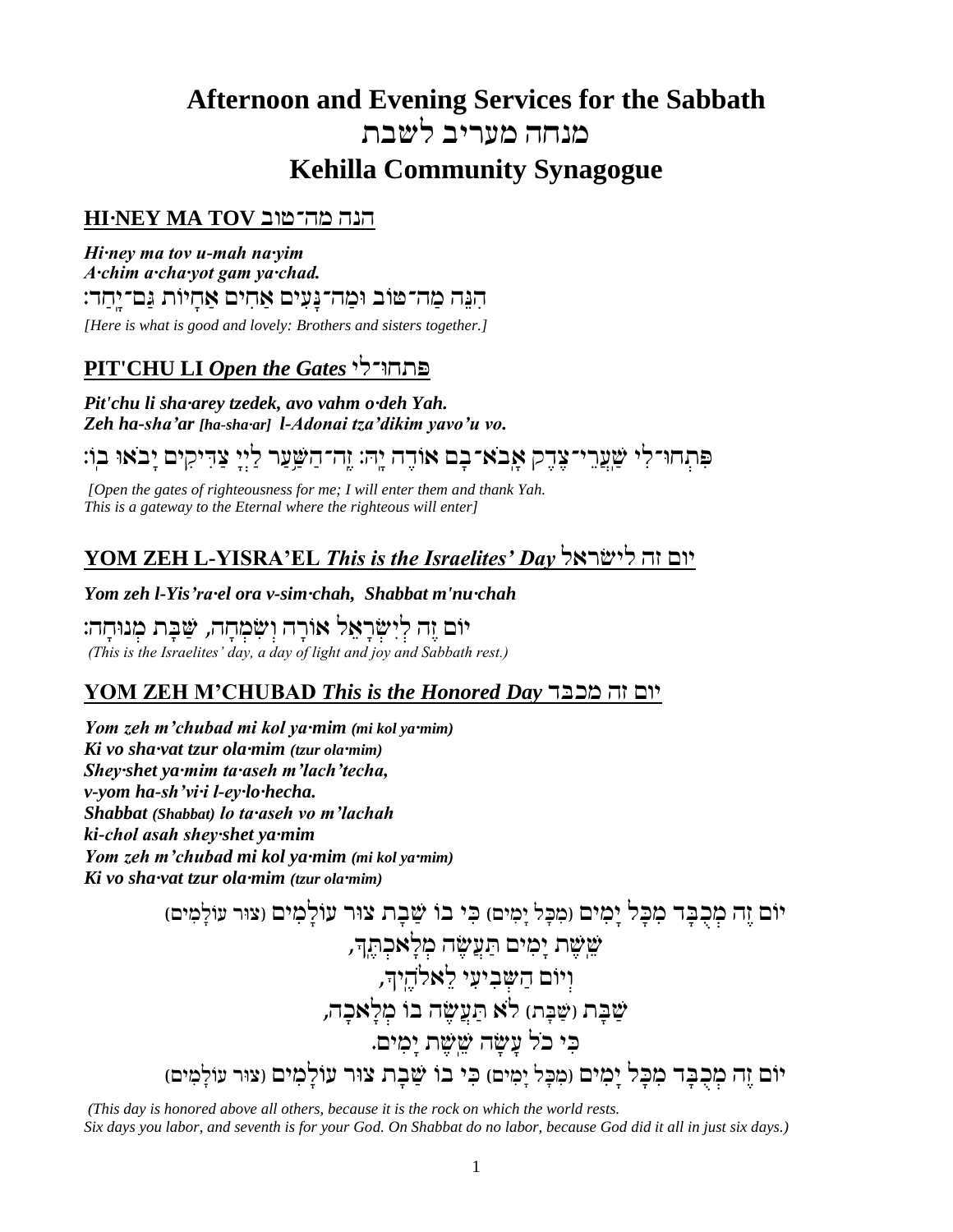### Y'DID NEH·FESH *Dearest One* ידיד נפש

Y'did neh fesh, ahv ha-rachaman m'shoch av'd'cha el r'tzo necha יְדִיד נֶפֶּשׁ אָב הָרַחֲמָן מְשֹׂךְ עַבְדִךְ אֵל רִצוֹנֵךְ. Ya·rutz av'd'cha k'mo ah·yal, yish'ta·chaveh el mul hada·recha יָרוּץ עַבְדְּךְ כִּמוֹ אַיָּל. יִשְׁתַּחֲוָה אֵל מוּל הֲדָרֵךָ. Yeh erav lo y'di do techa, mi-no fet tzuf v-chol ta am יַעֲרַב לוֹ יִדְידוֹתֵיךְ. מִנֹפֵת צוּף וְכָל טַעַם:

[Dearest one of my soul, compassionate one, draw me to your desire. Then will I rush like a gazelle to worship in the presence of your splendor. Your endearing ways are sweeter than any taste, even honey's nectar.]

> Hadur na eh ziv ha-olam, naf'shi cholat a hava teh cha הדור נאה זיו העולם. נפשי חולת אהבתד. Ana el nah r'fah nah lah, b-har'ot lah no-am zi-veh-cha אנא אל נא רפא נא לה. בהראות לה נעם זיוד. Ahz tit'chazek, v-tit'ra pey, v-hai tah lah sim chat olam אָז תִּתְחַזֵּק וְתִתְרַפֵּא. וְהָיִתָה לֵה שִׂמְחַת עוֹלֵם:

[Splendid and comely is the world's radiance. My soul pines for your loving. Please God, heal her please and reveal the beauty of your radiance, then will she become strong and healthy and hers will be the joy of the world.]

### DROR YIKRAH *Freedom Calls* הרור יקרא

D'ror yik·ra l-veyn im baht, v-yin'tzar'chem k'mo va·vaht

דִרוֹר יִקְרָא לְבֵן עִם בַּת. וְיִנְצָרְכֶם כִּמוֹ בָבַת. N'im shim'chem v-lo yush baht, sh'vu v-nu chu b-yom Shabbat. נְעִים שִׁמְכֶם וְלֹא יֻשְּׁבַּת. שְׁבוּ וְנִוּחוּ בְּיוֹם שַׁבָּת:

[Freedom calls to every son and daughter: you are the apple of God's eye. Your essence is pleasant and will remain, but rest and relax on Sabbath day.]

D'ey choch'ma l-naf'sheh-cha, v-hi cheh-ter l-ro-sheh-cha. דִעָה חָכִמָּה לְנַפְשֵׁךָ. וְהִיא כֵתֵר לְרֹאשֵׁךָ. N'tzor mitz'vat k'do·shecha, sh'mor Shabbat kod'sheh·cha. נִצוֹר מִצְוַת קְדוֹשֵׁךָ. שָׁמוֹר שַׁבַּת קַדְשֵׁךְ:

[Obtain wisdom for the sake of your soul, and it will be a crown upon your head. Keep the holy instruction to observe the Sabbath, the time of holiness.]

### <u>Ash'rey – אשרי Ash'rey – אשרי Ash'rey (from Psalms</u> 84:5)

Cantor> אַשָּׁרֵי All respond> אָשָׁרֵי Ash'rey Cantor> יוֹשׂבי yosh'vey All respond> יוֹשׁבי vosh'vey *Ney•tey•cha* בֵ<sup>י</sup>ה, <All together REPEAT ENTIRELY<br>REPEAT ENTIRELY All together> מוד יְהַלְלוּךְ סֶלְה:<All together Happy are they who dwell within your house, may they continue to give praise to you, Selah!.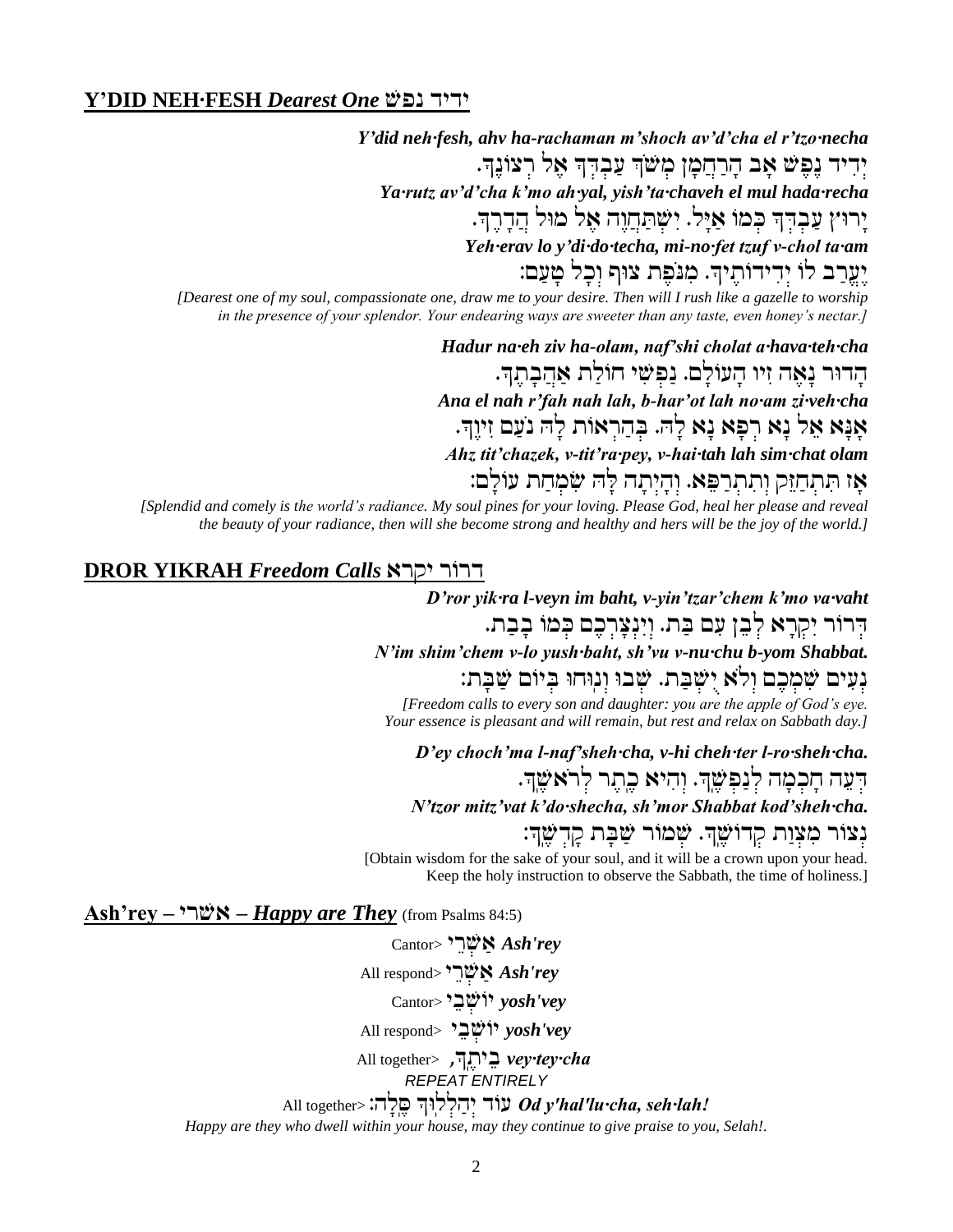**Ash'rev – Happy are They** (from Psalms 84:5, 144:15 & 145:1-21)

אַשָּׁרֵי יוֹשָׁבֵי בִיתֵךְ, עוֹד יִהַלְלוּךְ םֵלָה:

Ash'rey yosh'vey vey teh cha, od y'hal'lu cha, seh lah! Happy are they who dwell within your house, may they continue to give praise to you.

צִשְּׁרֵי הָעָם שֶׁבְּבָה לּוֹ, צַשְּׁרֵי הָעָם שֶׁיָי אֱלֹהָיוֹ:

Ash'rey ha-am sheh-ka-cha lo, ash'rey ha-am sheh-YHVH elohav Happy is the people for whom life is thus, happy is the people with the EVERLASTING for its God.

r'hillah l-Dah'vid A Psalm of David, הְהָלָה לְדְוָד,

ארוממך אלוהי המלך, ואברכה שמך לעולם ועד:

Aro mim'cha Elohai ha-melech va-avarcha shim'cha l-olam va-ed

All exaltations do I raise to you, my sovereign God, and I give blessing to your name, forever and eternally.

בִּכָל יוֹם אֲבָרִכֵּךְ, וַאֲהַלְלָה שִׁמְךָ לְעוֹלָם וָעֵד:

 $\bm{B}\text{-}$ chol yom avar'cheh $\cdot$ ka va-a $\cdot$ ha $\cdot$ l'la shim'cha l-olam va-ed Blessings do I offer you each day, I hail your name, forever and eternally.

בְּדוֹל יְיָ וּמְהָלָל מְאֹד, וְלִגְדָלָתוֹ אֵין הֵקֵר:

 $\boldsymbol{G}$ adol YHVH u-m'hullal m'od v-li-g'dulato eyn chey $\cdot$ ker Great is THE ETERNAL, to be praised emphatically, because God's greatness has no measure.

דור לדור ישבח מעשיך, וגבורתיך יגידו:

 $\boldsymbol{D}$ or l-dor y'shabach ma•asecha u-g'vurotecha ya•gidu Declaring praises for your deeds one era to the next, people describe your mighty acts.

הֵדָר כִּבוֹד הוֹדֶךָ, וִדְבְרֵי נִפְלְאֹתֵיךְ אַשָּׂיחַה:

 $H$ adar k'vod ho·decha v-div'rey nif'lo·techa a·sicha Heaven's glorious splendor is my song, words of your miracles I eagerly pour forth.

[עֵזוּז נוֹרְאוֹתֵיךְ יֹאמֵרוּ וּגִדְלַתְךְ אֵםַפְּרֵנֵה :

Veh-eh zuz noro techa yo meyru u-g'dulat'cha a sa preh nah Wondrous are your powers-people tell of them, and your magnificence do I recount.

# זֶכֶר רַב טוּבְדְ יַבְּיעוּ, וִצְדְקַתְדְ יִרְגֵּנוּ:

Zeh cher rav tuv'cha ya bi u v-tzid'kat'cha y'ra ney nu Signs of your abundant goodness they express, and in your justice they rejoice.

הנון ורחום יי, אֵרֶךְ אַפְיִם וּגְדָל חָםֶד:

 $CH$ anun v-rachum YHVH, eh rech apai yim u-g'dol cha sed How gracious and how merciful in THE ABUNDANT ONE, slow to anger, great in love.

מוב יי לכל, ורחמיו על כל מעשיו:

 $\emph{Tov YHVH}$  la-kol, v-racha mav ahl kol ma asav To all God's creatures, goodness flows, on all creation, divine love.

יוֹדוּךְ יִיָ כָּל מַעֲשֵׂיךָ, וַחֲסִיְדֵיךְ יִבְרְכִוּבָה:

 $\boldsymbol{Y}$ o·ducha YHVH kol ma·asecha, v-cha·si·decha y'var'chu·cha Your creatures all give thanks to you, your fervent ones bless you emphatically.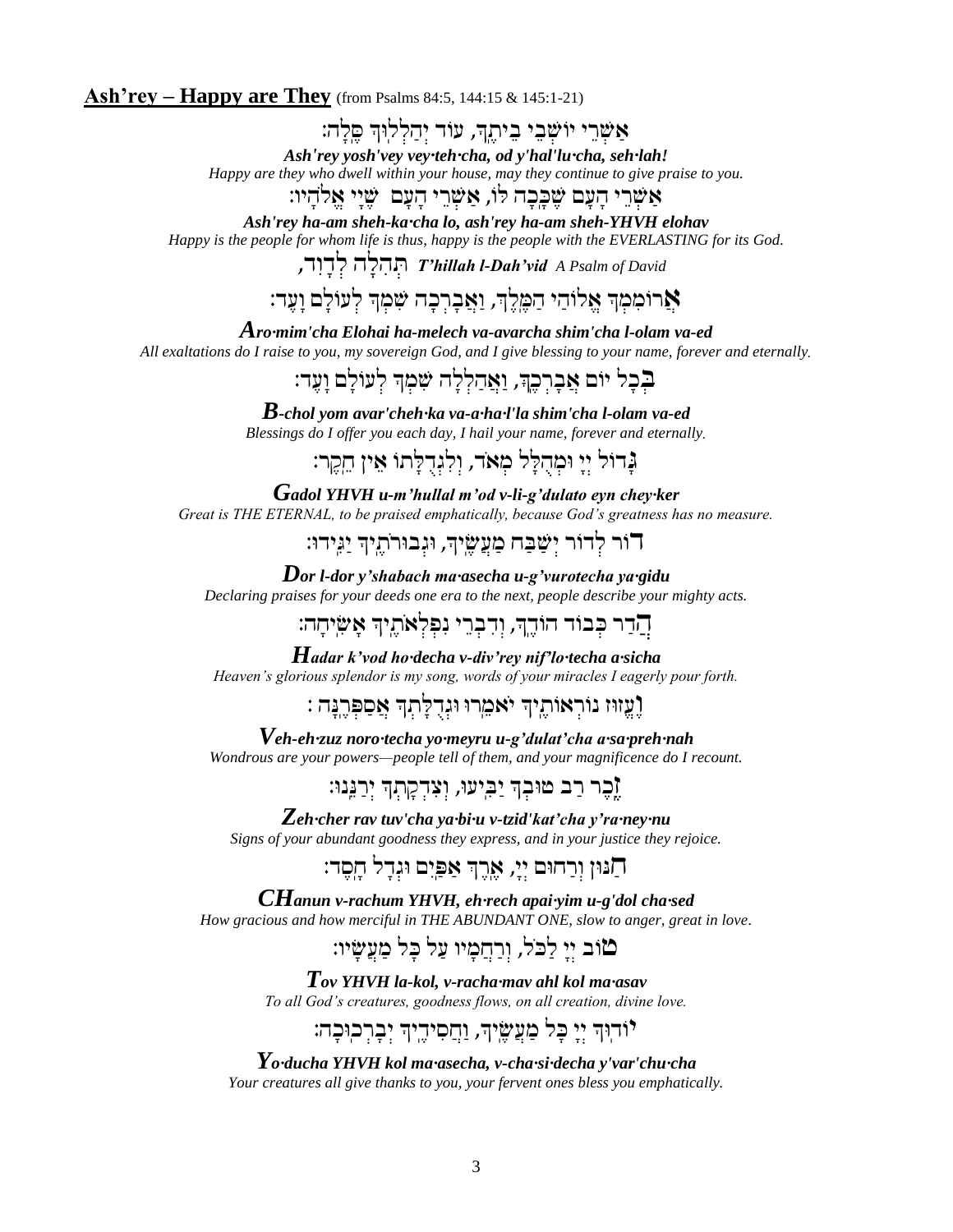# בבוד מַלְכוּתְךְ יֹאמֵרוּ, וּגְבוּרַתְךְ יִדַבֵּרוּ:

 $\boldsymbol{K}$ 'vod mal'chut'cha yo·mey'ru, u-g'dulat'cha y'da·bey·ru Calling out the glory of your soveignty, of your magnificence they speak.

# לְהוּדִיעַ לְבְנֵי הַאֲדָם גְבוּרֹתַיו, וּכְבוֹד הֲדָר מַלְבוּתוֹ:

 $L$ 'hodi $\cdot$ ah li-v'ney ha-adahm g'vurotav, u-ch'vod hadar mal'chuto. Letting all people know your mighty acts, and of your sovereignty's glory and splendor.

# מֲלְכוּתִךְ מַלְכוּת כַּל עוֹלַמִים, וּמֵמְשָׁלְתִּךְ בִּכַל דֹר וַדֹר:

 $\bm{M}$ al'chut'cha mal'chut kol ola $\cdot$ mim, u-mem'shal't'cha b-chol dor va-dor May your sovereignty last all eternities, your dominion for era after era.

# םוֹמֵךְ יִיָ לְכָל הַנֹפִלִים, וְזוֹקֵף לְכָל הַכִּפּוּפִים:

So meych YHVH l-chol ha-nof'lim, v-zo keyf l-chol ha-k'fufim Strong support to all who fall, God raises up the humble and the lame.

עֵינֵי כֹל אֱלֵיךְ יִשָּׂבֶרוּ, וְאַתָּה נוֹתֵן לַהֵם אֶת אַכְלַם בִּעָתּוֹ:

 $E$ y·ney chol ey·leh·cha y'sabey·ru, v-ata no·teyn la-hem et och·lam b-ito All hopeful gazes turn toward you, as you give sustenance in its appointed time.

# פותח את ירה, ומשביע לכל חי רצון:

 $P$ otey ach et ya decha, u-mas' bi ah l-chol chai ra tzon Providing with your open hand, you satisfy desire in all life.

# צדיק יי בכל דרכיו, וחסיד בכל מעשיו:

 $\boldsymbol{T}$ Zaddik YHVH b-chol d'rachav, v-cha·sid b-chol ma·asav So just is God in every way, so loving amid all the divine deeds.

# קרוב יִיַ לְכָל קֹרָאָיו, לְכָל אֲשֶׁר יִקְרָאָהוּ בִאֱמֵת:

**Oarov YHVH** l-chol gor'av, l-chol asher yig'ra-u-hu veh-emet Close by is God to all who call, to all who call to God in truth.

# רְצוֹן יְרֵאַיו יַעֲשָׂה, וָאֵת שַׁוְעַתַם יִשְׁמַע וְיוֹשִׁיעֵם:

 $R$ 'tzon y'rey•av ya•a•seh, v-et shav'atam yi•shma v-yoshi•eym

Responding to the yearning of all those who fear, God hears their cry and comes to rescue them.

# שׁוֹמר יי את כל אהביו, ואת כל הרשעים ישמיד:

**Shomer YHVH** et kol o·ha·vav, v-et kol ha-r'sha·im yash'mid Showing care to all who love God, THE ETERNAL disperses the destructive forces.

# תחלת יי ידבר פי, ויברד כל בשר שם קדשו, לעולם ועד:

 $T$ 'hilat YHVH y'da·ber pi, vi-y'va·reych kol basar sheym kod'sho, l-olam va-ed

The praise of THE ALL-KNOWING does my mouth declare, and all flesh give blessing to God's holy name,

unto eternity.

וַאֲנַחְנוּ נְבְרֵךְ יָה, מֵעַתָּה וְעַד עוֹלָם, הַלִלוּיָה:

Va-anach'nu n'va·reych Yah, mey-ata v-ahd olam, Halleluvah

And as for us, we bless the name of Yah, from now until the end of time, Halleluyah! [Translation: adapted from Joel Rosenberg]

### **VA-ANACH'NU**

יָה, מֵעַתְּה וְעַד עוֹלָם, הַלִלוּיָה: Ya-anach'nu n'vareych Yah, mey-ata v-ahd olam, **Halleluyah** [And as for us, we bless the name of Yah, from now until the end of time, Halleluyah!]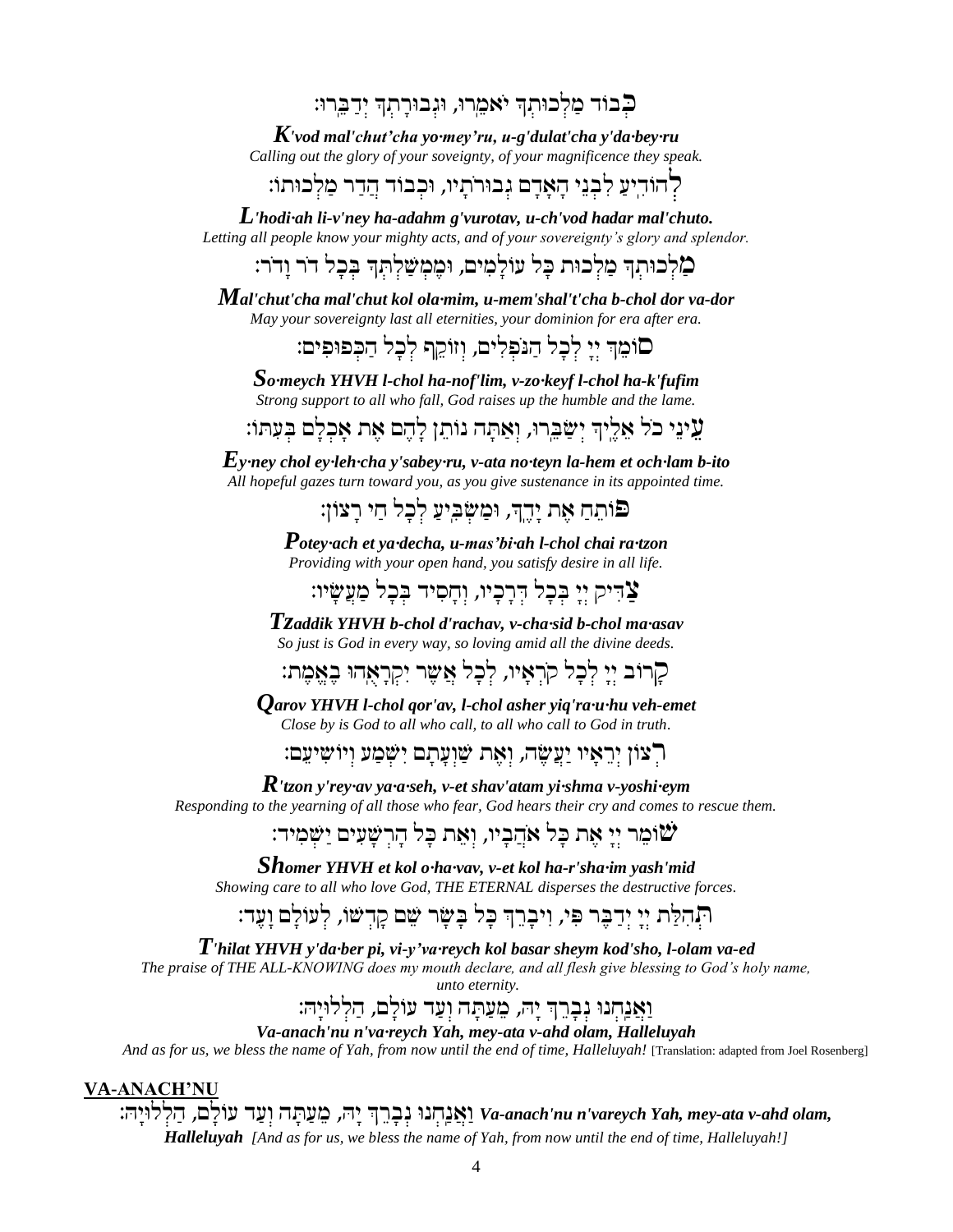**TO ZION CAME LIBERATION**: **U-va l-Tzi'on Go'el** [Interp. trans. DJC] וּבַא לְצְיוֹן גּוֹאֵל, וּלְשָׁבֵי פֵשָׁע בְיַעֲקֹב, נִאָם יְיָ: וַאֲנִי זֹאת בְּרִיתִי אֹתָם אָמַר יְיָ, רוּחִי אַשֶּׁר עָלֵיךָ, וּרִבְרֵי אֲשֶׁר שַׂמְתִי בִפְיִךְ לֹא יָמִוּשׁוּ מִפִּיהָ, וּמִפִּי זַרְעֲךָ, וּמִפִּי זֶרַע זַרְעֲךָ, אָמַר יְיָ, מֵעַתָּה וְעַד עוֹלָם: וִאַתָּה קָדוֹשׁ, יוֹשֵׁב תִּהְלּוֹת יִשְׂרָאֵל:

Those who came before us received a message of freedom and they made a covenant to live in the spirit of freedom. And from generation to generation they would pass the message down. This task they regarded as holy. And they celebrated its holiness and together they sang the words of the prophets:

[All respond]

## קְרוֹשׁ קְרוֹשׁ קְרוֹשׁ יִיָ צְבָאוֹת, מִלֹא כָל הַאֲרֵץ כְבוֹדוֹ: *Kadosh kadosh kadosh YHVH tz'va'ot, m'lo chol ha-aretz k'vodo*

Holy holy holy is Yah Tz'va∙ot, the whole earth is filled with Yah's glory.

LEADER: In mystical vision, they heard the loud roar of angels singing:

[All respond]

בַרוּךְ כִבוֹד יֵי מִמְקוֹמוֹ:

*Baruch k'vod YHVH mi-m'komo* Blessed is the divine glory from its holy place.

LEADER: And in the spirit of this vision they responded:

[All respond] יִי יִמְלִדְ לְעוֹלָם וָעֶד:

*Yah yim'loch l-olam va-ed* The Eternal reigns eternally, holding sway forever more.

*Baruch Eloheynu sheh-b'ra∙anu li-ch'vodo* {x2}

*Baruch Eloheynu sheh-b'ra∙anu li-ch'vodo, li-ch'vodo*

*Od ha-pa'am, od ha-pa'am: li-ch'vodo* {x2}

*Od ha-pa'am,: li-ch'vodo, li-ch'vodo*

*[Bless the Source, for glory have we been created. Again and again: for glory.]*

*V-na∙tan lanu Torat eh∙met* {x2}

*V-na∙tan lanu Torat ehmet, Torat eh∙met*

*Od ha-pa∙am, od ha-pa∙am: Torat eh∙met* {x2}

*Od ha-pa∙am: Torat ehmet, Torat eh∙met*. *[And then gave us a teaching of truth. Again and again: a teaching of truth.]*

*V-cha∙yey olam na∙tah b-to∙chey∙nu* {x2}

*V-cha∙yey olam na∙tah b-to∙chey∙nu, b-to∙chey∙nu.*

*Od ha-pa∙am, od ha-pa∙am: b-to∙chey∙nu* {x2} *Od ha-pa∙am: b-to∙chey∙nu, b-to∙chey∙nu*.

*[The life of universal experience was planted within us. Again and again: within us.]*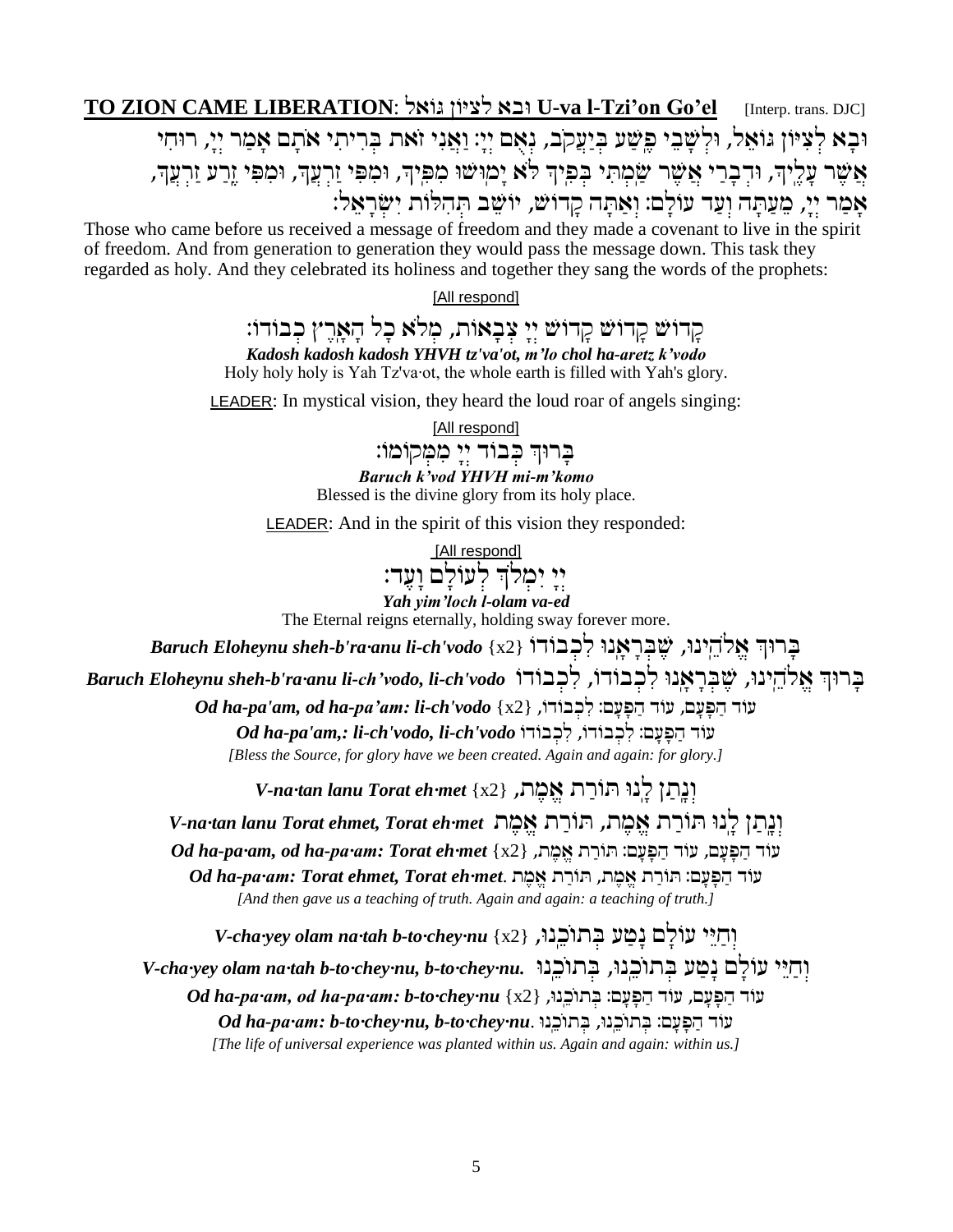### **ELO∙HAI N'SHAMAH**

*. Elohai n'shamah sheh-natata bi, t'horah hi [My God, the soul you placed within me is pure.]*

### **HALLELU AVDEY ADONAI**

| Refrain: Halleluya halleluya, hallelu av'dey Adonai |                                            | הַלִּלוּיָה הַלְלוּיָה הַלְלוּ עֲבְדֵי אֵד |               |                                             |       |
|-----------------------------------------------------|--------------------------------------------|--------------------------------------------|---------------|---------------------------------------------|-------|
| <b>Hallelu</b>                                      | adir adirim adir                           | u-m'hulal Adonai                           |               | אדיר אדירים אדיר                            | הללו  |
| <b>Hallelu</b>                                      | baruch baruchim baruch                     | u-m'hulal Adonai                           | ומהלל אדני    | בַרוּךְ בָרוּכִים בָרוּךְ                   | הללו  |
| <b>Hallelu</b>                                      | gadol g'dolim gadol                        | u-m'hulal Adonai                           | ומהלל אדני    | נֵדוֹל גִדוֹלִים נֵדוֹל                     | הללו  |
|                                                     |                                            |                                            | ומהלל אדני    | דגול דגולים דגול                            | הללו  |
| <b>Hallelu</b>                                      | dagul d'gulim dagul                        | u-m'hulal Adonai                           | ומהלל אדני    | הֲדוּר הֲדוּרִים הֲדוּר                     | הללו  |
| <b>Hallelu</b>                                      | hadur hadurim hadur                        | u-m'hulal Adonai                           |               |                                             |       |
| <b>Hallelu</b>                                      | vatik vatikim vatik                        | u-m'hulal Adonai                           | ומהלל אדני    | וָתִיק וָתִיקִים וָתִיק                     | הללו  |
| <b>Hallelu</b>                                      | zakai zaka'im zakai                        | u-m'hulal Adonai                           | ומהלל אדני    | וכאי וכאים וכאי                             | הללו  |
| <b>Hallelu</b>                                      | chanun chanunim chanun                     | u-m'hulal Adonai                           | ומהלל אדני    | חַנּוּן חַנּוּנִים חַנּוּן                  | הללו  |
| <b>Hallelu</b>                                      | tahor t'horim tahor                        | u-m'hulal Adonai                           | ומהלל אדני    | טֲהוֹר טְהוֹרִים טֲהוֹר                     | הללו  |
| <b>Hallelu</b>                                      | yashar y'sharim yashar                     | u-m'hulal Adonai                           | ומהלל אדני    | יָשָׁר יִשָּׁרִים יָשָׁר                    | הללו  |
| <b>Hallelu</b>                                      | kabir kabirim kabir                        | u-m'hulal Adonai                           | אדני<br>ומהלל | כביר כבירים כביר                            | הללו  |
| <b>Hallelu</b>                                      | lomed lamdanim lamdan                      | u-m'hulal Adonai                           | ומהל          | לוֹמֵד לַמְדַנִים לַמְּדָן                  | הללו  |
| <b>Hallelu</b>                                      | melech m'lachim melech                     | u-m'hulal Adonai                           | ומהלל אדני    | מֶלֶךְ מִלָּכִים מֶלֶךְ                     | הללו  |
| <b>Hallelu</b>                                      | navon n'vonim navon                        | u-m'hulal Adonai                           | ומהלל         | נַבוֹן נִבוֹנִים נַבוֹן                     | הללו  |
| <b>Hallelu</b>                                      | somech s'muchim somech                     | u-m'hulal Adonai                           |               | סוֹמֵךְ סְמוּכִים סוֹמֵךְ                   | הללו  |
| <b>Hallelu</b>                                      | ozer ozeyrim ozer                          | u-m'hulal Adonai                           | ומהלל אדני    | עוֹזֵר עוֹזֵרִים עוֹזֵר                     | הללו  |
| <b>Hallelu</b>                                      | fodeh f'du'yim podeh                       | u-m'hulal Adonai                           | ומהלל         | פורה פרויים פורה                            | הללו  |
| <b>Hallelu</b>                                      | tzadik tzadikim tzadik                     | u-m'hulal Adonai                           | ומהל          |                                             | הללו  |
| <b>Hallelu</b>                                      | kadosh k'doshim kadosh                     | u-m'hulal Adonai                           |               | צַדִּיק צַדִּיקִים צַדִּיק                  |       |
| <b>Hallelu</b>                                      | rachman rachmanim rachman u-m'hulal Adonai |                                            |               | קרוש קרושים קרוש ומהלל אַרנִי               | הללוּ |
| <b>Hallelu</b>                                      | shomer shom'rim shomer                     | u-m'hulal Adonai                           |               | בעֹפוֹ בֹּחִפְנִים רַחִפְוֹ וּמִהְלָל       | הללוּ |
| <b>Hallelu</b>                                      | tomech t'mimim tomech                      | u-m'hulal Adonai                           |               | שומר שומרים שומרומהלל אדני                  | הללו  |
|                                                     |                                            |                                            |               | תוֹמֵךְ תִמְימִים תוֹמֵךְ וּמִהְלַל אֲדֹנָי | הללו  |

*[Those who serve the divine, praise Yah. Praise (alphabetically) the most great,..most blessed,…the most grand,..most eminent, ..most glorious,..most ancient,.. most worthy…. And Adonai is praised.]*

#### **CHA∙TZI KADDISH**

| Yit'gadal v-yit'kadash shmey rabah - Ameyn        | יִתְנַדַּל וְיִתְקַדַּשׁ שָׁמֵהּ רַבָּא. <i>אָמֵן</i>               |
|---------------------------------------------------|---------------------------------------------------------------------|
| B-alma di-v'ra chi·rutey v-yam'lich mal·chu·tey   |                                                                     |
| b-cha·yey·chon u-v-yo·mey·chon                    | בִעֲלִמָא דִי בִרָא כִרְעוּתֵה, וַיַמְלִיךְ מַלְכוּתֵה              |
| u-v-cha·yey d-chol beyt Yis'ra·el                 | בְחַיֵּיכוֹן וּבְיוֹמֵיכוֹן וּבְחַיֵּי דִכָל בֵּית יִשְׂרָאֵל.      |
| ba-agala u-vi-z'mahn kariv v-im'ru:               |                                                                     |
| (Together:) Ameyn!                                | בַעֲנָלָא וּבִזְמַן קָרִיב וְאָמְרוּ <i>אָמֵן</i>                   |
| Y'hey sh'mey rabah m'varach                       | יְהֵא שְׁמֵהּ רַבְּא מִבְרַךְ לִעָלַם וּלִעֲלִמֵי עַלִמֲיָא:        |
| l-alam u-l-al'mey al'ma-ya.                       |                                                                     |
| Yit'barach v-yish'tabach v-yit'pa·ar              | יִתִבְּרַךְ וְיִשְׁתַּבָּה, וְיִתְפָּאַר וְיִתְרוֹמַם וְיִתְנַשֵּׂא |
| v-yit'ro·mam v-yit'na·sey v-yit'hadar             | וְיִתְהַדָּר וְיִתְעַלֶּה וְיִתְהַלָּל שְׁמֵהּ דְקָדְשָׁא           |
| v-yit'ah·leh v-yit'halal sh'mey di-kud'shah,      |                                                                     |
| Brich hu.                                         | <i>בְּרִיךְ הוּא</i> לְעֵלָּא (בעשי״ת וּלְעֵלָּא מִכָּל) מִן כָּל   |
| L-ey·la min (u-l-eylah) kol bir'cha·ta v-shi·rata |                                                                     |
| tush'b'chata v-neh-cheh-mata da-a-miran           | בּרִכָּתָא וְשִׁירָתָא, תְּשָּׁבְּחָתָא וְנֵחֱמָתָא, דַּאֲמִירָן    |
| b-alma.<br>V-imru: Ameyn                          | בִעֲלִמָא, וְאָמְרוּ <i>אְמֵן</i> :                                 |
|                                                   |                                                                     |

Magnify and sanctify the Holy Name (**Amen!**) and throughout the world created, may justice soon rule here, in our lifetime and in your lifetime and in the lives of all the people, very soon and say: **Amen**.

**Hold the great Name as blessed, forever and ever and ever: Blessed be.** Blessed and praised and worshipped and lauded and honored, and extolled and exalted and so praised: the Name of the Holy. (**Blessed!**) And beyond every blessing and singing, praising and peaceful word ever uttered on the planet, and let us say: **Amen.** [Trans. DJC] praising and peaceful word ever uttered on the planet, and let us say: **Amen.**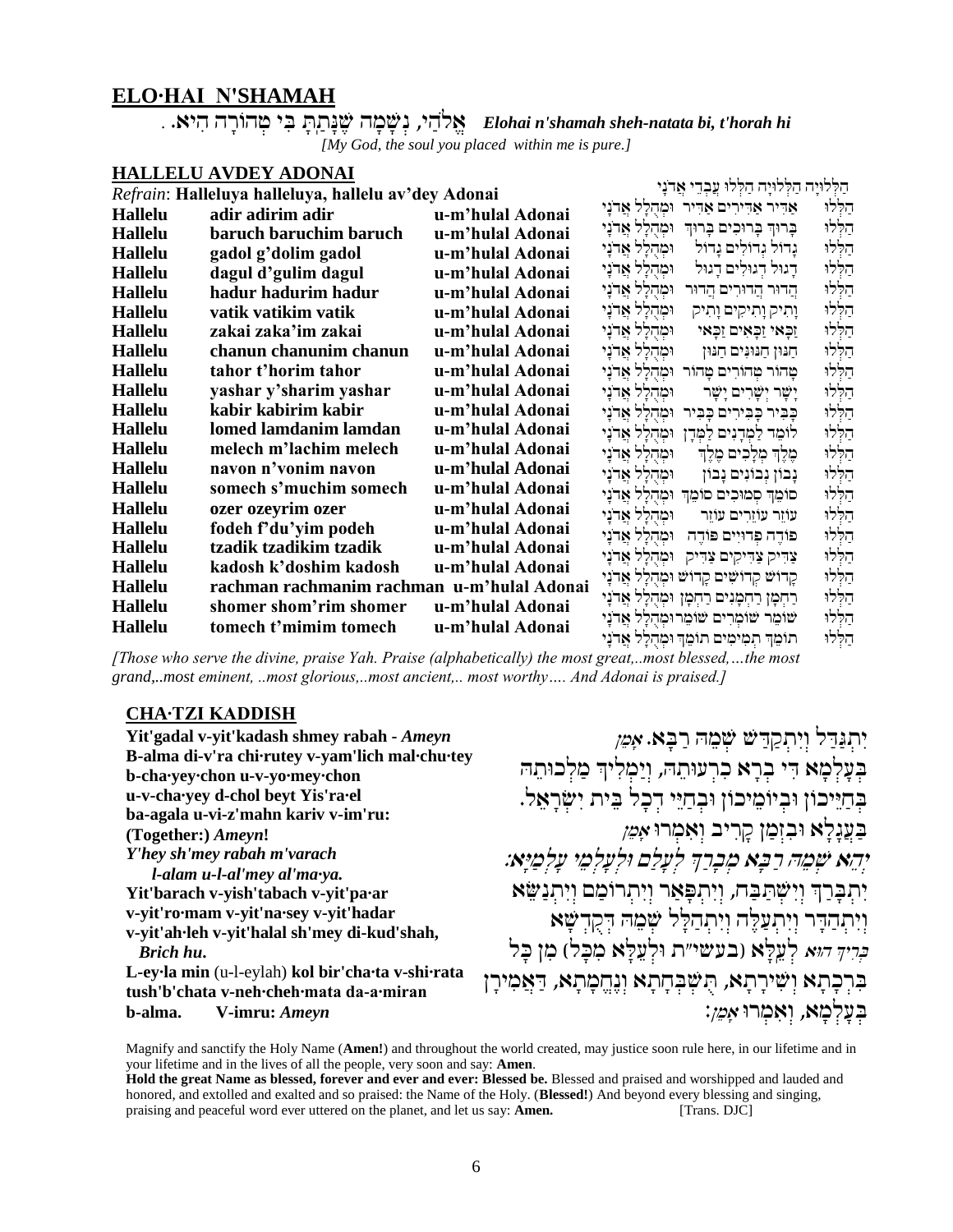# **TORAH SERVICE**

 *Va-ani t'fi***∙***lati l-chah Yah eyt ra***∙***tzon Elohim b-rov chas'decha, ah***∙***ney***∙***ni beh-emet yi***∙***sh'echa I am my prayer to you, Yah, in this moment of desire, Elohim answer me with great love and liberating truth.* 

The service leader calls forward those who will participate in opening the ark, removing the Torah and carrying it in procession. All who are able to do so rise. During the following, the Torah is removed from the ark and is passed to the person who will carry it until it is placed on the Torah reading table.

### **OPENING 1**

**Arise** Kehilla and receive the Torah, a Torah of wisdom, a Torah of life. *Ki mi-Tzi***∙***on tey***∙***tzey Torah, Ki mi-Tzi***∙***on tey***∙***tzey Torah, u-d'var Adonai mi-Y'rusha***∙***la***∙***yim.*

כִּי מִצְיוֹן הֵצֵא תוֹרָה (כִּי מִצְיּוֹן הֵצֵא תוֹרָה) וּדְבַר יְיָ מִירוּשָׁלְיִם:

*Baruch sheh-na***∙***tan, Torah, Torah, Baruch sheh-na***∙***tan, Torah, Torah l-ahm Yis'ra***∙***el u-l-chol ha-eh***∙***munot.*

בְרוּךְ שֶׁנָּתַן תּוֹרָה וִתּוֹרָה בְרוּךְ שֶׁנְתַן תּוֹרָה תּוֹרָה) לְעַם יִשְׂרָאֵל וּלְכָל הָאֱמוּנוֹת:

*[For from Zion came forth Torah, and the word of Yah from Jerusalem. Blessed is the One who gave Torah/Teaching to the Israelites and to people of all faiths.]*

### **OPENING 2**

*Ki mi-Tzi***∙***on tey***∙***tzey Torah, u-d'var Adonai mi-Y'rusha***∙***la***∙***yim.* }X2 *Baruch sheh-na***∙***tan Torah l-ahmo (Torah l-ahmo) Yis'ra***∙***el. Baruch sheh-na***∙***tan Torah l-ahmo (l-ahmo) Yis'ra***∙***el bi-k'dushato.*

כִּי מִצִּיּוֹן חֵצֵא תוֹרָה , וּדְבַר יִיָ מִירוּשָׁלֵיִם:

בְרוּךְ שֶׁנָּתַן תּוֹרָה לְעַמּוֹ (תּוֹרָה לְעַמּוֹ) יִשְׂרָאֵל

בְרוּךְ שֶׁנָּתַן תּוֹרָה לְעַמּוֹ (לְעַמּוֹ) יִשְׂרָאֵל בִקְרָשָּׁתוֹ:

*For from Zion came forth Torah, and the word of Yah from Jerusalem. Blessed in the One who in holiness gave Torah/Teaching to those who struggle for truth.]*

### **OPENING 3**

*Halleluyah*

*Ma gad'lu ma'asecha Yah, m'od am'ku mach'sh'vo*∙*techa*

*[How grand Your creation, Yah, how deep Your designs]*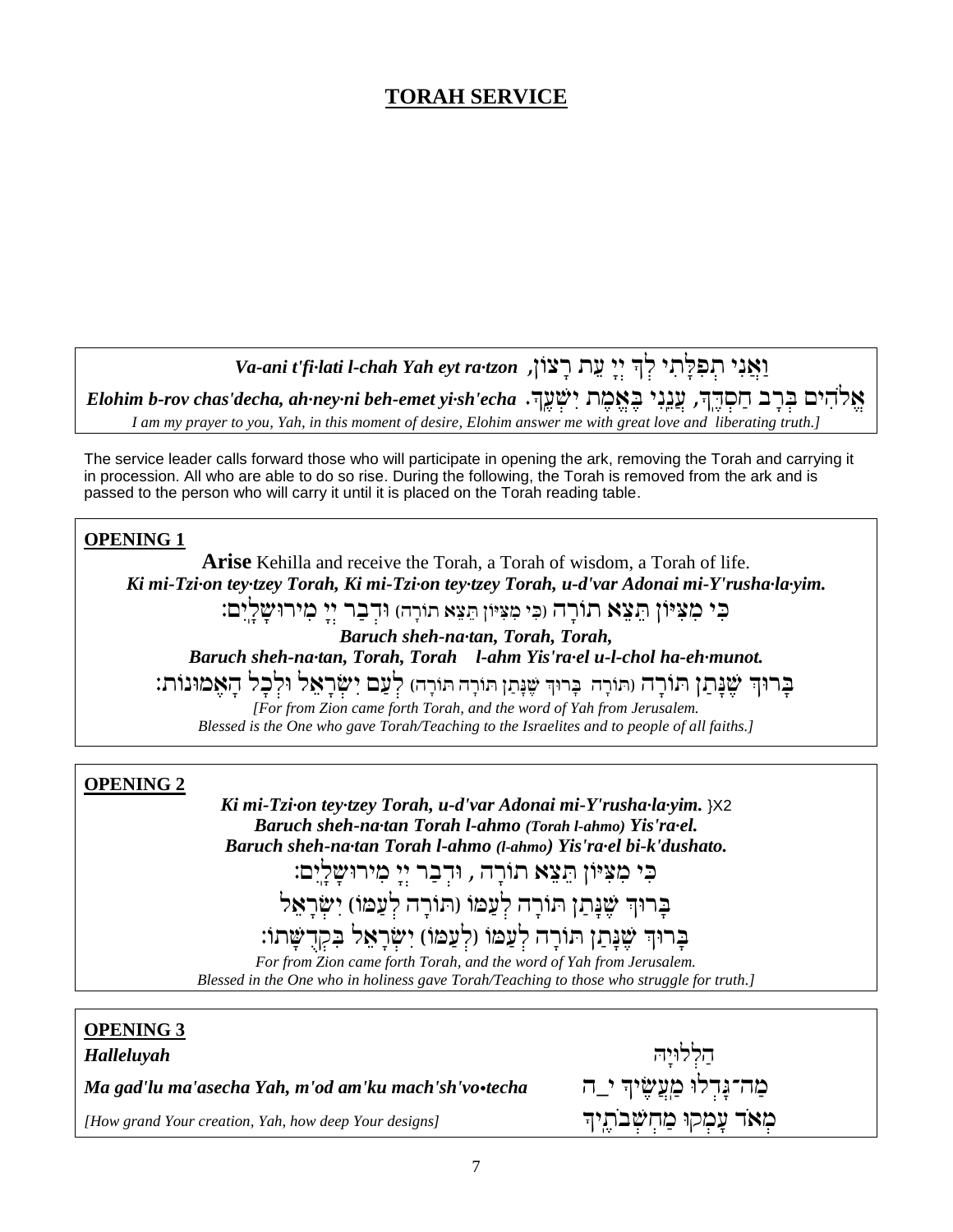People say silently as follows, during this prayer the Torah may be removed and passed to the Torah carrier:

We bless Torah, the process of instruction received from those who came before us. They strived to make sense of this universe and to understand what purpose was theirs to fulfill and what task was theirs to accomplish during the brief days allotted to them on this earth. This Torah scroll we hold was their attempt to teach what they understood and believed. So too may we continue to strive to better understand this world in which we live and to find a way to be fulfilled with joy and purposefulness. And may we use our days to heal this world not only for us, but for all who dwell upon this planet. That is our prayer and our hope. That is our prayer and our hope.

בֵה אֲנָא רָהֵץ. וְלִשְׁמֵה קַדִּישָׂא יַקִּירָא אֲנָא אֵמַר הֻשְּׁבְּחָן. *Bey ana ra***∙***cheytz, v-li-sh'mey kaddisha ya***∙***kira, ana ey***∙***mar tush'b'chan* יְהֵא רַעֲוָא קֲדָמְךְ דְּתִפְתַּח לִבְאִי בְּאוֹרַיְתָא *Y'hey ra***∙***ava ka***∙***da***∙***mach d-tif'tach liba***∙***i b-orai***∙***tah* וִתַשְּׁלִים מִשְׁאַלִין דִּלְבָאִי. וִלְבָא דִכָל עַמָּךְ יִשְׂרָאֵל. לִטַב וּלְחַיִּין וִלְשְׁלָם: אָמֵן

*V-tash***'***lim mi-sh'alin d-li***∙***ba***∙***i, v-liba d-chol a***∙***mach Yis'ra***∙***el, l-tav u-l-cha***∙***yin v-li-sh'lam, A***∙***meyn.*

[To the One whom I direct my desire, and to whose holy and cherished presence do I address my praise: May it be Your will that You open my heart to Your teaching and answer the prayers of my heart and the hearts of all your people, for goodness, for life, and for peace. Amen.] DJC

The Torah carrier calls out the Sh'ma solo, and then all echo after her/him:

שְׁמַע יִשְׂרָאֵל, יִיָ אֱלֹהֵינוּ, יִיַ אֲחָד.

*Sh'mah Yis'ra***∙***el, Adonai/Yah/Shechina Eloheynu Adonai/Yah/Shechina eh∙chad [Listen Israelite! YHVH our Power, in YHVH the Oneness of all.]*

The Torah carrier calls out the Echad solo, and then all echo after her/him:

 *Eh***∙***chad Eloheynu, gadol adoney***∙***nu, kadosh sh'mo. [Oneness is our Power, grand is our sovereign, of holy essence.]*

Singing togetherand bowing toward the ark on the first word:

 *Gad'lu l-Adonai iti, u-n'rom'mah sh'mo yach'dav. [Come magnify the Eternal with me, and let us exalt Her/His essence together]*

The Torah is carried through the sanctuary in processional while all sing:

| <b>Halleluyah</b>                                     | הַלְלוּיָה                    |
|-------------------------------------------------------|-------------------------------|
| Ma gad'lu ma·asecha Yah, m'od am'ku mach'sh'vo•techa  | ַמַה־נָּדְלוּ מַַעֲשֶׂיךָ י_ה |
| [How grand Your creation, Yah, how deep Your designs] | ִמְאֹד עָמְקוּ מַחָשְׁבֹתֵיךְ |
| .                                                     |                               |

The Torah is brought to the Torah table and is undressed while the song continues. After it is undressed, the song ceases and all are seated.

The Service Leader or Cantor continues here in Hebrew or in English or the Torah portion may be introduced: וִתְגָּלֵה וְתֵרָאֵה מַלְכוּתָהּ עָלֵינוּ בִּזְמַן קָרוֹב, וַיָּחֹן פִּלֵטָתֵנוּ וּפִלֵטַת עַם בֵּית יִשְׂרָאֵל לְחֵן וּלְחֵםֶד לְרַחֲמִים וּלְרָצוֹן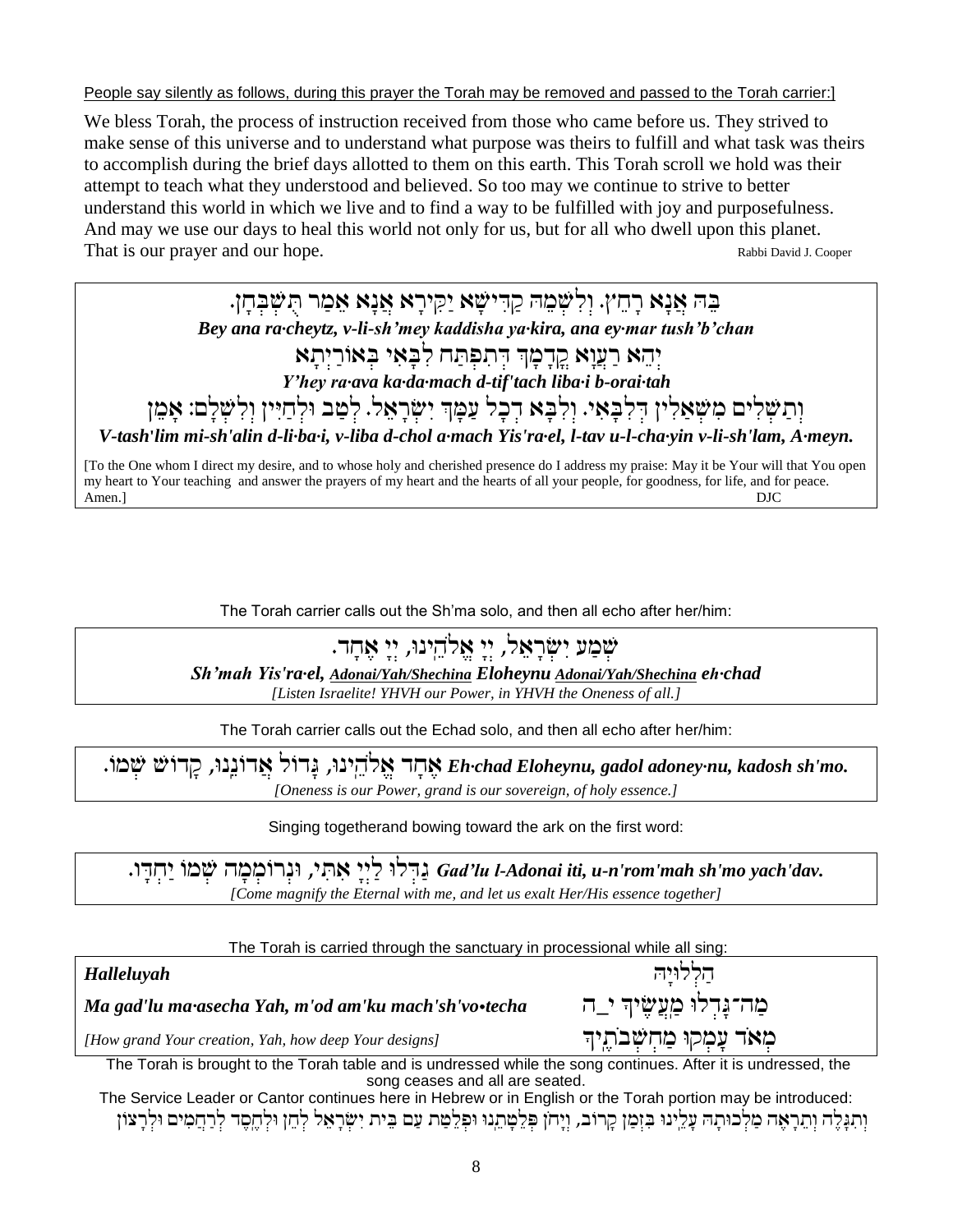# וְנֹאמַר אָמֵן. הַכֹּל הָבוּ גִדֶל לֵאלֹהֵינוּ וּתְנוּ כָבוֹד לַתּוֹרָה, בְּרוּכָה שֶׁנָּתְנָה תּוֹרָה לְעַם יִשְׂרָאֵל וּלְכָל הָאֶמוּנוֹת.

*Va-ti'galeh v-tey***∙***ra***∙***eh mal'chutah a***∙***leynu bi-z'man karov,*

*v-ya***∙***chon p'ley***∙***ta***∙***tey***∙***nu u-f'ley'tat ahm beyt Yis'ra***∙***el l-cheyn u-l-cheh***∙***sed l-ra***∙***chamim u-l-ra***∙***tzon v-nomar Ameyn. Ha-kol havu go***∙***del l-Ey***∙***loheynu u-t'nu cha***∙***vod la-Torah.*

*Brucha sheh-nat'na Torah l-am Yis'ra***∙***el u-l-chol ha-eh***∙***munot.*

Let the divine sovereignty become apparent soon, and may compassion shine upon all the remnant of the house of Israel for grace, kindness, compassion and desire, and we say: Amen. Let all experience the divine grandeur and give honor to Torah. Blessed be the One who gave Teaching to the Israelites and to people of all faiths.

[All respond:]

{2x} *V-ah***∙***tem ha-d'vey***∙***kim b-Yah Eloheychem, cha***∙***yim kul'chem ha-yom.* {2x} *Cha∙yim kul'chem ha-yom* And you who adhere to the Eternal, all of you are alive this day.

Words: Deuteronomy 4:4; Music: Hanna Tiferet Siegel

| Words for calling up an aliyah:                                                    |           |
|------------------------------------------------------------------------------------|-----------|
| [For one man or one entity which is in the Hebrew masculine: ]                     |           |
|                                                                                    |           |
| [For one woman or one entity which is in the Hebrew feminine such as mishpachah: ] |           |
|                                                                                    |           |
| [For a mixed group or all-men's group: ]                                           |           |
|                                                                                    |           |
| [For an all-women's group: ]                                                       |           |
|                                                                                    | תַעֲמִדוּ |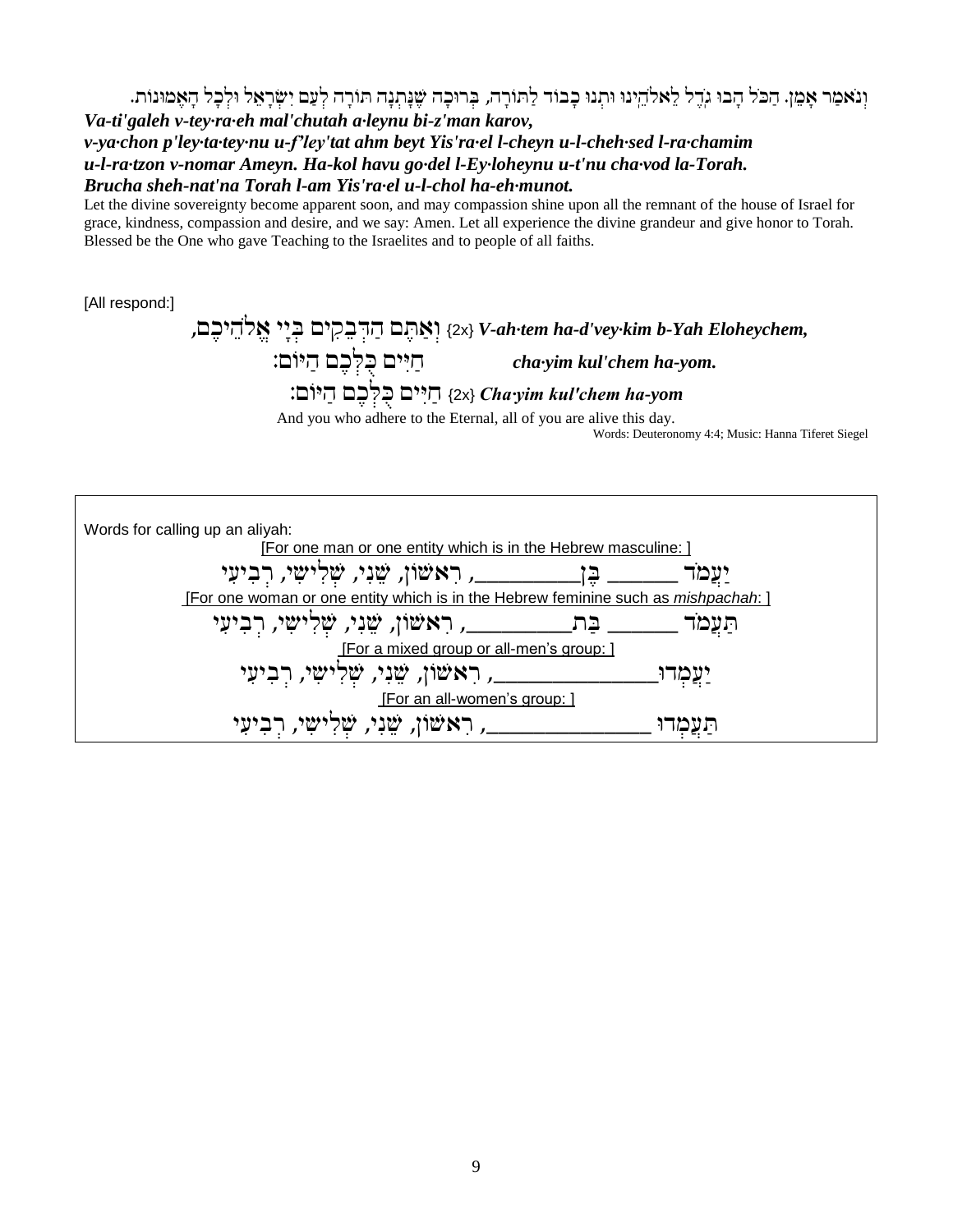| <b>TRADITIONAL VERSION</b><br>[Before the Aliya reading: <i>Blessers</i> :]                                                              |
|------------------------------------------------------------------------------------------------------------------------------------------|
| בָרִכוּ אֶת יְיָ הַמִּבְרָךְ:<br>Barchu et Adonai ha-m'vorach                                                                            |
| [All & blessers repeat]                                                                                                                  |
| ּבְרוּךְ יִיָ הַמְּבֹרָךְ לְעוֹלָם<br>Baruch Adonai ha-m'vorach l-olam va-ed                                                             |
| [Blessers]                                                                                                                               |
| בּרוּךְ אַתָּה יִיָ אֱלֹהֵינוּ כֶּזְלֶךְ הָעוֹלָם<br>Baruch ata Adonai Eloheynu meh-lech ha-olam                                         |
| ַבְּחַר בָּנוּ עִם כַּל הַעֲמִים<br>asher ba char banu im kol ha-amim                                                                    |
| יִנְתַן לְנוּ אֶת תּוֹרַתוֹ: v-na·tan lanu et Torato                                                                                     |
| בּרוּךְ אַתָּה יְיָ, נוֹתֵן הַתּוּרָה:<br>Baruch ata Adonai no teyn ha-Torah<br>[When the Aliya reading is concluded: <i>Blessers</i> :] |
| בָרוּךְ אַתָּה יִיָ אֱלֹהֵינוּ מֶלֶךְ הָעוֹלָם<br>Baruch ata Adonai Eloheynu meh-lech ha-olam                                            |
| אֲשֶׁר נְתַן לְנוּ תּוֹרַת אֵמֵת<br>asher na tan lanu Torat eh met                                                                       |
| עולם נטע בתוכנו:<br>וחיי<br>v-cha·yey olam na·tah b-to·cheynu                                                                            |
| אַתָּה יִיָ, נוֹתֵן הַתּוֹרָה:<br>Baruch ata Adonai no teyn ha-Torah                                                                     |

| [Before the Aliya reading: <i>Blessers</i> :]<br><b>FEMINIZED VERSION</b>                     |  |  |
|-----------------------------------------------------------------------------------------------|--|--|
| ברכו את י_ה המברכת<br><b>Barchu et Yah ha-m'vorechet</b>                                      |  |  |
| [All & blessers repeat]                                                                       |  |  |
| בְרוּכַה י_ה הַמִּבֹרֶכֶת לְעוֹלָם וָעֶד<br>B'rucha Yah ha-m'vo·reh·chet l-olam va-ed         |  |  |
| [Blessers]                                                                                    |  |  |
| Aht b'rucha Sh'china Eloheynu chey ha-olamim                                                  |  |  |
| אַתְ בְּרוּכָה י_ה אֵלֹהֵינוּ חֵי הַעוֹלַמִים                                                 |  |  |
| . בֶּחֲרָה בְּנוּ עִם כְּל הָעַמִּים<br>asher bachara banu im kol ha-amim                     |  |  |
| וְנְתְנָה לְנוּ אֶת תּוֹרָתָה<br>v-nat'na lanu et Torata                                      |  |  |
| את ברוכה י_ה נותנת התורה<br>Aht b'rucha Sh'china no teh net ha-Torah                          |  |  |
| [When the Aliya reading is concluded: <i>Blessers</i> :]                                      |  |  |
| אַתְ בְּרוּכָה י_ה אֱלֹהֵינוּ הֵי הָעוֹלָמִים<br>Aht b'rucha Sh'china Eloheynu chey ha-olamim |  |  |
| אשר נתנה לנו תורת אמת<br>asher nat'na lanu Torat eh met                                       |  |  |
| וחיי עולם נטעה בתוכנו<br>v-cha'yey olam nat'ah b-tochey'nu                                    |  |  |
| את ברוכה י_ה נותנת התורה<br>Aht b'rucha Sh'china no teh net ha-Torah                          |  |  |

### **AHL SH'LO∙SHA D'VA∙RIM**

 *Ahl sh'lo∙sha d'va∙rim* }x2{

עַל שְׁלשָּׁה (שִׂלשָׂה) דִבְרִים *Ahl sh'lo∙sha (sh'lo∙sha) d'va∙rim* 

 *Ha-olam (ha-olam) o∙meyd* 

*Ahl ha-Torah, v-ahl ha-avodah, v-ahl g'milut chasadim* }x2{ [The world persists by dint of these three: Torah (i.e. study), Worship, and Deeds of Lovingkindness]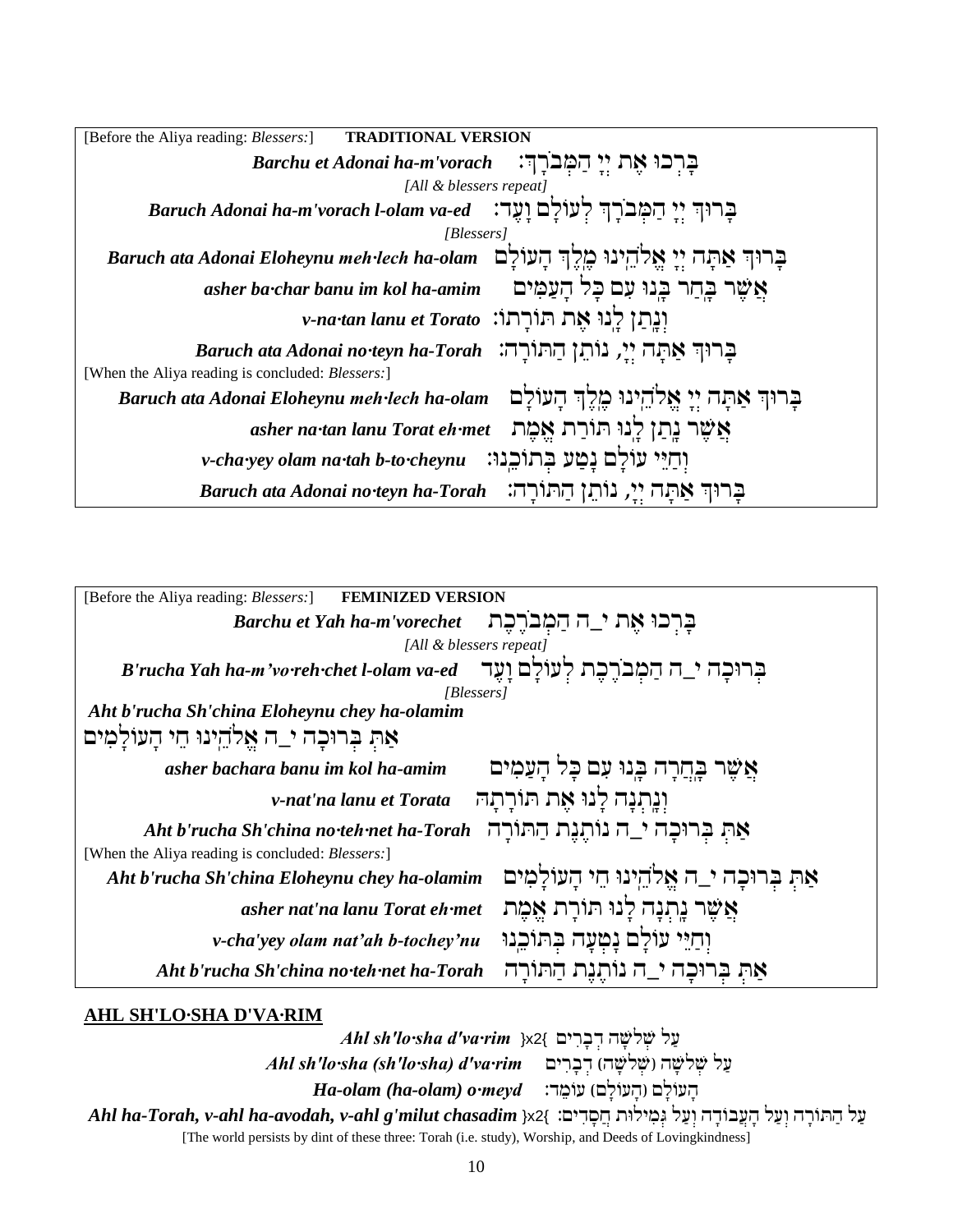| <b>PRAYERS FOR HEALING</b>                                                         |                                       |  |  |
|------------------------------------------------------------------------------------|---------------------------------------|--|--|
| 1) ANA EL NA NJ 78 NJN<br>(Text: Exodus 12:13)                                     |                                       |  |  |
| From deep within the source of my soul: now let the healing, let the healing begin |                                       |  |  |
| אַנָּא אֵל נָא רִפְא נָא לַה <sub>} ×4</sub><br>Ana, El nah, r'fah nah lah $\{x4}$ |                                       |  |  |
| Heal our bodies, open our hearts, Awaken our minds, Shechina!                      |                                       |  |  |
| 2) EL NA R'FA NA LANU אל נא רפא נא לנו                                             |                                       |  |  |
| El na r'fa na lanu $\{x\}$ r'fu ah shley ma<br>[God, heal us, please,, completely] |                                       |  |  |
| אַל נַא רִפַּא נַא לַנוּ <sub>}×3</sub>                                            |                                       |  |  |
| רִפוּאה שָׁלָמה:                                                                   |                                       |  |  |
| 3) NAF'SHI CHOLAT וכשי חולת (words: traditional liturgy and Book of Exodus.)       |                                       |  |  |
| נפשי חולת אהבתד.<br>Naf'shi cholat ahavatecha                                      | [My soul pines for your loving care.] |  |  |
| אנא אל נא רפא נא לה.<br>Ana el nah r'fah nah lah                                   | Please heal us, please]               |  |  |
|                                                                                    |                                       |  |  |

**GOMEL BLESSING** (words adapted from traditional liturgy. Music: Hanna Tiferet Siegel

[Those doing the Gomel blessing along with cantor:]

*Baruch ata Yah sheh-g'malani kol tov* Humbly I stand before you today blessed with the gift of life

[All respond:]

*Mi sheh-g'malech kol tov, yig'm'lech kol tov, selah* May the gracious One Who heard your prayers guide your steps in peace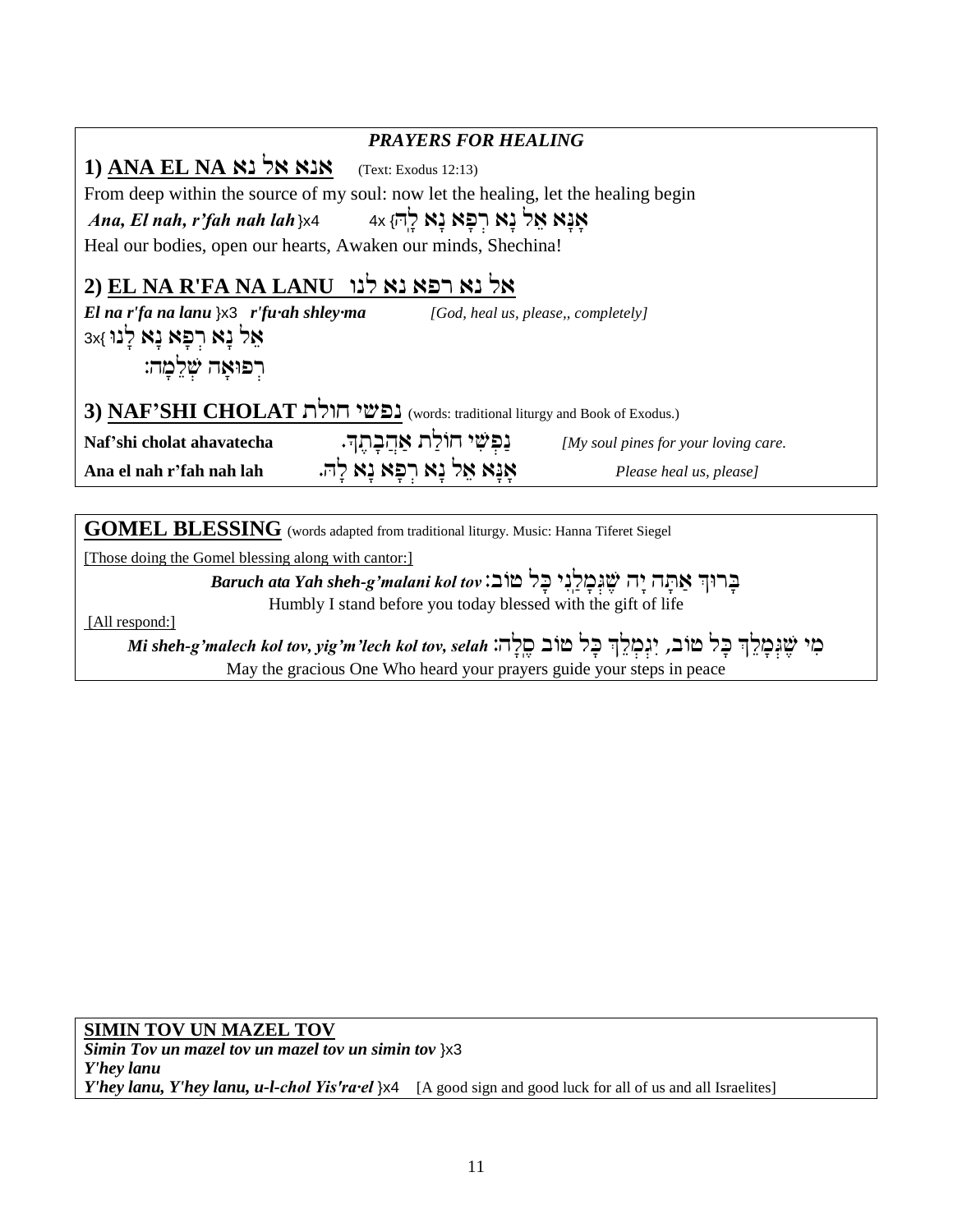### **CHATZI KADDISH**

| Yit'gadal v-yit'kadash shmey rabah Ameyn<br>B-alma di-v'ra chirutey v-yamlich malchuteyb-<br>cha'yey'chon u-v-yo'mey'chon | יִתְגַּדֵּל וְיִתְקַדָּשׁ שָׁמֵהּ רַבָּא. בִּעֲלְמָא דִּי בִרָא<br>כרעותה, ויַמְלִיךְ מַלְכוּתֵה בְּחַיֵּיכוֹן וּבִיוֹמֵיכוֹן |
|---------------------------------------------------------------------------------------------------------------------------|-------------------------------------------------------------------------------------------------------------------------------|
| u-v-cha'yey d-chol beyt Yisra'el ba-agala<br>u-viz'mahn kariv v-im'ru: Ameyn!                                             | וּבְחַיֵּי דְכָל בֵּית יִשְׂרָאֵל. בַּעֲנָלָא וּבִזְמַן קָרִיב                                                                |
| (Together) Y'hey shmey rabah m'vorach l-olam<br>u-l-ol'mey ol'ma'ya.                                                      | וְאִמְרוּ אֲמֵן:<br>יְהֵא שְׁמֵהּ רַבְּא מְבָרַךְ לְעָלַם וּלְעָלִמֵי עָלְמַיָּא:                                             |
| Yit'barach v-yish'tabach v-yit'pa'ar v-yit'romam<br>v-yit'na'sey v-yit'hadar v-yit'ah'leh v-yit'halal                     | יִתִבְּרַךְ וְיִשְׁתַּבָּח, וְיִתְפְּאַר וְיִתְרוֹמַם וְיִתְנַשֵּׂא                                                           |
| shmey di-kud'shah, Brich hu.<br>L-eyla min kol bir'chata v-shirata                                                        | וְיִתְהַדְּר וְיִתְעַלֶּה וְיִתְהַלָּל שְׁמֵהּ דְּקֻדְשָׁא בְּרִיךְ                                                           |
| tush'b'chata v-nechemata da-amiran b-alma.<br><i>V-imru:</i> Ameyn                                                        | הוא לְעֵלָא מִן כָּל בִּרְכָתָא וְשִׁירָתָא, הָשְׁבְּחָתָא<br>וְנֶחֱמָתָא, דַּאֲמִירֶן בְּעָלְמָא, וְאִמְרוּ אָמֵן:           |

Magnify and sanctify the Holy Name (**Amen!**) and throughout the world created, may justice soon rule here, in our lifetime and in your lifetime and in the lives of all the people, very soon and say: **Amen**. (All) **Hold the great Name as blessed, forever and ever and ever: Blessed be.**

(Cantor) Blessed and praised and worshipped and lauded and honored, and extolled and exalted and so praised: the Name of the Holy. (**Blessed!**) And beyond every blessing and singing, praising and peaceful word ever uttered on the planet, and let us say: **Amen.** [trans DJC]

### **LIFTING & DRESSING THE TORAH**

[All who are able rise: The person designated as *hag'bah* lifts the Torah while the following is chanted:]

וְזֹאת הַתּוֹרָה עֵץ חַיִּים הִיא לַמַּחֲזִיקִים בַּה, וְתֹמְכֵיהַ מְאִשָּׁר.

*V-zot ha-Torah eytz cha'yim hi la-macha'zikim bah, v-tom'chey'ha m'ushar.* [This is the Torah, a tree of life to those who grasp it, and fortunate are they who give it support] [Remain standing as the scroll is closed, bound and dressed. The following is sung:]

עֵץ חַיִּים הִיא לַמַּחֲזִיקִים בַּה, וְתֹמְכֵיהָ מְאִשָּׁר {2x

*Eytz cha'yim hi la-macha'zikim bah, v-tom'chey'ha m'ushar*}x2

דִרַכֵּיהַ דַרִכִּי גֹעֲם, וְכָל גְתִיבוֹתֵיהַ שָּׁלוֹם.{2x

*D'ra'chey'ha dar'chey no'am, v-chol n'tiv'otey'ha shalom.*}x2

[It's a tree of life to those who grasp it, and fortunate are they who give it support; its pathways are pleasant, its byways are peace]

## **RETURNING THE TORAH TO THE ARK**

[When the Torah is placed in the ark, sing:]

עֵץ חַיִּים הִיא לַמַּחֲזִיקִים בַּה, וִתֹמְכֵיהָ מִאָשָׁר.

*Eytz cha'yim hi la-macha'zikim bah, v-tom'chey'ha m'ushar*

דרכיה דרכי נעם, וכל נתיבותיה שלום.

*D'ra'chey'ha dar'chey no'am, v-chol n'tiv'otey'ha shalom*

הֲשִׁיּבֵנוּ יְיָ, אֵלֶיךָ וְנָשׁוּּבָה, חַדֵּשׁ יָמֵינוּ כִּקֶדֶם.

*Hashiveynu Adonai ey'lecha v-nashuva, cha'deysh ya'mey'nu k-kedem*

[It's a tree of life to those who grasp it, and fortunate are they who give it support; its pathways are pleasant, its byways are peace. Return us to you, and we shall return. Make all our days a new beginning.]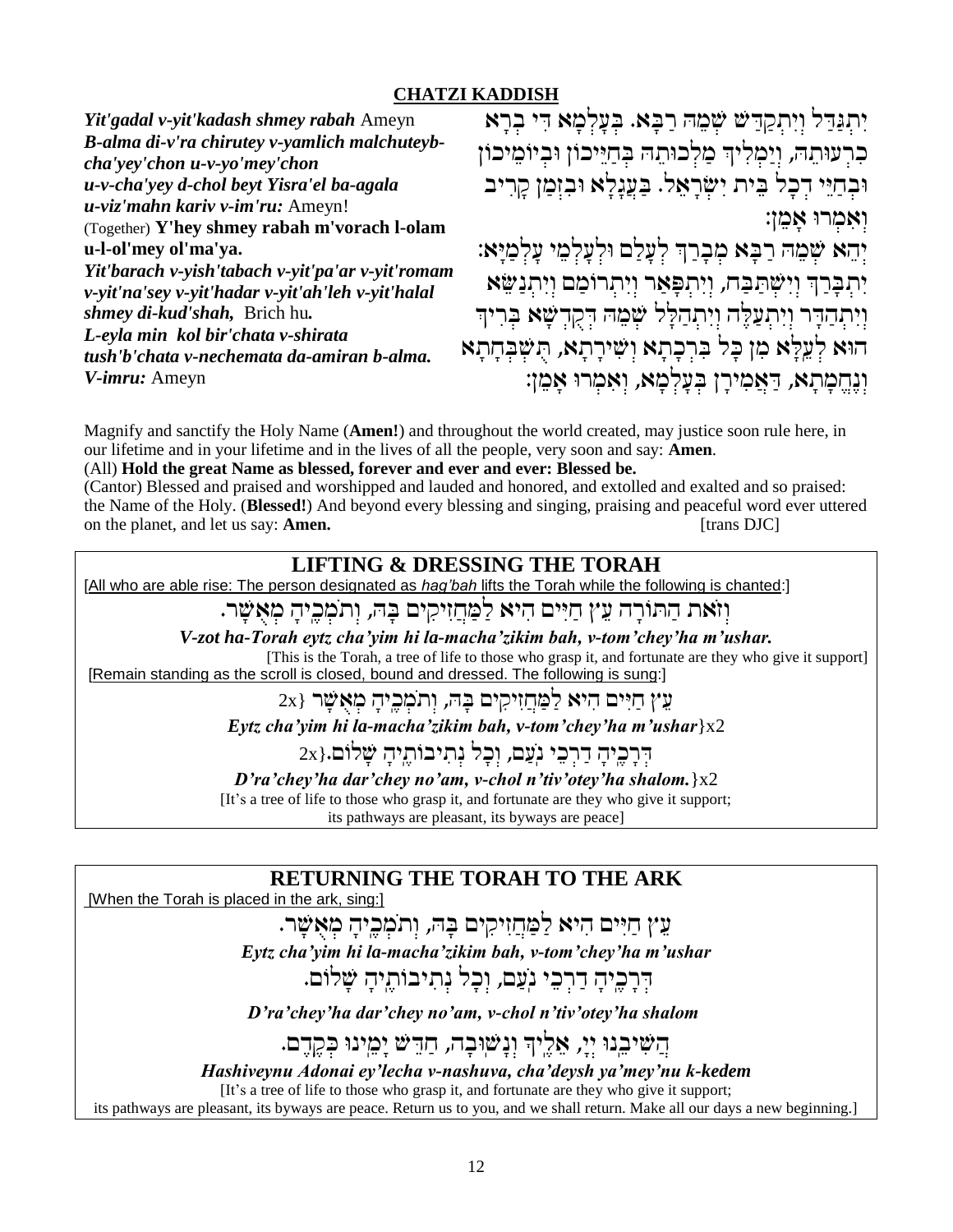# The Silent Standing Prayer עמידה

| Openings for the Silent Amida                                                                            |  |  |
|----------------------------------------------------------------------------------------------------------|--|--|
| <b>ADONAI S'FATAI TIF'TACH</b>                                                                           |  |  |
| Adonai, s'fa tai tif'tach u-fi ya gid t'hila techa אֲרֹנָי שִׂפְּתַי תִּפְתָּח וֹפִי יַגִּיד תִהְלָתֵךְ: |  |  |
| O'God, open up my lips that I begin to pray.                                                             |  |  |
| L'CHAH DUMI·A T'HILLA                                                                                    |  |  |
| רִקְיָּה תְהִלְה בְּמִיָּה הָהִלְה $L$ 'chah dumi ah t'hillah                                            |  |  |
| To You silence is praise                                                                                 |  |  |
| [All Amida translations and English by R. David J. Cooper]                                               |  |  |

### [Dorot: Inheritance of the Generations]

ברוד אתה יי אלהינו ואלהי דורותינו, היין שבייה היא מילית.<br>אלהי אברהם, אלהי שרה,<br>אלהי יצחק, אלהי שרה, אלהי רבקה,<br>אלהי יצחק, אלהי ישרה לאלהי לאה. וְזוֹכֵר חַסְדֵי דוֹרוֹת, וּמֵבִיא גִּאוּלַה לְבְנֵיהֵם וְלְבְנוֹתֵיהֵם לְמַעַן שָׁמוֹ בִּאַהֲבָה: Baruch ata YHVH eloheynu v-Eylo·hey dorot·eynu Elo·hey Avraham, Elo·hey Sarah, Elo.hev Yitz'chak. Elo·hev Riv'kah, Elo·hey Ya'akov, Elo.hey Ra.chel, v-Eylo.hey Ley.ah. Ha-Eyl ha-gadol ha-gibor v-ha-norah, Eyl el von, go mel cha sa dim tovim, v-ko·ney ha-kol, v-zo·cher chas'dey dorot, u-mey'vi g'ulah li-v'ney·hem v-li-v'no·tey·hem l-ma'an sh'mo b-ahava.

י אֱלֹדֵי אַבְרָהָם, אֱלֹדֵי אַבְרָהָם, I stand on the shoulders of all the generations that came before me—Abraham, Isaac, Jacob, Sarah, Rebecca, Leah and Rachel—all the parents who begot us in all the generations before us. We are the children of those who survived, and our existence is their redemption—and for that we are grateful and we also give thanks for the blessings of grace and freedom which they received and which is our inheritance as well.

On the Ten Days of Awe only :בעשי"ת

זַכְרֵנוּ לְחַיִּים, מֱלֵךְ חַפִּץ בְּחַיִּים, וִכְתְבֵנוּ בְּחֱפֶר הַחַיִּים, לִמְעַנְךָ אֱלֹהִים חַיִּים.

Zoch'reynu l-cha'yim melech cha'feytz ba-cha'yim, v-chat'veynu b-sey'fer ha-cha'yim, l'ma'an'cha Elohim cha'yim. [Recall us among the living, sovereign who desires life, and record us in the book of life, for Your sake, Power of life.]

רוּח עוֹזֵר וּמוֹשֵׁיע וּמגֵן:

Ru'ach ozehr u-mo'shi'ah u-ma'geyn.

A spirit that gives aid, delivers and protects.

Blessed are You, Shield of Abraham and Protector of Sarah.

(f)אֶת בְרוּכָה שְׁבִינָה,

מננת אברהם ופוקדת שרה:

(f) Aht brucha Sh'china, ma gey net Avraham u-fo keh det Sarah. מגֶן אברהם וּפוֹקֵד שׂרה: (m) Baruch ata YHVH,

(m) ברוך אתה יי,

ma-geyn Avraham u-fo-keyd Sarah.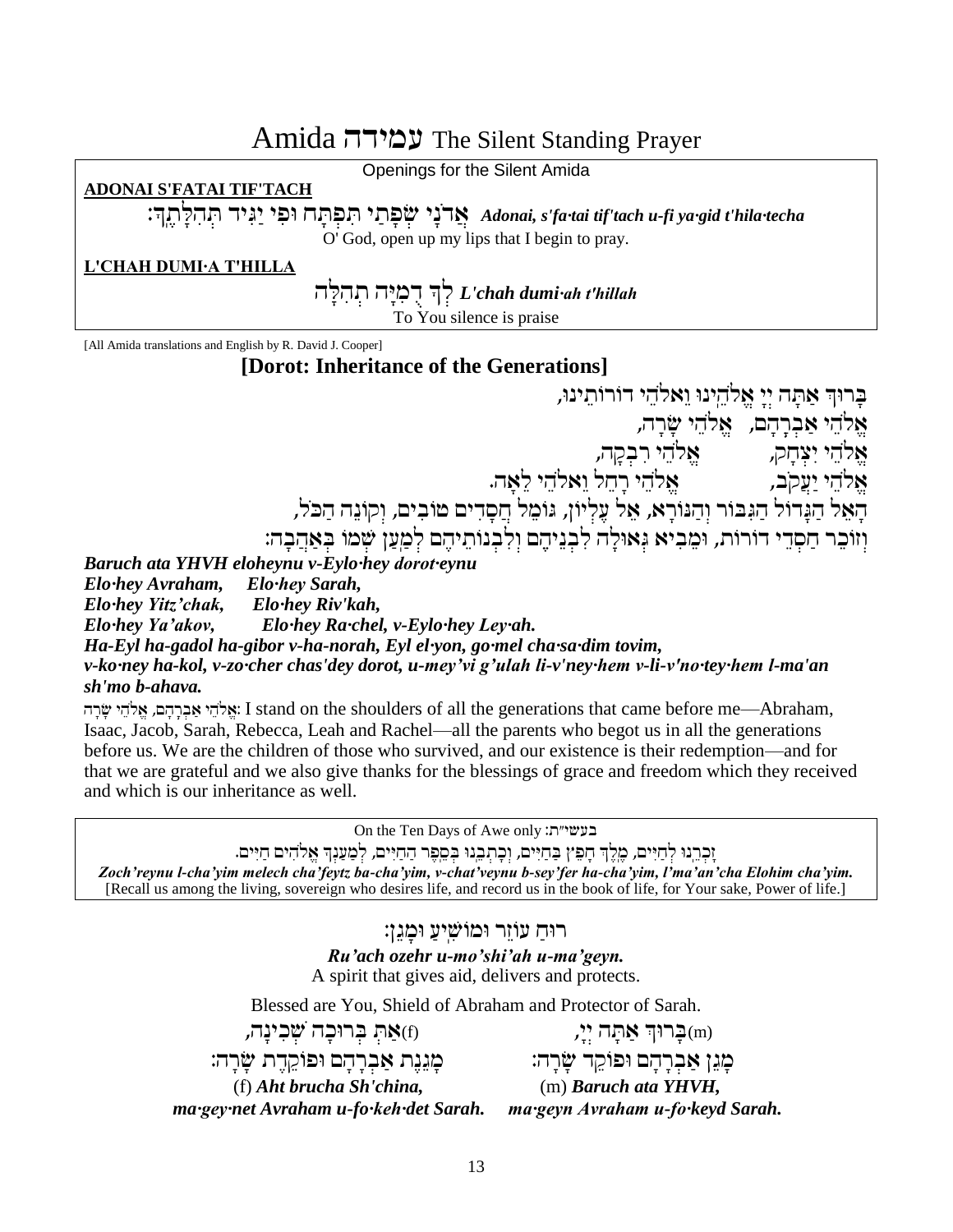# [Gevurot: On Strength]

We address ourselves to the eternal source of everything energizing all existence with a vibrant life of action. אתה גבור לעולם אדני, מחיה מתים אתה, רב להושיע:

Ata gibor l-olam Adonai, m'cha vev mev tim ata, rav l-hoshi a.

In winter only:בחורף Blowing the winds, and bringing down the rains. ומוריד הגשם: Mashiv ha-ru·ach u-mo·rid ha-ga·shem.

> מִכַלְכֵּל חַיִּים בְּחֵםֶד, מִחֲיֵה מֵתִים בְּרַחֲמִים רַבִּים, סוֹמֵךְ נוֹפִלִים, וְרוֹפֵא חוֹלִים, וּמַתִּיר אָסוּרִים, וּמְקַיֵּם אֱמוּנָתוּ לִישֵׁנֵי עָפְר, מִי כָמוֹךְ בַעַל גְּבוֹרוֹת וּמִי דְוֹמֶה לְדָ, מֶלֶךְ מֵמִית ומחיה ומצמיח ישועה:

M'chal'kel cha yim b-cheh sed, m'cha yey mey tim b-ra chamim ra bim, so meych nof'lim, v-ro fey cholim, u-matir asurim, u-m'ka·yeym emunato li-y'shey'ney a·far. Mi cha-mocha ba·al g'vurot, u-mi do meh lach? Meh lech mey mit u-m'cha yeh, u-matz'mi ach y'shu ah.

chaing sustenance to all that breathes: giving life to the inert, lifting up those who are نמכלכל היים בחסד cast down, healing the sick, freeing those in prison, and fulfilling the promise of those who now lie in the dust. What can compare in glory to this: the energy that pervades everything, bringing life to that which was dead.

On the Ten Days of Awe only :בעשי"ת מִי כְמוֹךְ אַב הָרַחֲמִים, זוֹכֵר יִצוּרָיו לְחַיִּים בְּרַחֲמִים: Mi cha'mocha av ha-rachamim, zo'cheyr y'tzu'rav l-cha'yim b-rachamim.

> Faithfully bringing the inert to life once again. וְנֵאֲמַן אֶתָה לְהָחֵיוֹת מֶתִים. V-neh'eman ata l-ha'cha'yot mey'tim

(f)את ברוכה שכינה, מחיה המתים: (m)בְּרוּךְ אַתָּה יְיָ, מְחַיֵּה הַמֵּתִים: (m) Baruch ata YHVH,  $m$ 'cha'yey ha-mey'tim (f) Aht b'rucha Sh'china, m'cha'yah ha-mey'tim Blessed are You, giving life to the dead.

# [Kedusha: On Holiness]

When doing the Private Amida, continue here. When doing the Public Amida, continue on the next page

אַתָּה קָרוֹשׁ וִשְׁמִךְ קְרוֹשׁ וּקִרוֹשִׁים בִּכָל יוֹם יִהַלְלוּךָ, םֵלַה.

Ata kadosh v-shim'cha kadosh u-k'doshim b-chol yom y'hal'lucha, selah. אַתְּה קְדוֹש: We learn, day by day, how to give value to those things we must hold as sacred.

(m) בּרוּךְ אַתֲה יְיָ, הַאֵל הַקֲדוֹשׁ. Baruch ata YHVH, ha-Eyl ha-kadosh)

(f)אֶת בְּרוּכָה שְׁכִינָה, הָאֵלָה הַקְרוֹשָׁה. m) Aht b'rucha Shechina, ha-Ey'lah ha-k'doshah

(בעשי״ת: בָּרוּךְ אַתָּה יְיָ, הַמֵּלֵךְ הַקָּרוֹשׁ :On the Ten Days of Awe).

Blessed are You, power of holiness.

(On the Ten Days of Awe: Blessed are You, sovereign of holiness.)

The Private Amida continues on page 16 in the middle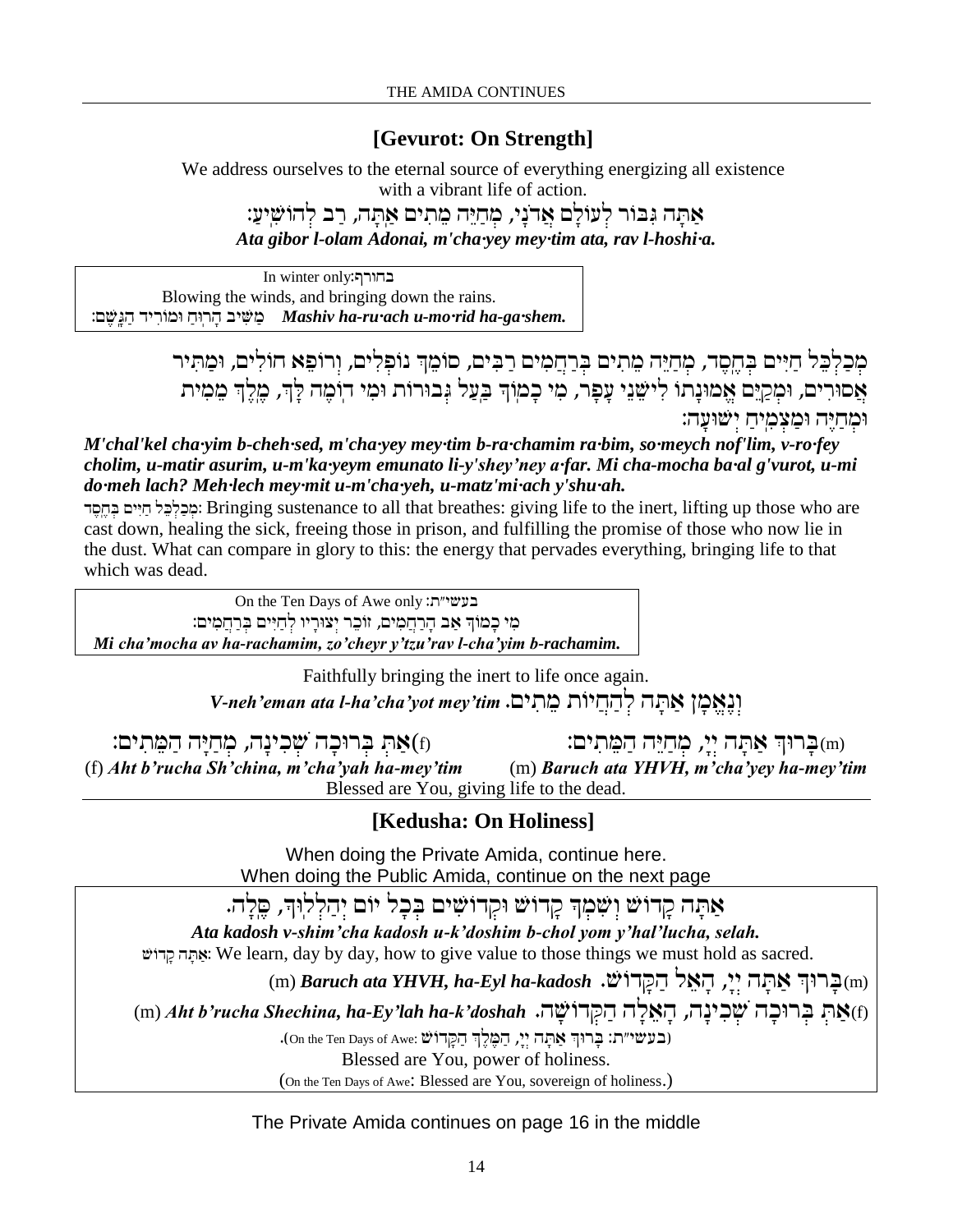THE AMIDA CONTINUES

Kedusha for the Public Amida

(Cong. then cantor)

נְקַדֵּשׁ אֶת שִׁמְךָ בְּעוֹלָם, בְּשֵׁם שֶׁמַּקְדִישִׁים אוֹתוֹ בִּשָּׁמֵי מַרוֹם, כַּכְּתוּב עַל יַד נִבְיאֵךְ: וִקְרָא זֶה אֵל זֶה וְאֵמֶר:

*N'kad∙eysh et shim'cha ba-olam, k-sheym sheh-mak'di∙shim oto bi-sh'mey marom ka-katuv al yad n'vi∙echa, v-kara zeh el-zeh v-amar.*

Let us sanctify the divine presence in the world like those angels who sanctify the presence in the upper realms, as it is said by Your prophet: "They called out to one another, saying:"

(Cong. then cantor)

קְרִוֹשׁ,קְרוֹשׁ, קְרוֹשׁ יְיָ צְבָאוֹת, מְלֹא כָל הָאָרֶץ בִּבוֹדוֹ.

*Kadosh Kadosh Kadosh YHVH/Adonai tz'va∙ot, m'lo chol ha-aretz k'vodo* Holy Holy Holy is YHVH of all-forces, the fullness of the whole earth is God's glory.

(Cantor)



*L-umatam 'Baruch' yo∙meyru* And to those who face them, they respond 'Blessed…'

(Cong. then cantor)

בְרוּךְ כְּבוֹד יְיָ מִמְּקוֹמוֹ.

*Baruch k'vod YHVH/Yah mi-m'komo* Blessed be YHVH from the divine location

(Cantor)



*U-v-div'rey kod'sh'cha katuv ley∙mor* And the words of holiness were recorded as follows:

(Cong. then cantor)

יִמְלֹךְ יִיָ לְעוֹלָם, אֱלֹהַיִךְ צִיּוֹן לְדֹר וָדֹר, הַלְלוּיָה.

*Yim'loch YHVH/Adonai l-olam, eloha∙yich Tzi∙on l-dor va-dor Halleluyah* YHVH will reign forever, your Power O' Zion, from age to age, Halleluyah.

### **L-DOR VA-DOR – From Age to Age –**

**1) Traditional Sung version**

*Refrain*

Cantor: *L-dor va-dor,* Respond: *L-dor va-dor,* Cantor: *L-dor va-dor,* Respond: *L-dor va-dor,* All: *L-dor va-dor nagid gohd'lecha*

[Repeat all]

Cantor: *U-l-neh∙tzach n'tzachim k'dushat'cha nak'dish, k'dushat'cha nak'dish* 

*v-shiv'cha∙cha Eloheynu, mi-pinu lo ya∙mush l-olam l-olam va-ed, Refrain*

Cantor: *Ki eyl melech gadol, gadol v-kadosh, gadol v-kadosh ata. Ki eyl melech gadol, gadol v-kadosh, gadol v-kadosh ata.*

לְדוֹר וַדוֹר נַגִּיד נַּדְלֵךְ, וּלְגֵצַח נִצָּחִים קִדְשָּׁתְךָ נַקְדִּישׁ,

וְשִׁבְחֲדָ, אֱלֹהֵינוּ, מִפִּינוּ לֹא יָמוּשׁ לְעוֹלָם וָעֶד, כִּי אֵל מֶלֶךְ נְּדוֹל וְקָדוֹשׁ אָתָה.

[From age to age we retell the grandeur, and for all eternity we declare holiness, and the praises which we sing will never leave our lips, because of the mighty spirit, holy and grand.]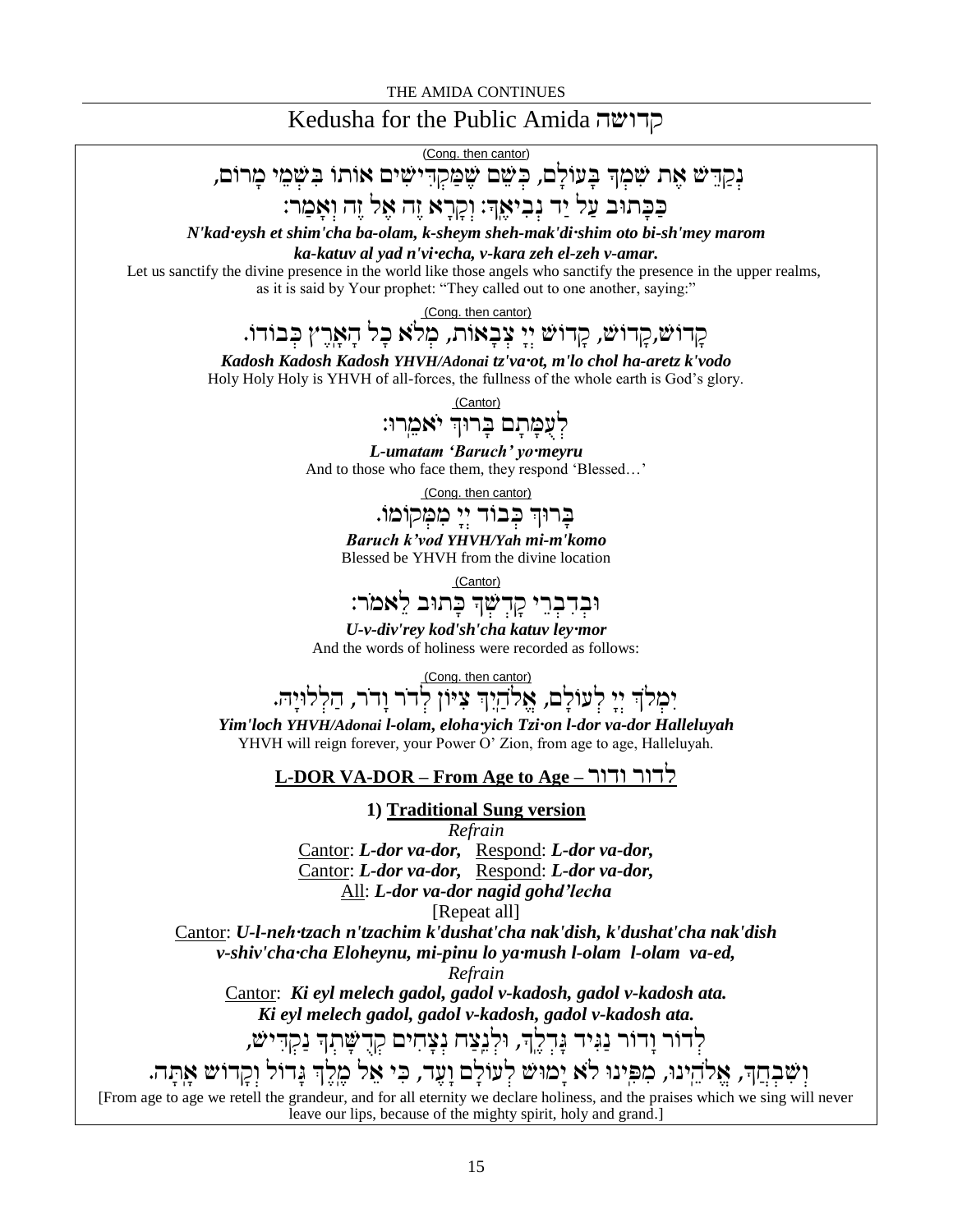| 2) L-Dor va-Dor sung version #2 (music: Hanna Tiferet Siegel)<br>L-dor va-dor na gid god'lecha, u-l-neh tzach n'tza chim k'dushat'cha nak'dish $\langle 2x \rangle$                                                                                                                                                                                                                     |                                            |  |
|-----------------------------------------------------------------------------------------------------------------------------------------------------------------------------------------------------------------------------------------------------------------------------------------------------------------------------------------------------------------------------------------|--------------------------------------------|--|
| We sing and praise, the holy one for the children of our children, we bless the light $\{2x\}$<br>3) L-Dor va-Dor Chanted version                                                                                                                                                                                                                                                       |                                            |  |
| לְדוֹר וָדוֹר נַגִּיד גָּדְלֶךְ, וּלְגֵצַח נְצָחִים קְדָשָּׁתְךָ נַקְדִישׁ,<br>וִשְׁבְחֵדְ, אֱלֹהֵיְנוּ, מִפְינוּ לֹא יָמוּשׁ לְעוֹלָם וָעֶד, כִּי אֵל מֶלֶדְ/רוּחַ נָּדוֹל וַכְְדוֹשׁ אָתָה.                                                                                                                                                                                           |                                            |  |
| L-dor va-dor na gid god'lecha, u-l-neh tzach n'tza chim k'dushat'cha nak'dish, v-shiv'cha cha<br>Eloheynu, mi-pinu lo ya·mush l-olam va-ed, ki eyl meh-lech/ru·ach gadol v-kadosh ata.<br>[From age to age we retell the grandeur, and for all eternity we declare holiness, and the praises which we sing will never<br>leave our lips, because of the mighty spirit, holy and grand.] |                                            |  |
| <b>Closing Blessing of the Kedushah</b>                                                                                                                                                                                                                                                                                                                                                 |                                            |  |
| (f)אַתְ בְּרוּכָה שְׁכִינָה, הָאֵלָה הַקְרוֹשָׁה.                                                                                                                                                                                                                                                                                                                                       | (m)בְּרוּךְ אַתָּה יְיָ, הָאֵל הַמֶּדוֹשׁ. |  |
| Aht brucha Sh'china, ha-Eyla ha-k'dosha                                                                                                                                                                                                                                                                                                                                                 | Baruch ata YHVH/Yah, ha-Eyl ha-kadosh      |  |
| Blessed are You, Power of holiness                                                                                                                                                                                                                                                                                                                                                      |                                            |  |
| (בעשי״ת: בָּרוּךְ אַתָּה יְיָ, הַמֵּלֵךְ הַקָּרוֹשׁ Closing blessing on the Ten Days of Awe: <i>Baruch ata YHVH ha-melech ha-kadosh</i> )                                                                                                                                                                                                                                               |                                            |  |

### THE PRIVATE AND PUBLIC AMIDA CONTINUE HERE

**[K'dushat Ha-Yom: For the Holiness of the Sabbath Day]**

אַתָּה אֵחָד וִשְׁמְךָ אֵחָד, וּמִי כִּעַמְךְ יִשְׂרָאֵל גּוֹי אֵחָד בָּאָרֵץ, תִּפְאֵרֶת גִּדְלָּה, וַעֲמֵרֵת יִשׁוּעָה, יוֹם מִנוּחָה וּקְרִשָּׁה לְעַמְךְ נָתְתָ, אַבְרָהָם יָגֵל, יִצְחָק יִרַגֵּן, יַעֲקֹב וּבָנָיו יָנוּחוּ בו, מנוחת אהבה ונדבה, מנוחת אמת ואמונה, מנוחת שלום ושלוה והשקט וַבִּטַּח, מִנוּחָה שָׁלֵמָה שָׁאַתָּה רְוֹצֶה בָּה, יַכִּירוּ בָנֶיךְ וְיֵדְעוּ כִּי מֵאִתְךָ הִיא מְנוּחָתָם, וִעֲל מְנוּחַתָם יַקְהִישׁוּ אֵת שְׁמֵךָ.

*Ata echad v-shim'cha echad, u-mi [u-mi] k-am'cha Yis'ra'el, [u-mi k-am'cha, k-am'cha Yis'ra'el] goy echad ba-aretz. Tif'eret g'dulah, va-ateret y'shu'ah, yom m'nucha u-k'dusha l-am'cha natata [yom m'nucha u-k'dusha l-am'cha natata] Ata echad v-shim'cha echad, u-mi [u-mi] k-am'cha Yis'ra'el, [u-mi k-am'cha, k-am'cha Yis'ra'el] goy echad ba-aretz.*

 You are the Oneness, and together we are one on this planet as we join to appreciate the beauty, the grandeur, the crown of redemption: this day of Sabbath-rest and holiness given unto us and unto those who came before us, a rest of truth and loyalty, tranquility, quiet and security, a divinely desired rest. We recognize that You are the source of our rest, and that simply by resting we sanctify Your reality.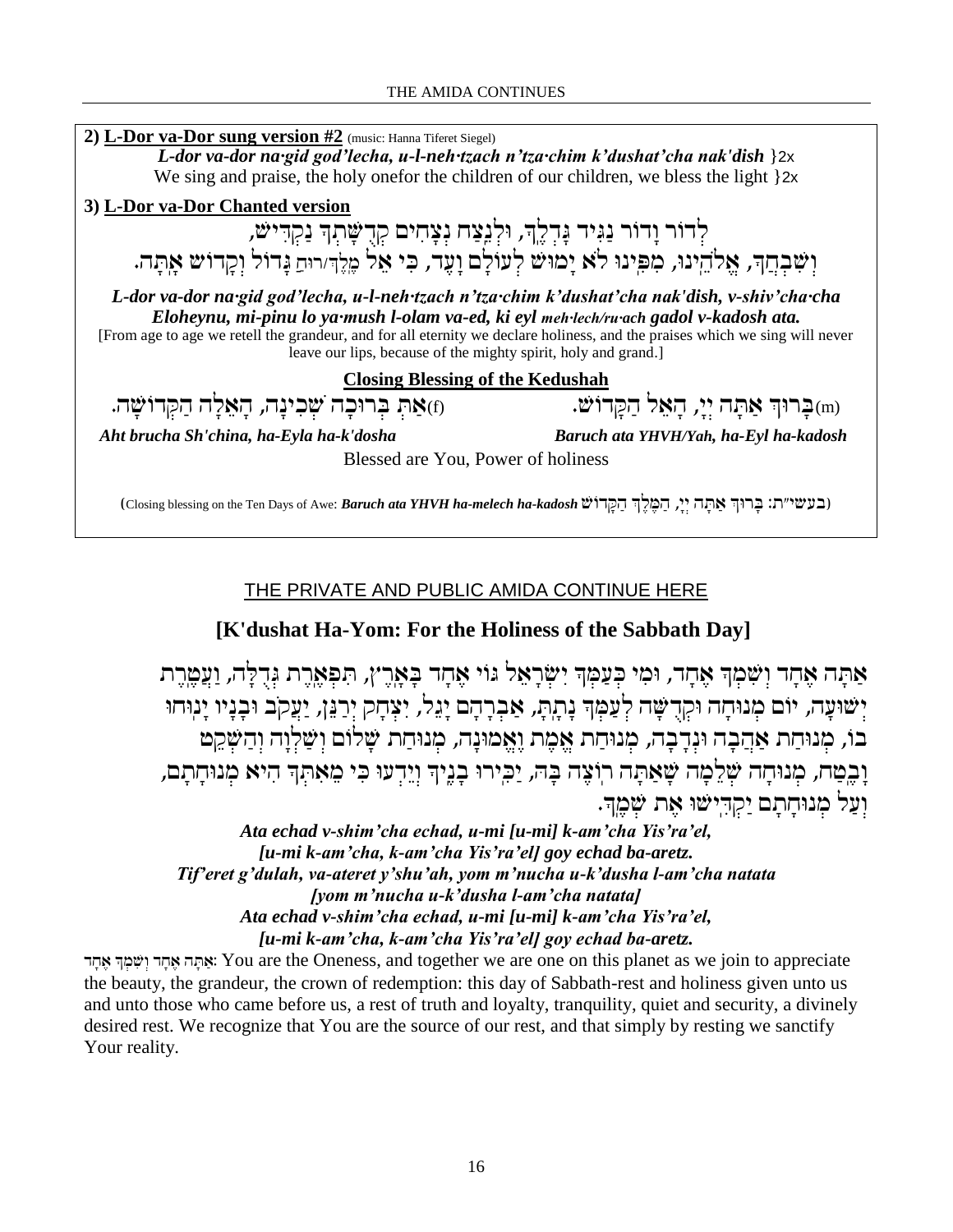# אֱלֹהֵינוּ וֵאלֹהֵי הוֹרֵינוּ, רְצֵה בִמְנוּחָתֵנוּ. קַדְשֵׁנוּ בְּמִצְוֹתֶיךָ וְתֵן הֶלְקֵנוּ בְתוֹרָתֶךָ, שִׁבְעֵנוּ מִטּוּכֶךְ, וְשַׂמְחֵנוּ בִּישוּעָתֶךְ, וְטַחֵר לִבְנוּ לְעָבְדְךָ בָאֱמֶת, וְחַנְחִילֵנוּ יְיָ אֱלֹחֵינוּ בְּאָהֲבָה וּבְרַצוֹן שַׁבָּת קַדְשֵׁדְ, וְיַנוּחוּ בָם יִשְׂרָאֵל, מִקְדִשֵּׁי שָׁמֱֵדְ.

*Eloheynu v-Ey'lohey horeynu, r'tzey v-m'nucha'teynu, kad'shey'nu b-mitz'vo'techa, v-teyn chel'key'nu v-Torah'techa, sa'beynu mi-tuv'echa, v-sam'chey'nu bi-y'shu'atecha, v-ta'her libey'nu l-av'decha beh-emet, v-han'chi'leynu Adonai Eloheynu b-ahava u-v'ratzon [b-ahava u-v'ratzon] Shabbat kod'sheh'cha, v-yanuchu vam Yis'ra'el, m'kad'shey sh'mecha.*

 Power of all those who came before us, may this rest be desirable and may it be sacredly fulfilled as we have been instructed; may we be sated from a surfeit of goodness, and may we be joyous in our deliverance. And may our hearts be purified to serve truth. So, with love, bequeath to us this holy Sabbath so that we may rest upon it and sanctify divine reality.

### **YIS'M'CHU – THEY WILL REJOICE**

יִשְׂמָחוּ בִמַלְכוּתְךָ שׁוֹמְרֵי (שׁוֹמְרֵי, שׁוֹמְרֵי) שַׁבַּת וְקוֹרָאֵי עֹנֵג (שַּׁבָּת) *Yis'm'chu v-mal'chut'cha shom'rey (shom'rey shom'rey) Shabbat v-kor'ey o∙neg (Shabbat)* עַם מְקַדְשֵׁי (מְקַדְשֵׁי) שְׁבִיעָי (שַׁבְּת) כֻלָּם יִשְׂבְּעוּ וְיָתְעַנְּגוּ מִמּוּבֶךְ (שַׁבְּת: יִשְׂמְחוּ...) *Ahm m'kad'shey (m'kad'shey) sh'vi∙i (Shabbat), kulam yi∙s'b'u v-yit'an∙gu mi-tuv∙echa (Shabbat. Yis'm'chu…)* וּבַשָּׁבִיעִי רָצִיתָ בּוֹ (רָצִיתְ בּוֹ) וַקְדַשָּׁתוֹ (שַׁבְּת) וַחֲמְדַת יָמִים אוֹתוֹ קָרָאתָ (שַׁבְּת: יִשְׂמְחוּ...) *U-va-sh'vi∙i ra∙tzita bo (ra∙tzita bo) v-kidash'to (Shabbat), chem'dat ya∙mim oto kara∙ta (Shabbat. Yis'm'chu…)* ַזֶכֶר לְמַעֲשֶׂה (לְמַעֲשֵׂה) בְרֵאשִׁית (שַּׁבָּת), זֶכֶר לְמַעֲשֵׂה (לְמַעֲשֵׂה) בְרֵאשִׁית (שַּׁבְת: יִשְּׂמְהוּ...)

*Zey∙cher l-ma∙asey (l-ma∙asey) v'rey∙shit (Shabbat), Zey∙cher l-ma∙asey (l-ma∙asey) v'rey∙shit (Shabbat. Yis'm'chu…)*

[Those who observe a Sabbath and treat it as a delight rejoice in the realm of the divine. A people who hallow a seventh day are sated by and celebrate the divine goodness. God wanted the seventh day and hallowed it, calling it most desirable of days in contemplation of the task of the creation.]

(m) בָּרוּךְ אַתָּה יִיָ, מִקַרֵּשׁׁ הַשַּׁבָּת: (f) (f) אַתְּ בְּרוּכָה שְׂכִינָה, מְקַרֶשֶׁת הַשַּׁבָּת:

(f) *Aht b'rucha Sh'china, m'kadeshet ha-Shabbat* (m) *Baruch ata YHVH, m'kadeysh ha-Shabbat*

Blessed are You, sanctifying the Sabbath.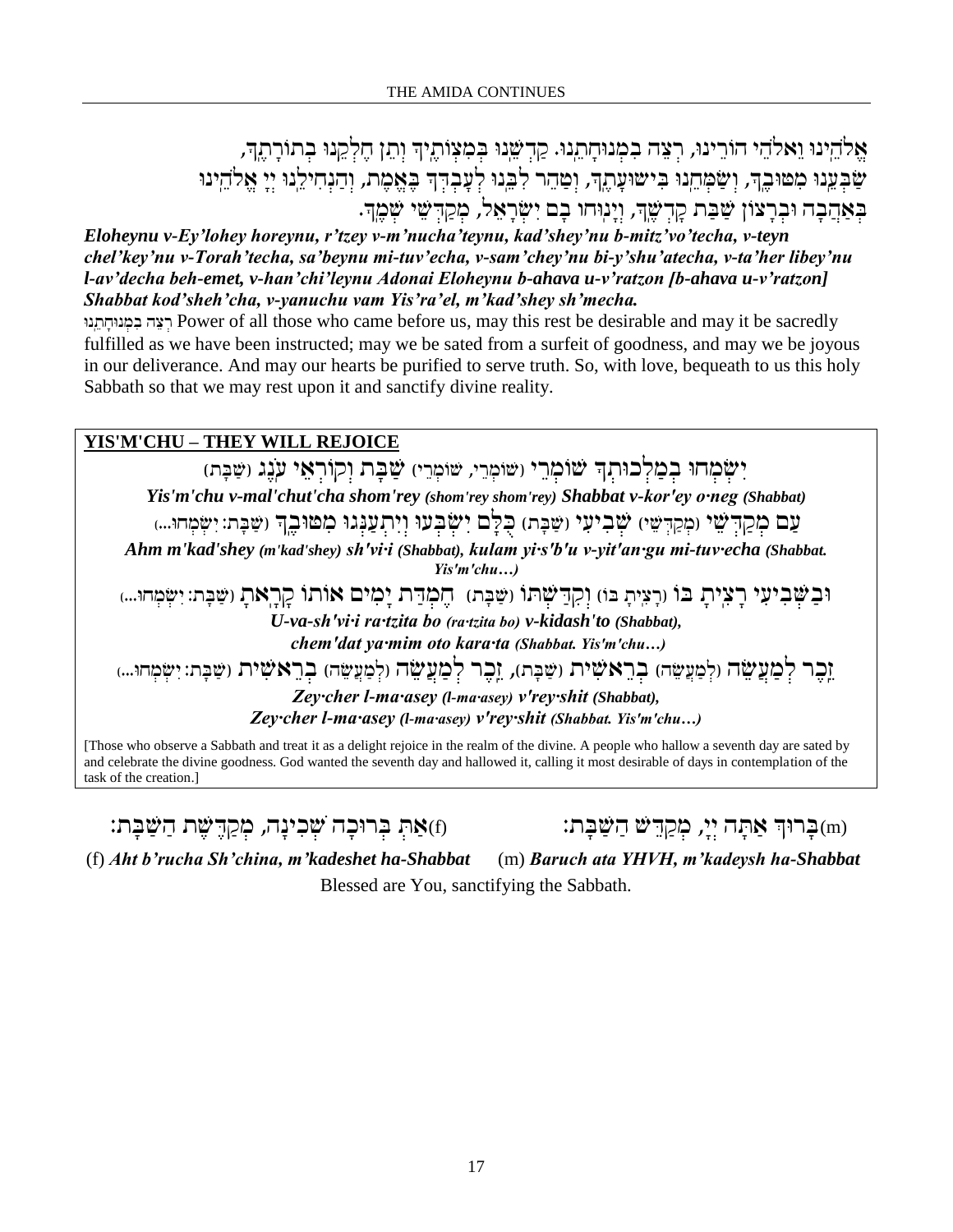# **[Avodah: On Worship, Prayer, Radical Amazement]**

רְצֶה, יִי אֱלֹהֵינוּ, בְּעֲמֶךְ יִשְׂרָאֵל וּבְתִפְלַתַם, וְהָשֵׁב אֶת הַעֲבוֹדָה לְדִבְיִר בֵּיתֵךָ, ותפלתם באהבה תקבל ברצון, ותהי לרצון תמיד עבודת ישראל עמד.

 May we and our worship be acceptable and may our worship always be in a moment of desire and loving acceptance.



And as we gather together in holy community may we experience the imminence of the divine reality of Shechina—in our gathering.

*V-teche'zena ey'ney'nu b-shuv'cha l-Tzi'on b-rachamim*

(m)בְּרוּךְ אַתָּה יְיָ, הַמַּחֲזִיר שְׁכִינָתוֹ לְצִיּוֹן. (t) אַתְ בְרוּכָה שְׁכִינָה, הַמַּחֲזִירָה שְׁכִינָתָהּ לְצִיּוֹן. (f) *Aht brucha Shechina,* (m) *Baruch ata YHVH,* 

*ha-mach'zira Sh'chinata l-Tzi'on ha-machazir Sh'chinato l-Tzi'on*

Blessed is the Power of Holiness, endowing imminent reality with divine presence.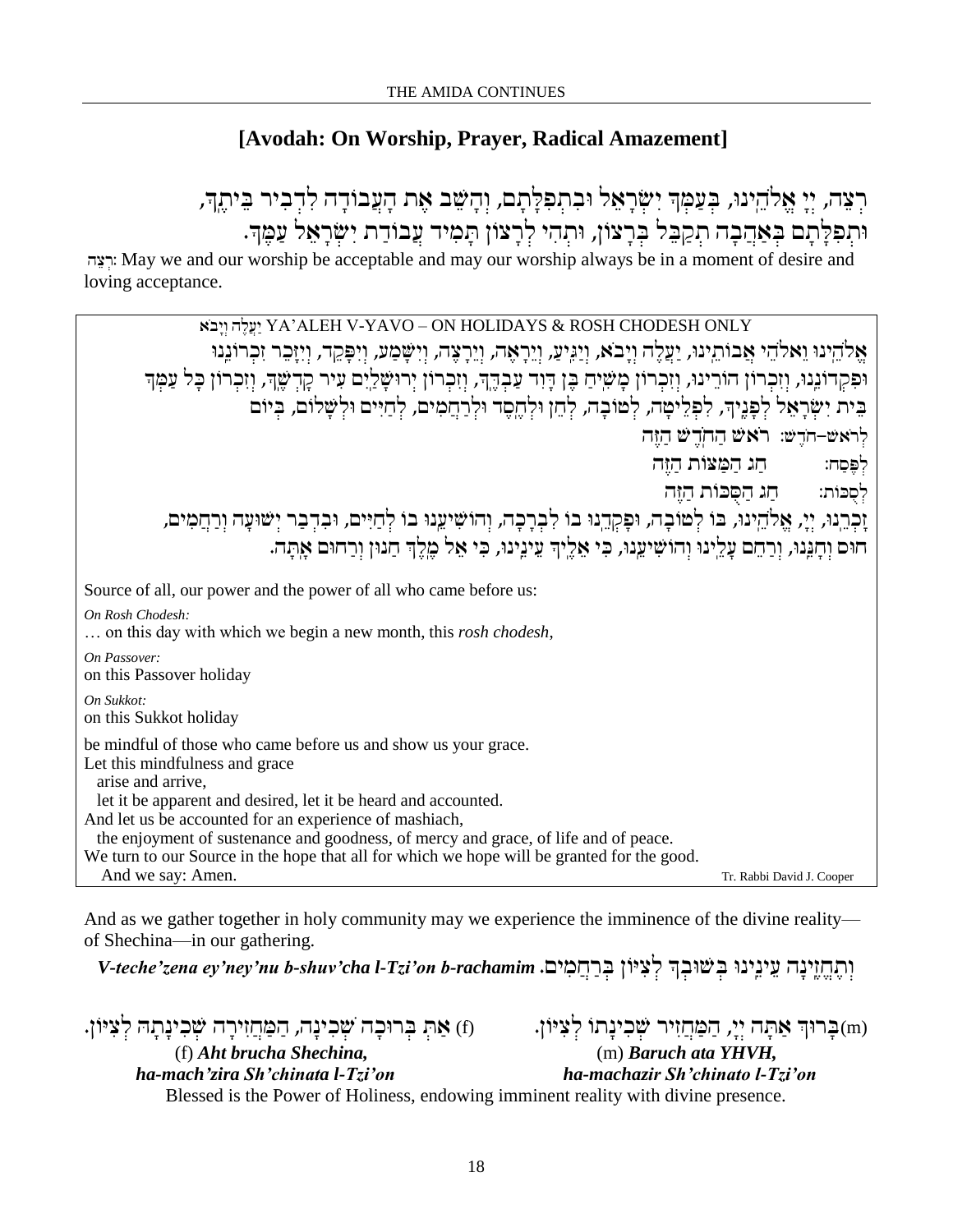## **[Hoda∙ah: Thanks for Daily Miracles]**

 [Bend knees then bow] We are grateful and we know it. [Arise] Ground of all being, Guardian of life's purposefulness, everyday we speak out our praise and are grateful for our lives which are in Your hands, and of the wonders and miracles that we witness daily—every hour, from sunset to sunset—and of the potential for goodness in every moment—it is here that we direct all our hopes, eternally.

During the Public Amida, while the cantor continues on the right, congregants continue below in Hebrew and/or in English:

מורים אַנְחִנוּ לַדְּ, שַׁאֲתָה הוּא יֵי אֱלֹהֵינוּ וָאלֹהֵי הורינו אלהי כל בשר, יוצרנו, יוצר בראשית. ברכות והודאות לשמד הגדול והקדוש, על שהחייתנו וקימתנו. כן תחינו ותקימנו, ותאסוף נַלִיּוֹתֵינוּ לְחַצְרוֹת קַרְשֵׁךָ, לְשָׁמוֹר חָקֵיךְ וְלַעֲשׂוֹת רִצוֹנֵךְ, וּלְעֲבְדֶךְ בְלֵבָב שָׁלֵם, עַל שֵׁאֲנַחְנוּ מוֹדִים לַךּ. בַרוּךְ אֵל הַהוֹדָאוֹת.

We give thanks to the Source of all, creator of all time and space, that we have been given life itself and that we yet survive, so too may we continue to live and be sustained so that we may be of service and perform wholeheartedly our life's purposes, and for this we express our deepest gratitude.

During Private Amida, hebrew continues here: During Public Amida, the Cantor continues here: <u>[Bend knees then bow]</u> מוֹדִים אֲנַחְנוּ לַדְּ, שֵׁאַתַּה הוּא, [Arise] יַיַ אֱלֹהֵינוּ וֵאלֹהֵי הוֹרֵינוּ, לְעוֹלַם וַעֲד, צוּר חַיֵּינוּ, מָֽגֵן יִשְׁעֲנוּ, אַתָּה הוּא לְדוֹר וָדוֹר נוֹדֵה לְדִ וּנְסַפֵּר תְּהִלַּתֵךָ. עַל חַיֵּינוּ הַמְּסוּרִים בְּיַרֵךְ, וְעַל נשמותינו הפקודות לך, ועל נסיך שבכל יום עמנו, ועל נפלאותיד וטובותיד שבכל עֲת,עֱרֵב וַבֹקֵר וִצַּהֲרֵיִם, המוב כי לא כלו רחמיה, וְהַמְרַחֵם כִּי לֹא תַמּוּ חֲסָדֶיךָ [כִּי] מֵעוֹלָם קִוְּינוּ לָךְ. *Ha-tov, ki lo chalu racha'mecha v-ha-m'ra∙chem, ki lo tamu cha∙sa∙decha* [repeat] *[Ki] mey-olam [ki] mey-olam ki∙vinu lach* [repeat] ['The Good' – because compassion does not diminish; 'The Compassionate' – because loving kindness does not cease. Forever we direct ourselves to You.]

On Chanukah only : We give thanks for the successful outcome of the struggles of the Maccabees to preserve Jewish spirit and Jewish lives in a time of repression. We learn from them that during the darkest times we need to have faith that our efforts can bring us back into the light, and for that we praise the name of the power of liberation, the power of hope.

# וְעַל כִּלֵּם יְתִבְרַךְ וְיִתְרוֹמֵם שִׁמְךָ, מִלְבֵנוּ, תַּמְיד לְעוֹלַם וַעֵּד.

For all those things for which we are grateful, we say thanks forever more.

| On the Ten Days of Awe only:                                    | וּכִתוֹב לְחַיִּים טוֹבִים כָּל בִּנֵי בִרִיתֶךָ. |  |
|-----------------------------------------------------------------|---------------------------------------------------|--|
| And may we be written into the book of goodness and life        |                                                   |  |
| with all who those join in the covenant of holy responsibility. |                                                   |  |

May all that breathes sing praise and gratitude for the help and deliverance they experience.

וכל החיים יודוד פלה, ויהללו את שמד באמת, האל ישועתנו ועזרתנו סלה.

(m) בְּרוּךְ אַתְה יְיָ, וואו הוא האט הוא האט האפינה, (m) הַטּוֹב שָׁמְךְ וּלְךְ נַאֲה לְהודות. יוֹי הוֹחוֹב הַטּוֹב שְׁמֵךְ וְלַךְ נַאֲה לְהודות. (f) *Aht brucha Shechina,* (m) *Baruch ata YHVH, ha-tov sh'mech, v-lach na∙eh l-hodot ha-tov shim'cha u-l'cha na∙eh l-hodot*

Blessed are You Source of all, for the goodness for which we give thanks.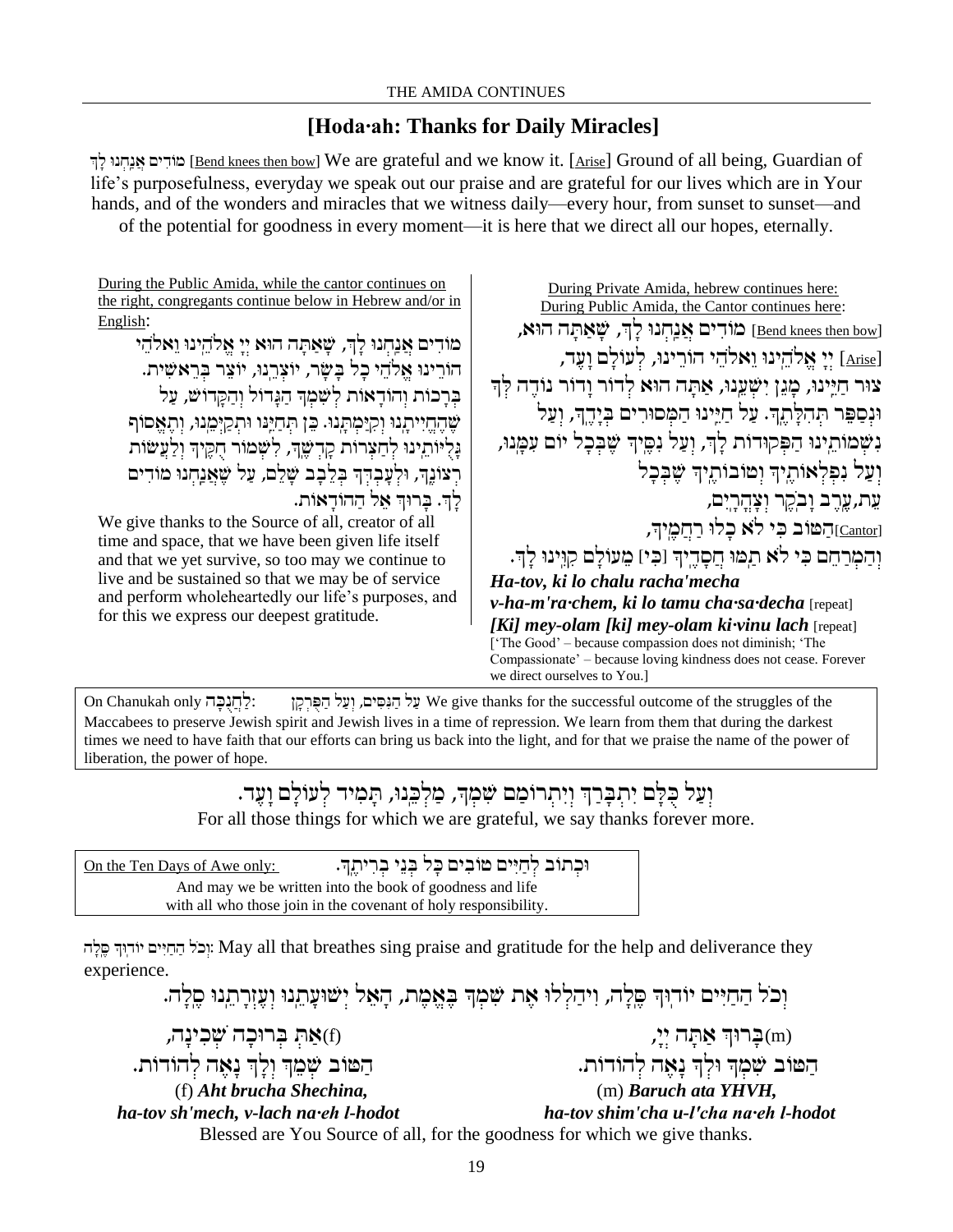### **[Shalom: on Peace]**

 May a great peace be the lot of all Israelites and all who dwell upon the earth—a blessing of peace, every minute of every hour.

> שלום רב על עם ישראל תשים. לעולם, כי אתה הוא יוצר לכל השלום. וטוב בְעֵינֵיד לְבָרֶךְ אֶת עָם יִשְׂרָאֱל וְאֶת כָּל הָאֱמוּנוֹת, בִּכָּל עֵת וּבְכָל שַׁעָה בִּשְׁלוֹמֵךָ.

On the Ten Days of Awe only:

May we be recalled and recorded into the book of life, blessing, peace, and sustenance, yes, all of us for life, goodness and peace.

בִּםֱפֵר חַיִּים, בִּרָכָה, וְשָׁלוֹם, וּפַרְנָסָה מַוָּה, נִזָּכֵר וִנְכָּתֵב לִפָּנֵיךְ, אנחנו וכל עם בית ישׂראל. לחיים טובים ולשלום.

Blessed are You who blesses us all with peace: Israelites and all who dwell on the planet.

(f) *Aht brucha Shechina, ha-m'va∙rech∙et* (m) *Baruch ata YHVH, ha-mva∙rech b-shalom et ahm Yis'ra∙el v-et kol ha-emunot b-shalom et ahm Yis'ra∙el v-et kol ha-emunot* 

(m) כַּרוּדְ אַתַּה יֵי, הַמְבַרֵךְ בִּשָּׁלוֹם (f) (f) אֶתְּ בְּרוּכָה שִׁכִינַה, הַמְבַרֵכֵת בִּשָּׁלוֹם את עם ישׂראַל ואת כּל האַמוּנוֹת. מוס האַמוּנוֹת האַמוּנוֹת (אֶת כָּל הַאֲמוּנוֹת)

PRIVATE MEDITATION OR USE YOUR OWN WORDS:

Guard my tongue from evil use, and my lips from speaking deceitfully. And let me not respond to those who curse me with curses, but let my ego lie still as the dust. And may all those who plan evil for me overturn their plans and reverse their intentions. If not for my sake then for Yours, for the sake of holiness itself and for the sake of Torah, for the sake of those who serve with love.

אֱלֹהי, נִצוֹר לִשׁוֹנִי מֵרע. וּשָׂפֹתי מִדְבֶּר מִרְמה: וַלְמִקְלִלי נִפְשִׁי תִדֹּם, וְנִפְשִׁי בֵעִפֹּר לִכֹּל תְּהְיֶה. פִּתַח לְבִי בְּתוֹרָתֵךְ, וּבְמִצְוֹתֵיךְ תִּרְדּוֹף נַפְשִׁי. וְכַל הַחוֹשָּׁבִים עֲלֵי רַעֲה, מִהֱרָה הַפֵּר עֵצָתַם וִקַלְקֵל מַחֲשָּׁבִתַּם. עֲשֶׂה לִמָּעַן שִׁמֵרֶ, עֲשֶׂה לְמַעַן יִמְינֵךְ, עֵשָׂה לְמַעַן קִרִשְּׁתֵךָ. עֲשֶׂה לִמַּעַן תּוֹרָתֶךָ. לַמַּעַן יֵהָלְצוּן יְדִידֶיךָ, הוֹשִׁיעָה יְמִינְךָ וַעֲגֵנִי. יִהְיוּ לְרָצוֹן אִמְרֵי פִי וְהֶגְיוֹן לִבִּי לִפַּנֵיה, יִי צוּרִי וְגוֹאֵלִי. עשה שלום במרומיו הוא יעשה שלום עלינו ועל כל ישראל, וְעַל כָּל יְשְׂמָעֵאל, וְעַל כַּל יוֹשָׁבֵי הֵבֵל וְאִמְרוּ אִמְזָ:

### **May the words of my mouth**

יָהִיוּ לְרָצוֹן אִמְרֵי פִי וְהֶגְיוֹן לְבִי לִפְנֵיךְ, יִיָ צוּרִי וְגוֹאֲלִי (לְפְנֵיךְ, יְיָ צוּרִי וְגוֹאֲלִי). *Y'h'yu l-ratzon im'rey fi v-heg'yon libi l-fanecha, Adonai tzuri v-go'ali l-fanecha, Adonai tzuri v-go'ali* **May the words of my mouth and the meditations of my heart be acceptable in thy sight O Yah**

# THE AMIDAH ENDS HERE

[All Amida Interpretive and literal translations R. David J. Cooper]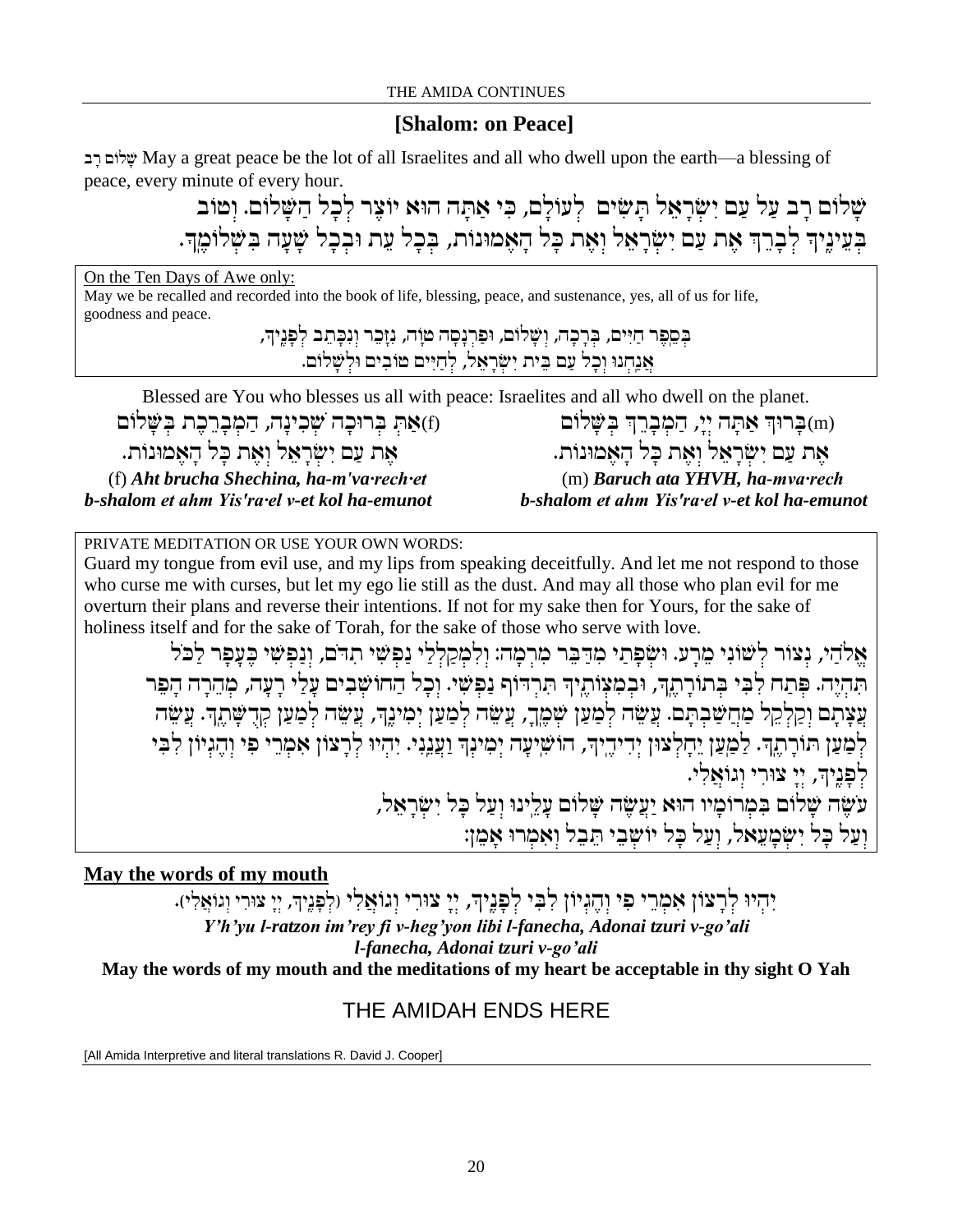### **Prayers of Shalom**

#### **Oseh Shalom I**

[Words adapted from traditional liturgy]

עשָׂה שָׁלוֹם בִּמְרוֹמָיו הוּא יַעֲשֶׂה שָּׁלוֹם עָלֵינוּ וְעַל בָּל יִשְׂרָאֵל, וְעַל בָלَ יוֹשִׁבִי תֵּבִל: יַעֲשֶׂה שֲׁלוֹם, יַעֲשֶׂה שֲׁלוֹם, שֲלוֹם עָלֵינוּ וְעַל כַּל יִשְׂרָאֵל, יַעֲשֶׂה שָּׁלוֹם, יַעֲשֶׂה שָׁלוֹם, שַּׁלוֹם עַלֵינוּ וִעַל כַּל יוֹשַׁבִי תַּבִל, יַעֲשֵׂה שָׁלוֹם, יַעֲשֵׂה שָׂלוֹם, שָׂלוֹם עָלֵינוּ וְעַל כָל יִשְׂרָאֵל, יַעֲשָׂה שָׁלוֹם, יַעֲשֵׂה שָׁלוֹם, שָׁלוֹם עָלֵינוּ וְעַל כָּל יוֹשְׁבֵי תֵּבֵל:

[May that which brings peace to the cosmos bring peace upon us, upon all Israelites, and upon all who dwell on the earth.] *Oseh shalom bi-m'romav, hu ya'aseh shalom aleynu, v-al kol Yisra'el, v-al yosh'vey tey'vel ya'aseh shalom, ya'aseh shalom, shalom aleynu v-al kol Yisra'el ya'aseh shalom, ya'aseh shalom, shalom aleynu v-al kol yosh'vey tey'vel ya'aseh shalom, ya'aseh shalom, shalom aleynu v-al kol Yisra'el ya'aseh shalom, ya'aseh shalom, shalom aleynu v-al kol yosh'vey tey'vel*

#### **Oseh Shalom II**

[Words adapted from traditional liturgy, Music: Jhos Singer]

 

*Oseh shalom [shalom] bi-m'romav, hu ya'aseh shalom aleynu, v-al kol [v-al kol] Yisra'el, v-al kol Yish'ma'el, v-al kol ha-olam*

[May that which brings peace to the cosmos bring peace upon us, upon all Israelites, and upon all Ishmaelites, and upon the whole world.]

### **Osah Shalom III**

[Words adapted from traditional liturgy, Music: Linda Hirschhorn]

| עשה שלום [שלום שלום] במרומיה                      | Osah shalom shalom shalom, bi-m'romey'ha      |
|---------------------------------------------------|-----------------------------------------------|
| הִיא תַעֲשֶׂה שָּׁלוֹם עָלֵינוּ                   | Hi ta'aseh shalom aleynu                      |
| עֹשַׂה שָׁלוֹם [שָׁלוֹם שַׁלוֹם] בִּמְרוֹמֵיהַ    | Osah shalom shalom shalom, bi-m'romey'ha      |
| הִיא תַעֲשֶׂה שָּׁלוֹם עָלֵינוּ                   | Hi ta'aseh shalom aleynu                      |
| וְעֲל־כָּל יְשְׂרָאֵל, וְעַל כָּל יוֹשָׁבֵי הֵבֵל | v-al kol Yis'ra'el, v-al kol yosh'vey tey'vel |
| וְאִמְרוּ אָמֵן:                                  | v-im'ru: Ameyn                                |
| וַעֲל־כָּל יִשְׂרָאֵל, וְעַל כָּל יוֹשָׁבֵי הֵבֵל | v-al kol Yis'ra'el, v-al kol yosh'vey tey'vel |
| וְאִמְרוּ אָמֵן:                                  | v-im'ru: Ameyn                                |

[May that which brings peace to the cosmos bring peace upon us, upon all Israelites, and upon all who dwell on the earth.]

#### **Od Yavo Shalom**

עוֹד יָבוֹא שָׁלוֹם עַלֵינוּ וְעַל כּוּלַם *סלאם* עלינוּ ועל כל העוֹלם *סלאם סלאם* 

**Od yavo shalom aleynu v-al kulam. Salaam aleynu v-al kol ha-olam. Salaam Salaam**

*[Peace will yet come, upon us, upon everyone, and the whole world]*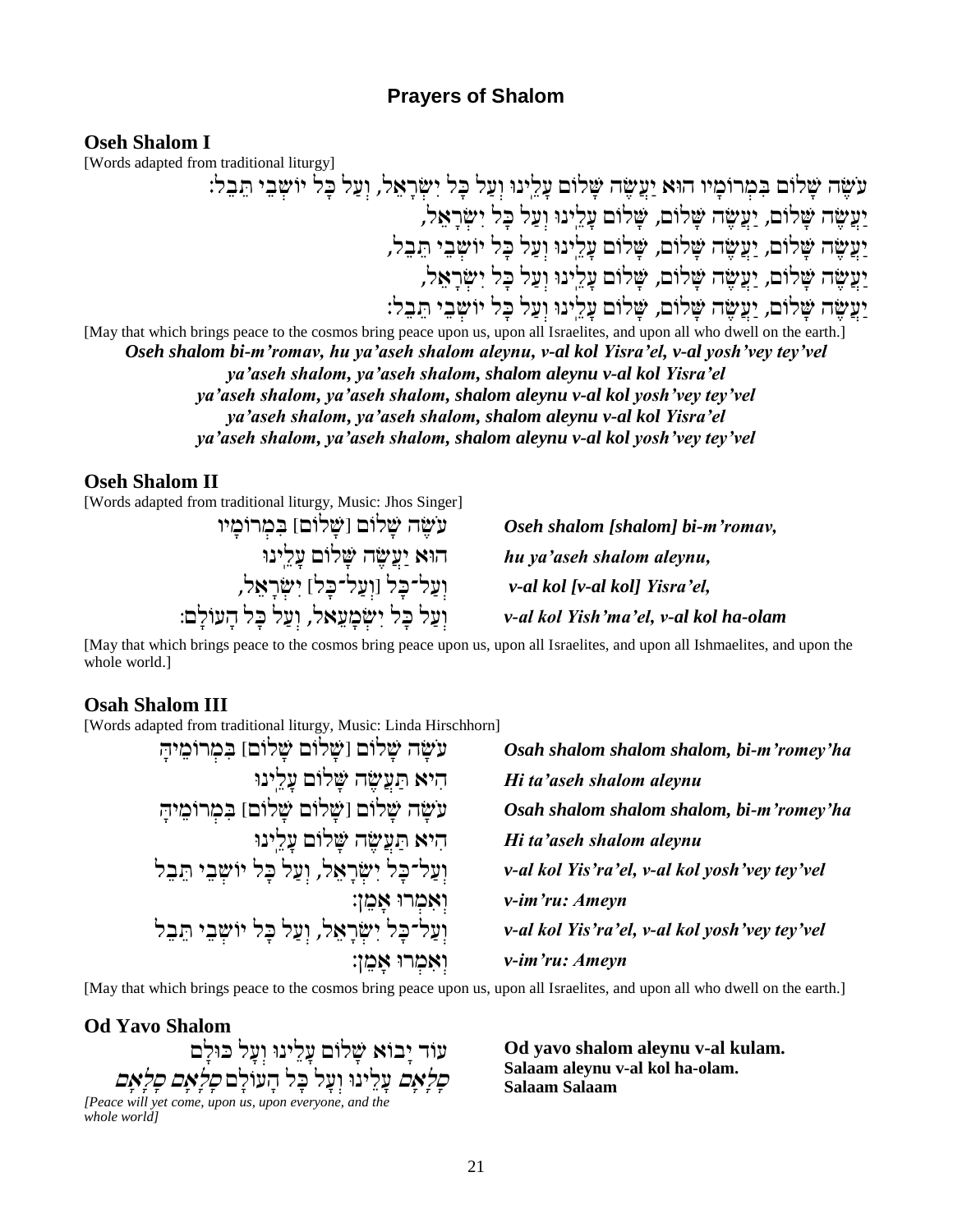# **EVENING/LATE AFTERNOON SERVICE**

וְהוּא־רַחוּם וְחַנּוּן אֶרֶךְ אַפַּיִם וְרַב־חֵםֶד וֵאֱמֶת:

הָפוֹנֵה אֵלֵינוּ וְחָנֵנוּ: יְיָ הוֹשִׁיעָה הַרוּחַ יַעֲנֵנוּ בְיוֹם קָרְאֵנוּ:

V-hu ra chum v-chanun eh rech a pa yim v-rav cheh sed veh-eh met.

Ha-po·neh ey·ley·nu v-cha·ney·nu. YHVH hoshi·ah ha-ru·ach ya·a·ney·nu v-yom kor'ey·nu

[Power of mercy and grace, patience, kindness and truth, confronting us with grace. The Eternal one of liberation, may we be answered when we call.]

## **CALL TO WORSHIP - BARCHU**

**CALL TO WORSHIP 1** 

Cantor alone בְּרְבוּ אֶת יְיָ הַמְבֹרְךָ:<br>Barchu et YHVH/Adonai ha-m'vorach [Let us bless the Eternal the blessed one]

All respond בְּרוּךְ יְיָ הַמְּבֹרְךָ לְעוֹלָם וָעֶד:

Baruch YHVH/Adonai ha-m'vorach l-olam va-ed [Bless the Eternal the blessed one forever more]

### **CALL TO WORSHIP 2**

As we bless the source of light, so we are blessed  $\{x2\}$ And our blessings give us strength, and make our vision clear And our blessings give us peace and the courage to dare.

Cantor alone בְּרְכוּ אֶת יְיָ הַמְבֹרְךָ:<br>Barchu et Adonai ha-m'vorach [Let us bless the Eternal the blessed one]

All respond בָּרוּךְ יִיָ הַמָּבֹרָךְ לְעוֹלָם וָעֶד:

**Baruch Adonai ha-m'vorach l-olam va-ed** [Bless the Eternal the blessed one forever more]

### **CALL TO WORSHIP 3**

Bar'chu, Dear One, Sh'china, Holy Name. When I call on the light of my soul, I come home.

by Faith Rogow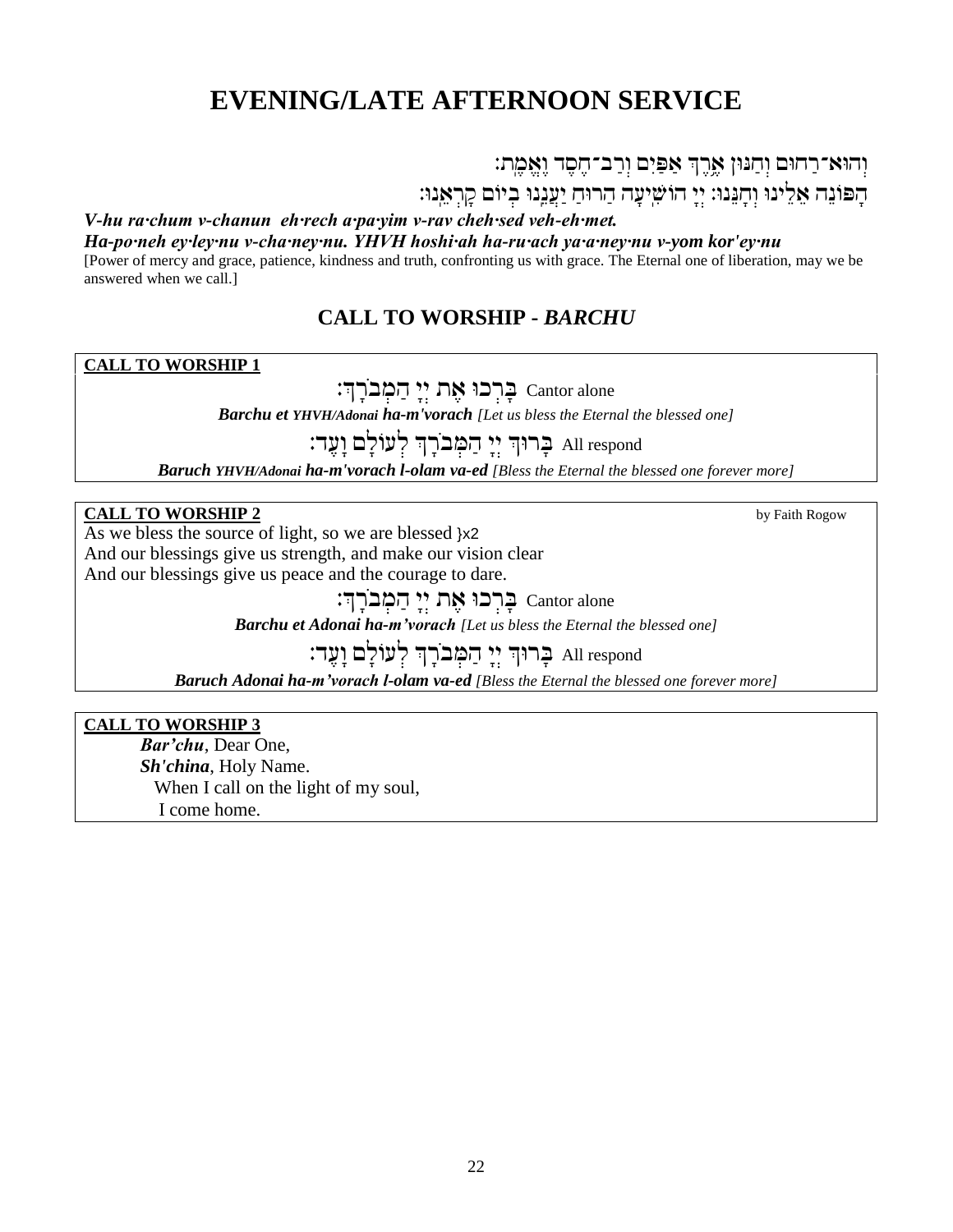[When the service is at or near sundown continue with one or more of the Evening Prayers below. If it is still late afternoon continue p. 25]

### EVENING PRAYER I in feminine

אַתְ בְּרוּכָה שִׁכִינָה אֱלֹהֵינוּ הֵי הָעוֹלָמִים, אֲשֶׁר בִּדְבָרָה מַעֲרִיבָה עֲרָבִים, בִּחָכִמָּה פּוֹתַחַת שִׁעֲרִים, וּבְתְבוּנָה מִשָּׁנָּה עִתְּים, וּמַחְלִיפָה אֶת הַזְּמַנִּים, וּמִסְדֶּרֶת אֶת הַכּוֹכָבִים, בִּמְשָׁמְרוֹתֵיהֶם בָּרָקִיעַ כִּרְצוֹנָהּ. בּוֹרֵאת יוֹם וָלָיִלָה, גּוֹלֵלֶת אוֹר מִפְּנֵי חְשֶׁךָ, וְחִשֶּׁךָ מִפְּנֵי אוֹר. וּמַעֲבִירָה יוֹם וּמֵבִיאָה לֵיִלַה, וּמַבְדִּילַה בֵּין יוֹם וּבֵין לַיִלַה, יִיַ צִבְאוֹת שִׁמָּהּ. אֵלָה חַיָה וְקַיֵּמֵת, תַּמִיד תִּמְלוֹךְ עָלֵינוּ לְעוֹלָם וָעֵד. אַתְ בְרוּכָה שְׁכִינָה, הַמַעֲבְירַה עֲרָבִים:

EVENING PRAYER II in masculine

בּרוּךְ אַתָּה יִיַ , אֵלֹהֵינוּ רוּחַ הָעוֹלָם, אֲשֵׁר בִּדְבָרוֹ מַעֲרִיב עֲרָבִים, בִּחָכְמָה פּוֹתֵהַ שְׁעָרִים, וּבְתְבוּנָה מִשָּׁנֵּה עִתְיִם, וּמַחֲלִיף אֵת הַזְּמַנִּים, וּמִסַדֵּר אֵת הַכּוֹכָבִים, בְמִשְׁמְרוֹתֵיהֶם בְּרָקִיעַ בְּרְצוֹנוֹ. בּוֹרֵא יוֹם וָלָיְלָה, גּוֹלֵל אוֹר מִפְּנֵי חִשָּׁךְ, וִחְשֵׁךְ מִפְּנֵי אור. ומַעֲבִיר יוֹם וּמֵבִיא לְיֶלָה, וּמַבְדִּיל בֵּין יוֹם וּבֵין לְיִלָה, יִיָ צִבָאוֹת שִׁמוֹ. אֵל חֵי וְקַיֵּם, תַּמְיִד יִמְלוֹךְ עָלֵינוּ לְעוֹלַם וַעֲד. בְּרוּךְ אַתֲה יָיַ, הַמֵּעֲרִיב עֲרָבִים:

#### EVENING PRAYER III

Blessed are You, Great Power that we are. majesty of the universe, who with rhythm and design makes the dusk flow into the darkness of evening, who, with unfathomable wisdom, opens the gates of night, ordering the rhythms of time, changing the seasons of the year, forming a universe constantly filling with stars of light. Creating day and night, spinning the earth through the great expanse of night and bringing us again to the light of day. You are here in both darkness and light. How blessed are we, one with the Infinite, the Whole of creation, and the Mystery at its depths, bringing on the evening's darkness. [Rabbi Burt Jacobson]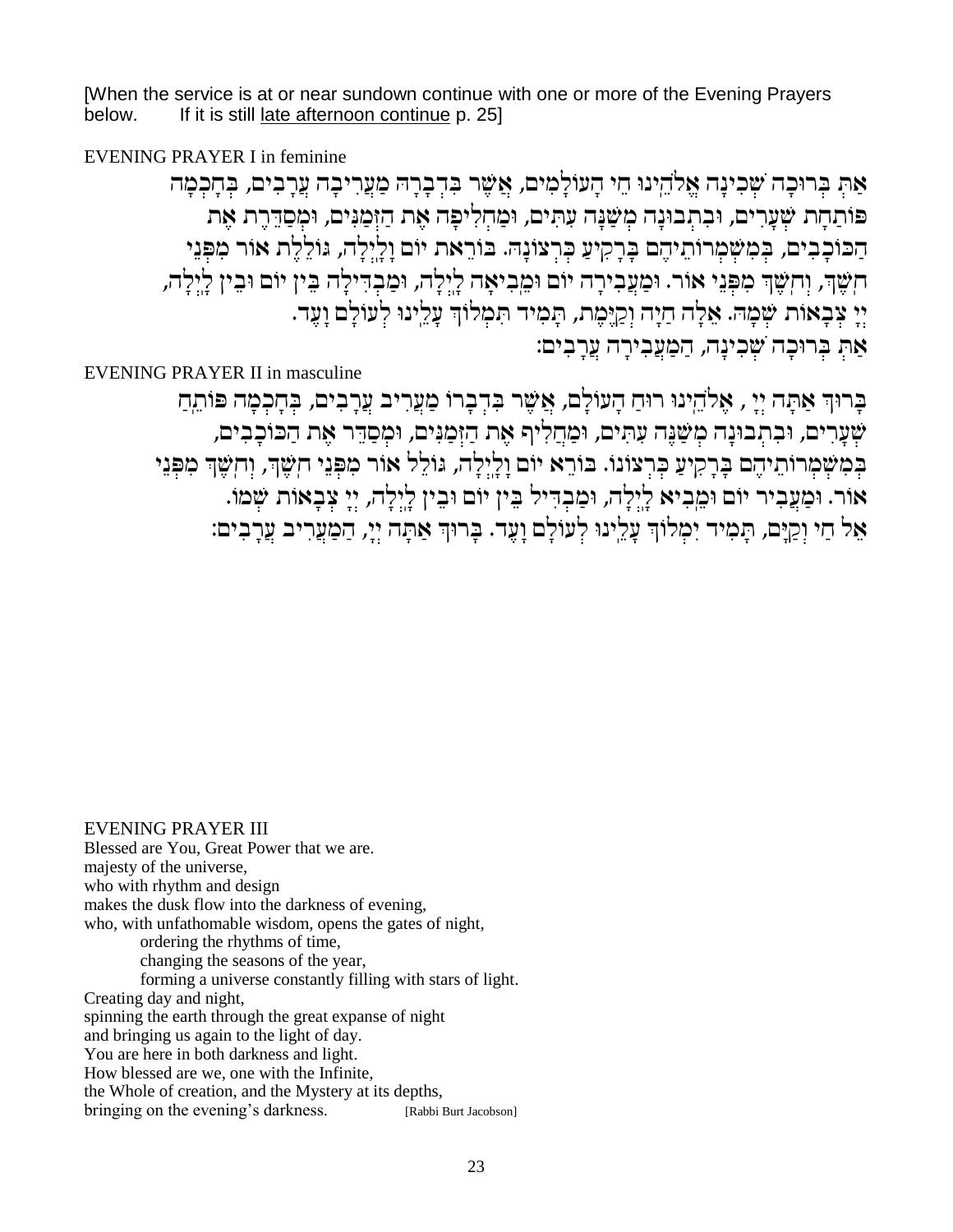### EVENING PRAYER IV: EVENING THE EVENINGS

Rabbi Gila Razel Raphael

Chorus:

Evening the evenings, evening the frayed edges of our lives, מַעֲרִיב עֲרַבִים: אַמֱן Ma•ariv ara•vim, ah•meyn

Sacred words even the evenings Wisdom opens gates locked around our hearts

אֵשֶׁר בִּדְבָרוֹ מַעֲרִיב עֲרָבִים Asher bi-d'va·ro ma'ariv ara·vim,

בְּחָכְמָה פּוֹתְחַ שְׁעָרִים .B-choch·mah po·tey·ach sh'arim

Chorus

Understanding alters with the times Changing seasons cycles divine

 $U$ -vit'vu·nah m'shah·neh i·tim וּבְתְבוּנָה מִשְׁגֵּה עִתְים

וּמַחֲלִיף אֵת הַזְמַנִּים U-ma·cha·lif et ha-z'ma·nim Chorus

Paint diamonds on the canvas called sky Soothe our souls with a lilting lullaby

 $U$ -m'sah·der et ha-ko·cha·vim וּמִסְדֶר אֶת הַכּוֹכָבִים,

 $B\text{-}mish'm'ro\text{-}tey\text{-}hem\ ba\text{-}raki\text{-}ah\ k\text{-}r'to\text{-}no$  במשמרותיהם ברקיע כרצונו.  $a$ 

Chorus

Rolling rolling into the night Rolling rolling away the light

גּוֹלֵל אוֹר מִפְּנֵי חִשֲׁךָּ, Go·leyl ohr mi-p'ney cho·shech

גּוֹלֵל חִשָּׁךְ מִפְּנֵי אוֹר. Go·leyl cho·shech mi-p'ney ohr Chorus

Spirit of the night we bless your name. Eternal light eternal flame

צל חַי וִכְיָם, תְּמִיד יִמְלוֹךְ עָלֵינוּ לְעוֹלָם וָעֶד. Eyl chai v-ka·yam, ta·mid yim·loch ah·ley·nu l-olam va-ed Concluding the prayer for evening

וּמַעֲבִירָה יוֹם וּמֵבִיאָה לְיִלְה,<br>[Turning away from day and bringing on night,]<br>עֲקִדִילָה בֵּין יוֹם וּבֵין לְיָלֶה,<br>[עֲחָבְדִילָה בֵּין יוֹם וּבֵין לְיָלֶה וּצִי U-ma·avira yom u-mey·vi·ah lai·lah u-mav'di-la beyn yom u-veyn lai-lah, [separating daytime from nighttime,] יָה צִבְאוֹת שִׁמָּהּ. Yah tz'va.ot sh'ma. [Eternal Being of all-forces is Your essence.] אֵלְה חַיָּה וְקַיֶּמֶת, ey·lah cha·yah v-kah·yeh·met, [Powerful, living, existent,] תָמִיד תִּמְלוֹךְ עָלֵינוּ לְעוֹלָם וָעֶד. tamid tim'loch ah·ley·nu l-olam va-ed, [always ascendant are You above all, forever.] Aht b'rucha Sh'chinah, ha-ma-arivah aravim. אַתְּ בְרוּכָה שְׁכִינָה, הַמַּעֲבְירָה עֲרָבִים: [Blessed are You, holy Presence, bringing on the arrival of evening.]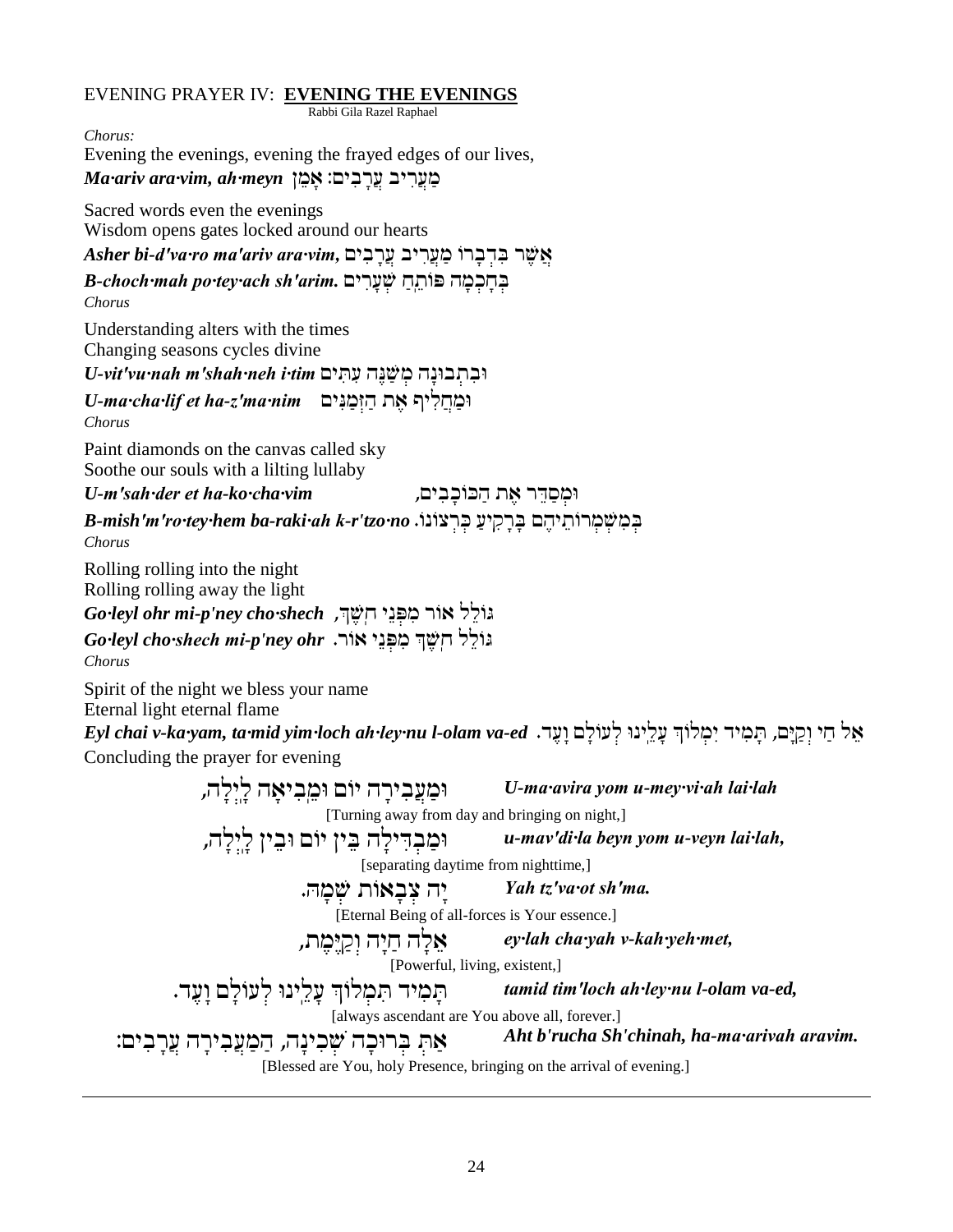| [When the service is in late afternoon before sundown continue here]          |                                                                  |                                                                                                                                                                                                                  |  |
|-------------------------------------------------------------------------------|------------------------------------------------------------------|------------------------------------------------------------------------------------------------------------------------------------------------------------------------------------------------------------------|--|
| <b>EL ADON</b>                                                                | אֵל אַרוֹן עַל כַּל הַמַּעֲשִׂים,                                | El adon ahl kol ha-ma'asim                                                                                                                                                                                       |  |
|                                                                               | A divine power mastering all phenomena                           |                                                                                                                                                                                                                  |  |
|                                                                               | בְרוּךְ וּמְבֹרְךָ בְפִי כָּל נְשָׁמָה.                          | Baruch u-m'vorach b-fi kol n'shama.                                                                                                                                                                              |  |
|                                                                               | Blessed by the mouths of every breathing soul.                   |                                                                                                                                                                                                                  |  |
|                                                                               |                                                                  | יולָם, הַתְּלָה וְטוּבָה בְּלֵא עוֹלְם, Gohd·lah v-tu·vah ma·ley olam,                                                                                                                                           |  |
|                                                                               | Grandeur and beneficence fill the universe,                      |                                                                                                                                                                                                                  |  |
|                                                                               | רַעֲת וּתְבוּנָה סֹבְבִים אוֹתַה:                                | Da•at u-t'vunah sov'vim o•tah                                                                                                                                                                                    |  |
|                                                                               | Defined by knowledge and reason.                                 |                                                                                                                                                                                                                  |  |
|                                                                               | המתנאה על היות הקרש                                              | Ha-mit·ga·eh ahl cha·yot ha-kodesh                                                                                                                                                                               |  |
|                                                                               |                                                                  |                                                                                                                                                                                                                  |  |
|                                                                               |                                                                  |                                                                                                                                                                                                                  |  |
|                                                                               |                                                                  | <u>Heavenly magnificence</u> driving the animating vitality,<br><i>ייפּ</i> רְבָבוֹד עַל הַמֶּרְבָבָה.<br><i>V-neh'dar b-cha-vod ahl ha-mer-kavah</i><br><i>Yictorious in glory upon the celestial chariot</i> . |  |
|                                                                               |                                                                  | ר המישור לפְנֵי כִםְאָה, Z'chut u-mi-shor li-fney chis'ah $Z$ denith of righteousness before the divine throne,                                                                                                  |  |
|                                                                               |                                                                  |                                                                                                                                                                                                                  |  |
|                                                                               |                                                                  | הֶסֶד וְרַחֲמִים לִפְנֵי כְבוֹדָה: Cheh·sed v-rachamim li-fney ch'vodah.<br>Having kindness and compassion before the divine glory.                                                                              |  |
|                                                                               |                                                                  |                                                                                                                                                                                                                  |  |
|                                                                               |                                                                  | סוֹבִים מַאוֹרוֹת שֶׁבְּרָא אֱלֹהֵינוּ, $\bm{To}$ יוֹת שוֹבִים מוֹאוֹרוֹת מזמלה                                                                                                                                  |  |
|                                                                               | The luminaries created by the Power are goodly,                  |                                                                                                                                                                                                                  |  |
|                                                                               | יְצְרָם בְּדֵעַת בִּבִינָה וּבִהַשְּׂבֵל.                        | Y'tza·ram b-da·at b-vina u-v-has·kel.                                                                                                                                                                            |  |
|                                                                               | Vielding their form with knowledge, understanding and wisdom.    |                                                                                                                                                                                                                  |  |
|                                                                               | כֹּחַ וּגִבוּרָה נָתְנָה בָּהֵם,                                 | Koach u-g'vurah nat'nah ba-hem,                                                                                                                                                                                  |  |
|                                                                               | Charged with energy and force, they are the                      |                                                                                                                                                                                                                  |  |
|                                                                               | להיות מושלים בִקֶרֶב תֵּבֵל:                                     | Li-h'yot mosh-lim b-kerev tey-vel.                                                                                                                                                                               |  |
|                                                                               | Leading elements within the core of existence.                   |                                                                                                                                                                                                                  |  |
|                                                                               | מִלֵאִים זִיו וּמִפִּיקִים נִנַּה,                               | M'ley im ziv u-m'fi kim nogah,                                                                                                                                                                                   |  |
|                                                                               | Magnificent with brilliance, they radiate brightly,              |                                                                                                                                                                                                                  |  |
|                                                                               | נְאֶה זִיוָם בִּכַל הַעוֹלַם.                                    | Na·eh zivam b-chol ha-olam.                                                                                                                                                                                      |  |
|                                                                               | No place is empty of their gorgeous glow.                        |                                                                                                                                                                                                                  |  |
|                                                                               | שִׂמְחִים בְצֵאתָם וְשָׂשִׂים בְּבוֹאָם,                         | S'mey-chim b-tzey-tam v-sah-sim b-vo-am,                                                                                                                                                                         |  |
|                                                                               | So blissful as they rise, so joyful as they set,                 |                                                                                                                                                                                                                  |  |
|                                                                               | עשים בְאֵימָה רִצוֹן קוֹנַם:                                     | O $\cdot$ sim b-ey $\cdot$ mah r'tzon ko $\cdot$ nam.                                                                                                                                                            |  |
|                                                                               | Unwaveringly filled with awe, they do the will of their creator. |                                                                                                                                                                                                                  |  |
|                                                                               | ִפְּאֵר וִכָבוֹד נוֹתְנִים לְשָׁמָה,                             | P'ehr v-cha·vod not·nim li-sh'mah,                                                                                                                                                                               |  |
|                                                                               | Projecting beauty and glory upon the divine reality,             |                                                                                                                                                                                                                  |  |
|                                                                               | צְהֲלָה וְרִנְּה לְזֶכֶר מַלְכוּתָה.                             | Tzo·ha·lah v-rina l-zey·cher mal·chu·tah.                                                                                                                                                                        |  |
|                                                                               | Zealous and jubilant, contemplating the celestial realm.         |                                                                                                                                                                                                                  |  |
|                                                                               | קָרָא לַשֱׁמֶשׁ וַיִּזְרַח אוֹר,                                 | Karah la-sheh mesh va-yiz rach or,                                                                                                                                                                               |  |
|                                                                               | Calling for the sun, it burst into light,                        |                                                                                                                                                                                                                  |  |
|                                                                               | רְאָה, וְהִתְקִין צוּרַת הַלְּבָנָה:                             | Raah v-hitikin tzuirat ha-l'vana.                                                                                                                                                                                |  |
|                                                                               | Rectifying, perfecting the form of the moon.                     |                                                                                                                                                                                                                  |  |
|                                                                               | שֵׁבַח נוֹתְנִים לַה כָּל צִבָא מָרוֹם,                          | Sheh vach not nim lah kol tz'vah marom,                                                                                                                                                                          |  |
|                                                                               | Sharing their praises: all the forces of the cosmos,             |                                                                                                                                                                                                                  |  |
|                                                                               | הִפְאֵרֶת וְגִדְלָּה, Tif'eret u-g'dula,                         |                                                                                                                                                                                                                  |  |
|                                                                               |                                                                  |                                                                                                                                                                                                                  |  |
|                                                                               |                                                                  | :שְׁרָפִּים וְאוֹפַנִּים וְחַיּוֹת הַקְרֶשׁ s'ra·fim v-ofanim v-cha·yot ha-kodesh.                                                                                                                               |  |
| Together they orbit—radiating harmony and grandeur—all of heaven's creatures. |                                                                  |                                                                                                                                                                                                                  |  |
| Blessed are You creating the luminaries of heaven.                            |                                                                  |                                                                                                                                                                                                                  |  |

בְרוּךְ אַתָּה יְיָ, בּוֹרֵא מְאוֹרֵי מְרוֹם.

Baruch ata Adonai/Havayah, borey m'o·rey marom.

[Aleph-betic Interpretive Trans.and blessing R. David J. Cooper]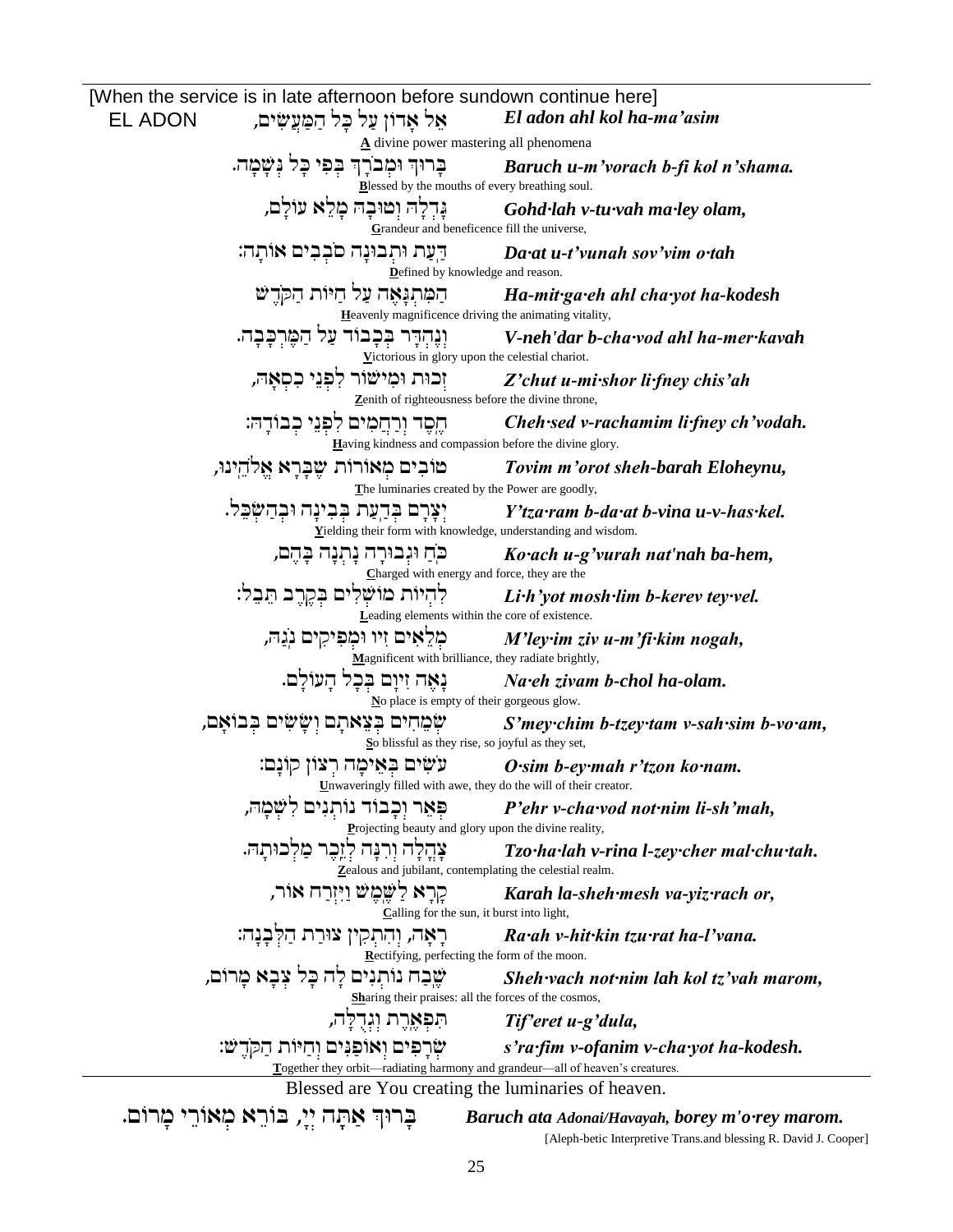## **FOR LOVE**

 *Ahavat olam beyt Yis'ra∙el am'cha* With an ever-lasting love, the Israelites—your people *ahav'ta, Torah u-mitz'vot* have You loved. Torah and mitzvot *chu∙kim u-mish'pa∙tim* laws and judgments *ota∙nu limad'ta.* have you taught us. *Ahl keyn YHVH Elo∙hey∙nu* Therefore YHVH, our power *b-shoch'vey∙nu u-v-ku∙mey∙nu* as we lie down and as we arise *na∙si∙ach b-chu∙keh∙cha,* we will delve into Your laws *v-nis'mach b-div'rey tora∙the∙cha* and we will rejoice in the words of Your Torah *u-v-mitz'vo∙teh∙cha l-olam va-ed.* and your instructions forever and ever. *Ki heym cha∙yey∙nu v-o∙rech ya∙mey∙nu* For they are our lives and the span of our days, *u-va-hem neh∙geh yo∙mam va-lai∙lah* and we contemplate them day and night. *v-ahavat'cha ahl ta∙sir mi-meh∙nu l-ola∙mim* May love never cease to flow in our lives. (m) *Baruch ata Adonai/YHVH, o∙heyv b-chol ahava.* (f) *Aht b'rucha Sh'china, oheh∙vet b-chol ahava.* Blessed is the holy Presence, whose love is experienced in all of our loving.

[Trans. Rabbi David J. Cooper]

### **LOVE PRAYER I**

And when we look up at the majesty of the night sky, we sense our own smallness, for You, Way of the Universe, have placed us in a world of struggle and pain. Yet, through love, You have also given us the power to transcend these. We experience Your love

- through our inner depth where You abide
- through our links with our people, and with all people,
- through the teachings of Torah and all wisdom,
- through the caring we give and receive.

Pondering all these, we can reach You, the Eternal, day or night. May our love open us to embrace all humanity, and may we come to see this love as part of the energy flowing through the universe, making all things one.

[Rabbi Burt Jacobson]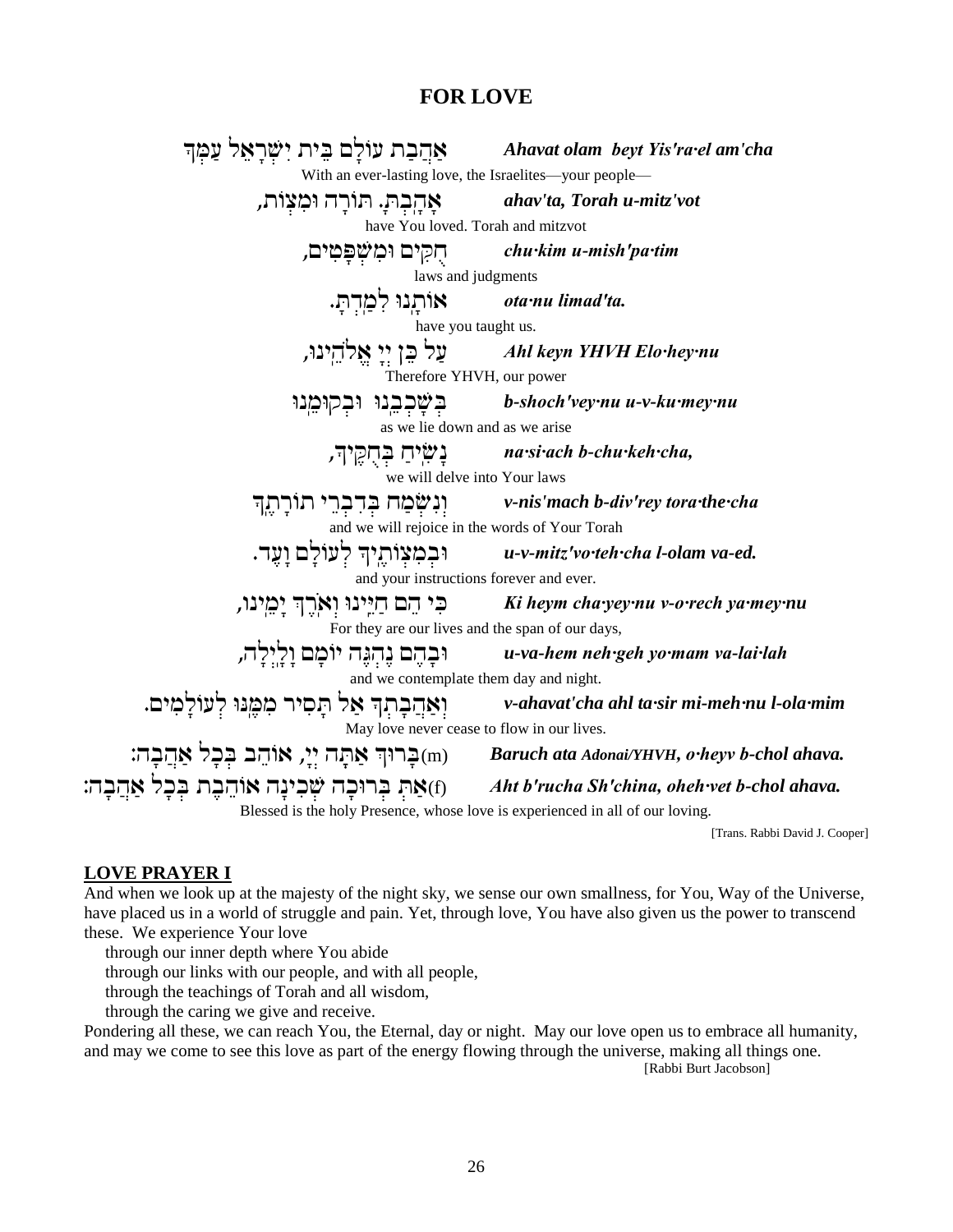### **LOVE PRAYER II**

Sometimes the horrors and the emptiness of Your world overwhelm us.

Frightened and angry, we struggle with You, trying to understand, to make sense of it all.

And sometimes, the precious beauty of life lifts us toward You.

The love we receive from those dear to us opens our hearts to a deeper love,

- and we sense Your presence, knowing that You are somehow here, within our love. Let us learn to deepen our faith, to be more loving and compassionate, towards friends and strangers,
- to strengthen our bonds with our people, and with the teachings of our Jewish tradition, and to feel our connection with our humanity and with the earth

[Rabbi Burt Jacobson]

### **WE ARE LOVED BY AN UNENDING LOVE**

We are loved by an unending love.

We are embraced by arms that find us, even when we are hidden from ourselves.

We are touched by fingers that soothe us, even when we are too proud for soothing.

We are counseled by voices that guide us, even when we are too embittered to hear. We are loved by an unending love.

We are supported by hands that uplift us, even in the midst of a fall.

We are urged on by eyes that meet us, even when we are too weak for meeting.

We are loved by an unending love.

Embraced, touched, soothed and counseled—

ours are the arms, the fingers, the voices;

ours are the hands, the eyes, the smiles;

We are loved by an unending love. [Rabbi Rami Shapiro]

אַהֲבָה וְרַחֲמִים, חֵםֶד וִשָּׁלוֹם *Ahava v-rachamim, che'sed v-shalom*

[Love and compassion, lovingkindness and peace]

### **KI HEYM CHA∙YEY∙NU - FOR THEY ARE OUR LIVES**

כִּי הֵם חַיֵּינוּ וְאֹרֶךְ יָמֵינו, וּבְהֶם נֶהְגֶּה יוֹמָם וַלֵיִלַה

### *Ki heym cha∙yey∙nu v-o∙rech ya∙mey∙nu u-va-hem neh∙geh yo∙mam va-lai∙lah*

[For they [words of Torah] are our lives and the span of our days, and we contemplate them day and night.]

### **OPEN UP OUR EYES,**

Jeff Klepper

Open up our eyes, teach us how to live, fill our hearts with joy and all the love you have to give.

Gather us in peace as you lead us to Your Name, and we will know that You are One.

### **CONCLUDING THE PRAYERS FOR LOVE**

וְאַהֲבָתְךְ אֵל תַּסִיר מְמֵנֵוּ לְעוֹלַמִים. *V-a∙ha∙vat'cha ahl ta∙sir mi-meh∙nu l-olamim* May love never cease to flow in our lives

אוהב בְּכָל אַהֲבָה: אוהֵבֶת בְּכָל אַהֲבָה:

בְּרוּךְ אַתָּה יְיָ, תוֹיִם הַרוּכָה שִׁכִינָה,  *Aht b'rucha Sh'china, Baruch ata Adonai/YHVH, o∙heh∙vet b-chol ahava. o∙heyv b-chol ahava.*

Blessed is the holy Presence, whose love is experienced in all of our loving.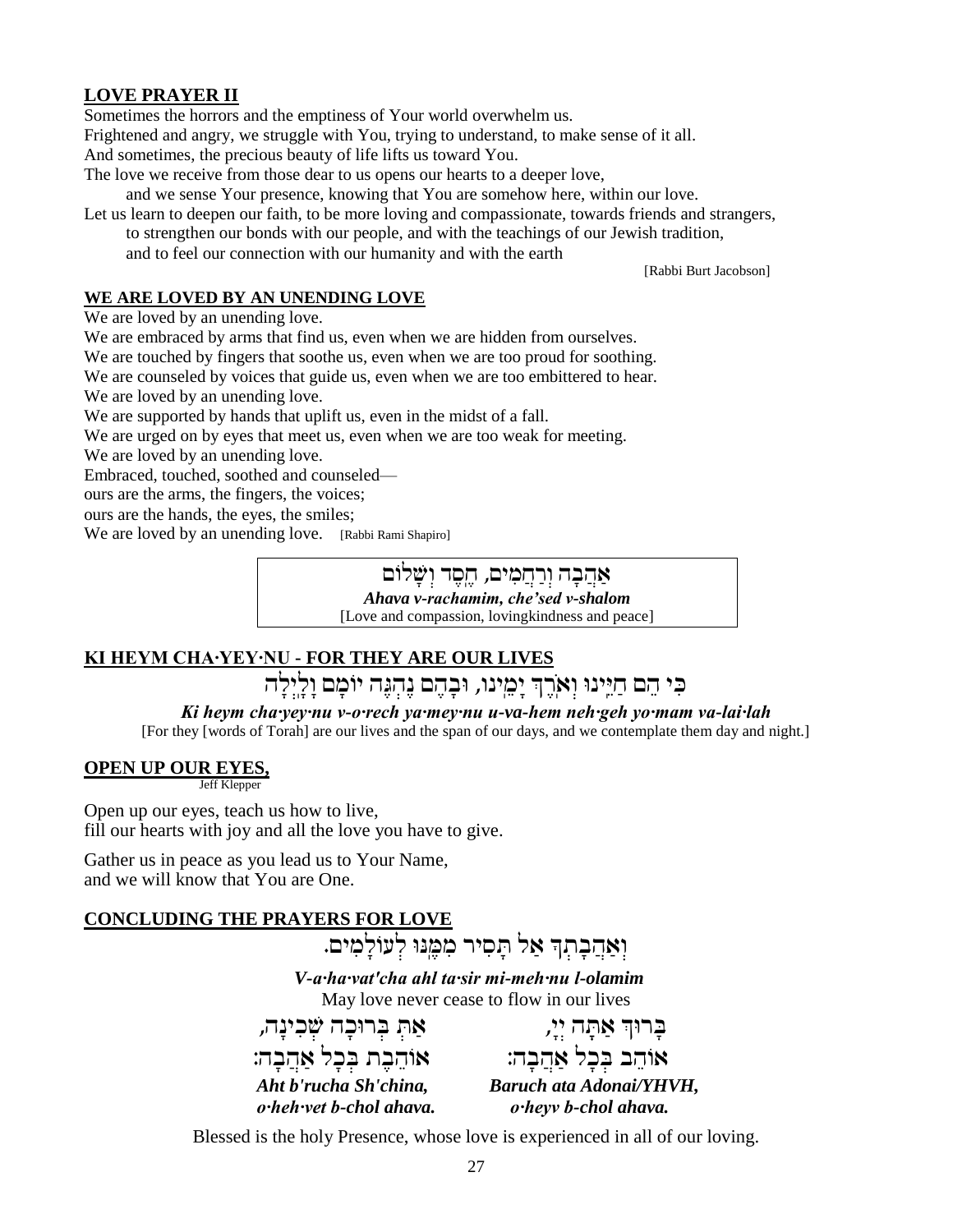## THE SH'MA

### **WE ARE OPENING**

We are opening up in sweet surrender To the luminous love light of the One  $(repeat)$ 

We are opening  $(4x)$ 

שִׁמַע יִשְׂרָאֵל, יְיָ אֱלֹהֵינוּ, יְיָ אֶחֶד: Sh'ma Yis'ra el YHVH Elo hey nu, YHVH eh chad! [Hear O' Israel, YHVH is All, All is One] [Listen O' Israelite, Beingness is our Power, Beingness is One] וּוֹם (In a whisper:)<br>בָּרוּךְ שֵׁם כְּבוֹד מַלְכוּתוֹ לְעוֹלָם וָעֶד. Baruch sheym k'vod mal-chu-to l-olam va-ed. [Blessed is the majesty of divinity in all time and space.] <u>יאֲר</u>ִהְבְהָ אֵת יְ\_וֶה אֱלֹהֱיךָ, V-ahav'ta eyt Yah/Adonai Elo·heh·cha<br>And you shall love YHVH [what is holy or eternal]  $\frac{1}{2}$ ו'/  $^{b\text{-}chol\ l}$ הַכְלְי-לְבְבְךָ b-chol l'vav'cha יִתְרָלִינַפְּשְׂךָ וּבְכְלִימְאֹרֶךְ:<br>with all your spirit and with all of your life-force. U-v-chol naf'sh'cha u-v-chol m'od-echa. יה הַדְּבְרִים הָאֵלֶה [עֲלוֹת הַדְּבְרִי הַאֲלֹ $V$ - $h$  And these words V-ha-yu ha-d'varim ha-ey-leh אֲשֶׁר אֶנִכְיָ מְצַוְךָ הַיֻּוֹם asher ano chi m'tzav'cha ha-yom which I instruct you today  $\frac{1}{2}$ יֹתֲהוֹד (לְבְהֶךְ, ahl l'va·vel<br>will remain in your consciousness. ahl l'va·veh·cha. יְשָׁנַּנְהְם לְּבְנֶיךְ וְדִבַּרְהָ בֶם<br>Y-shi·nan'tam l-va·n יְשִׁנַּנְהְם לְבְנֶיךְ וְדִבַּרְהָ בֶם V-shi·nan'tam l-va·neh·cha v-dibar'ta bahm הַ הַבְּיָהָךְ בְּבִיתָךְ הַבְלָבְהְךָ  $b$ -shiv't'cha b-vey when you are at rest at home and when you go about b-shiv't'cha b-vey·teh·cha u-v-lech't'cha ּבְדֵרֵךְ וִּבִשָּׁכִבְךָ וּבִקוּמֵךָ: va-deh·rech u-v-shoch'b'cha u-v-ku·meh·cha. on your path, when lie down to sleep and when you awake. וּקִשֲׁרִתְּם לְאוֹת עַל־יָדֱך  $u$ -k'char'tam l-ot ahl ya $\cdot$ deh $\cdot$ cha You will bind them as a sign to your hands [to your actions] והיו למטפת בין עיניך: v-ha·yu l-tota·fot beyn ey·neh·cha and they will be for a focus before your eyes, u-ch'tav'tam ahl m'zu-zot bey-teh-cha and you will write them upon the doorposts of your houses  $u$ -vi-sh'a $r$ echa וּבִשְׁעָרֱיִךְ: and upon your town gates. 28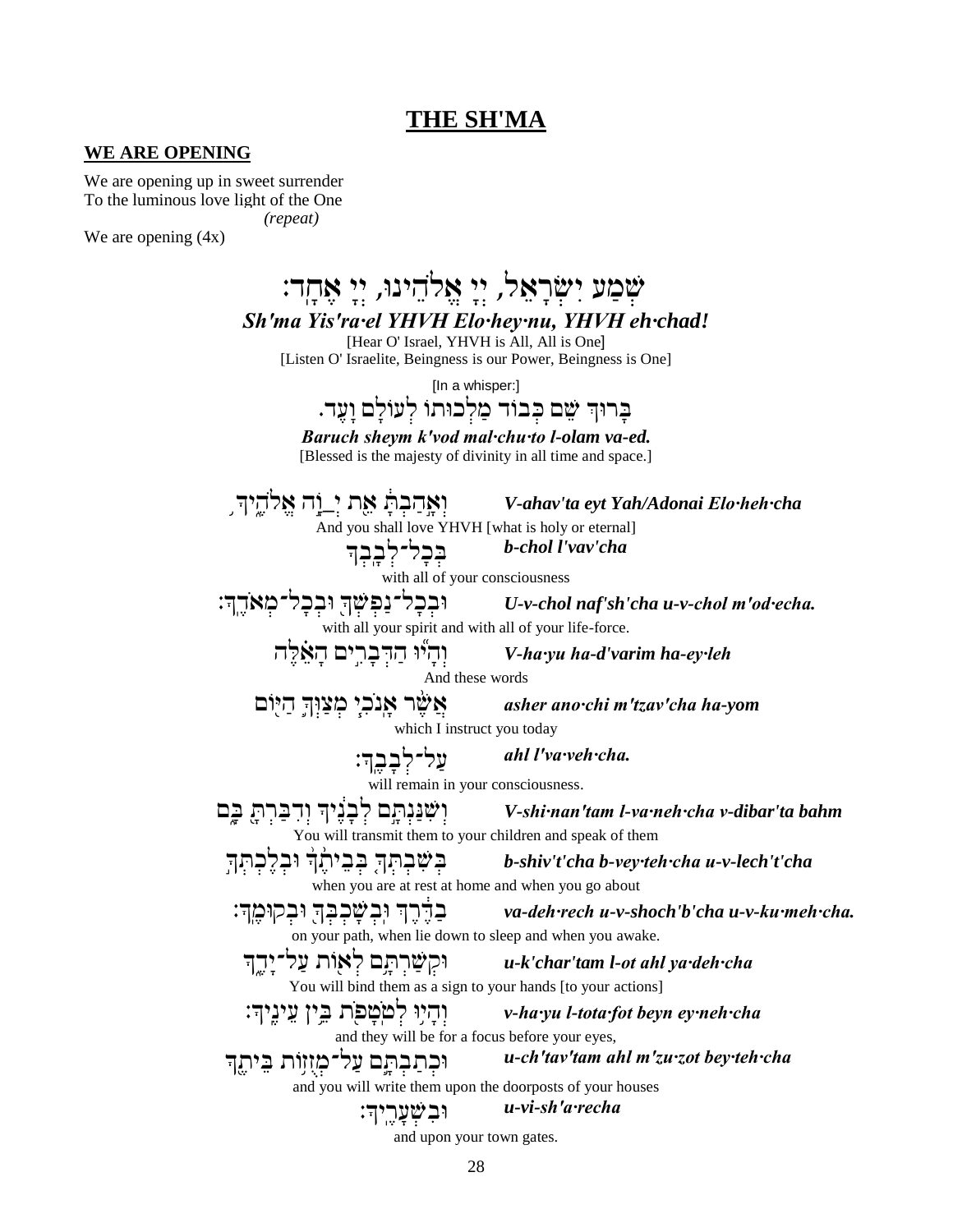#### INTERPRETIVE VERSIONS OF V-AHAVTA

#### FROM MARCIA FALK

Loving life and its mysterious source with all our heart and all our spirit, all our senses and strength, we take upon ourselves and into ourselves these promises: to care for the earth and those who live upon it, to pursue justice and peace, to love kindness and compassion.

We will teach this to our children throughout the passage of the day- as we dwell in our homes and as we go on our journeys, from the time we rise until we fall asleep. And may our actions be faithful to our words that our children's children may live to know: Truth and kindness have embraced, peace and justice have kissed and are one. *by Marcia Falk, Book of Blessings, © 1996*

#### FROM MARGE PIERCY

So you shall love what is holy with all your courage, with all your passion, with all your strength. Let the words that have come down shine in our words and our actions. We must teach our children to know and understand them. We must speak about what is good and holy within our homes, when we are working, when we are at play, when we lie down and when we get up. Let the work of your hands speak them, let your eyes shine and see with their knowledge. Let them run in your blood and glow from your doors and windows. We should love ourselves, for we are of God. We should love our neighbor as ourselves. We should love the stranger, for we were once strangers in the land of Egypt… Let love fill our hearts with its clear precious water

for all living with whom we share the water of life. Heaven and earth observe how we cherish and spoil our world. Heaven and earth watch whether we choose life or choose death. We must choose life so that we and our children's children may live. We must love the source of being and the power of life. Be quiet and listen to the still small voice within that speaks in love. Open to it, hear it, heed it and work for life. Let us remember and strive to be good.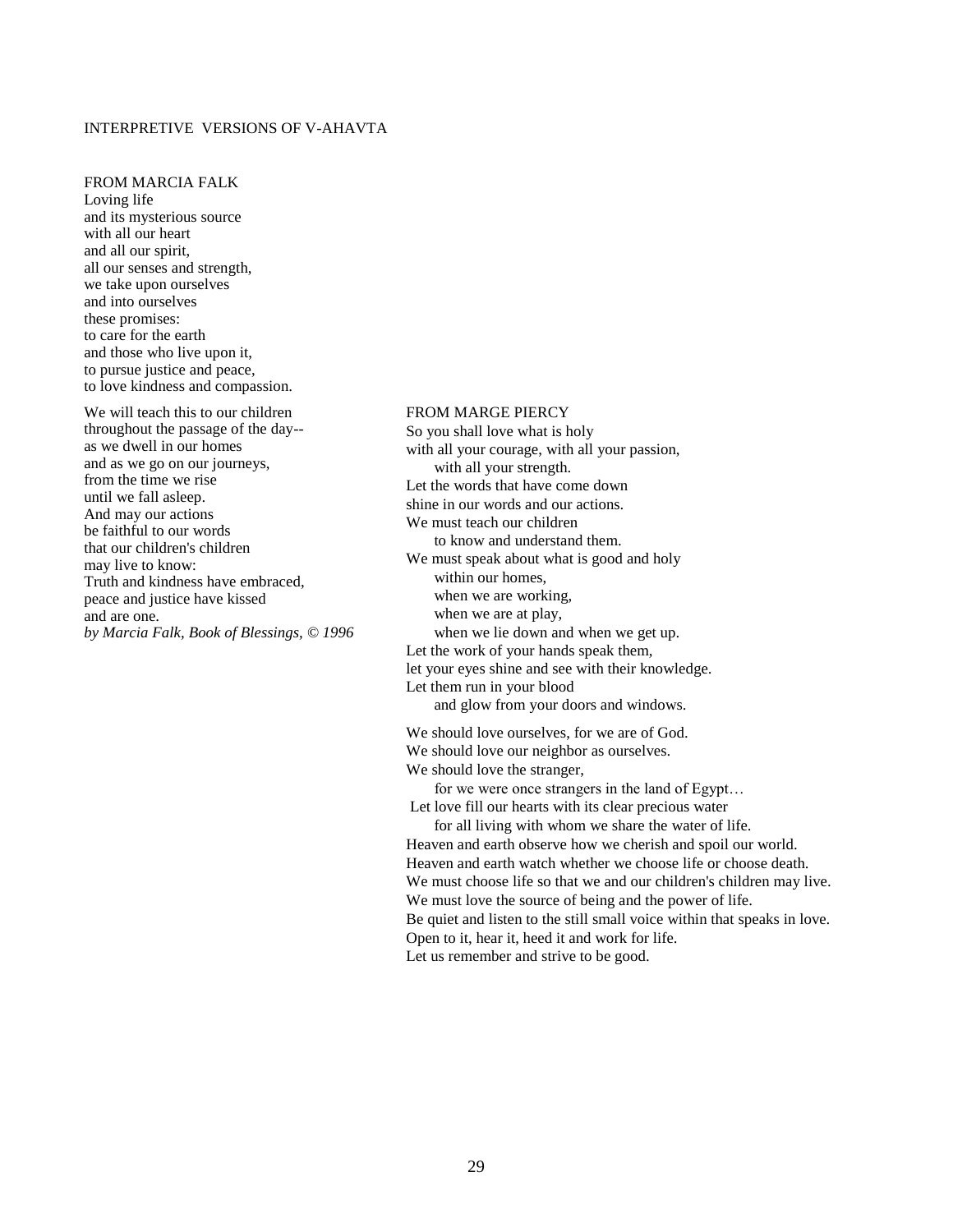#### FROM THE TRADITIONAL SH'MA [Trans. R. David J. Cooper]

If you would carefully attend these instructions that I have given you today, to love What-Is-Holy, your Power, and serve it with all your consciousness and spirit, then it will rain upon your lands at the proper time, both the early rain and the latter rain, and thus you will be enabled to gather your grain, your wine, and your oil. The grass will grow in the fields for your cattle and you will eat and be satisfied. Be careful that you do not distract your consciousness and pursue false gods to worship. Then Eternity's displeasure will cause the skies to stop operating as they do and the rains will stop according to their schedule, and the land will not yield its bounty and you will quickly be lost from upon the good land which the Eternal has provided to you. So place these words upon your consciousness and upon your spirit, and bind them as a sign upon your actions and serve as a focus before your eyes. Teach them to your children and speak of them when you are at rest at home and when you go about on your path, when you lie down to sleep and when you awake. Write them upon the doorposts of your houses and your town gates in order to multiply your days and days of your descendants upon the land which the Eternal has pledged to your ancestors for so long as the skies are above the earth.

וְהַיָּה אִם־שָׁמֹעַ תִּשְׁמְעוּ אֵל־מִצְוֹתַי, אֲשֶׁר אָנֹכִי מִצַוֶּה אֶתְכֶם הַיּוֹם, לְאַהֲבָה אֶת יְיָ אַלְהֵיכֵם, וּלְעַבְדוֹ בִּכֲלֹ־לְבַבְכֵם וּבְכָל נַפִּשְׁבֵם. וְנֵתַתִּי מִמַר־אַרִצְבֵם בִּעָתוֹ, יוֹרֵה וּמַלְקוֹשׁ, ואספת דגנד ותירשד ויצהרד. ונתתי עשב בשרד לבהמתד, ואכלת ושבעת. השמרו לָכֵם פֵּן־יִפְתֵּה לְבַבְבֵם, וִסַרְתֵּם וַעֲבַדְתֵם אֱלֹהִים אֲחֵרִים וְהִשָּׁתַּחֲוִיתֵם לַהֵם. וְחָרָה אַף־יִי בכם, ועצר את־השמים ולא־יהיה מטר, והאדמה לא תתן את־יבולה ואבדתם מהרה מֵעַל הָאָרֶץ הַטֹּבְה אֲשֶׁר יְיָ נֹתֵן לָכֶם: וְשַׂמְתֶם אֶת דְּבְרֵי אֵלֶּה עַלֹ־לְבַבִבֵם וִעַל־נַפִּשָּׁבֵם וקשרתם אתם לאות על־יֵדִבֶם, וְהָיוּ לְטוֹטָפֹת בֵין עֵינֵיכֶם: וְלְמַּדְתֵּם אֹתָם אֶת־בִּנֵיכֶם, לְדַבֵּר בָּם, בְּשִׁבְתְּךָ בְּבִיתֶךָ, וּבְלֶכְתְּךָ בַדֶּרֶךְ, וּבְשָּׁבְבְּךָ וּבְקוּמֶךָ: וּכְתַבְתָּם ביתד ובשעריד: למען ירבו ימיכם וימי בניכם על האדמה אשר נשבע לֵתֵת לַהֵם, כִּימֵי השׁמיִם על־הארץ:

And YHVH spoke to Moses saying: "Speak to the Israelites and tell them to place fringes on the corners of their garments for their generations, and they shall place on the finge-corner a blue thread. And it will be a fringe that will remind you when you see it of all the instructions of the Eternal so that you can perform them and not have your consciousness and senses be so distracted by attractions that lead lead you astray. But rather that you remain aware od and perform all the instructions which render you holy to your Power. I am YHVH – the Eternal – who brought you out from the land of Mitz'ra∙yim to be your power. I am YHVH your power.

וַיֹּאמֶר יִיַ אֵל־מֹשֶׁה לֵאמֹר: דַבֶּר אֵל־בִּנֵי יִשְׂרָאֵל וְאַמַרְתַ אֲלֵהֵם: וְעַשׁוּ לַהֵם צִיצָת על־כּנִפִי בגדיהם לדרתם, ונתנו על־ציצת הכנף פתיל תכלת. והיה לכם לציצת, וראיתם אתו וּזְכַרְתֵּם אֶת־כָּל־מִצְוֹת יֵי, וַעֲשִׂיתֵם אֹתַם, וִלֹא תַתוּרוּ אַחֲרֵי לְבַבְכֵם וְאַחֲרֵי עֵינִיכֵם, אשר־אתם זנים אחריהם: למען תזכרו ועשיתם את־כל־מצותי, והייתם קדשים לֵאלְהֵיכֵם: אֲנִי יִיָ אֵלְהֵיכֶם, אֲשֶׁר הוֹצֵאתִי אֶתְכֶם מֵאֶרֶץ מִצְרַיִם, לִהְיוֹת לָכֶם לֵאלֹהִים, אני יי אלהיכם:

*Yah Elo∙hey∙chem eh∙met.* YHVH your power is truth

| A CALL AND RESPONSE CONCLUSION TO THE SH'MA                        |  |  |  |  |
|--------------------------------------------------------------------|--|--|--|--|
| [Cantor] Adonai Eloheychem Emet. [Respond] Adonai Eloheychem Emet. |  |  |  |  |
| [Cantor] Adonai [Respond] Adonai                                   |  |  |  |  |
| [Cantor] Adonai [Respond] Adonai                                   |  |  |  |  |
| [Together] Adonai Eloheychem Emet                                  |  |  |  |  |
| [Cantor] Eloheychem Emet. [Respond] _______ Eloheychem Emet.       |  |  |  |  |
| [Cantor] [Respond] _______                                         |  |  |  |  |
| [Cantor] _______ [Respond] ______                                  |  |  |  |  |
| [Together] ______ Eloheychem Emet                                  |  |  |  |  |
| (Yah Shechina, HaMakom)                                            |  |  |  |  |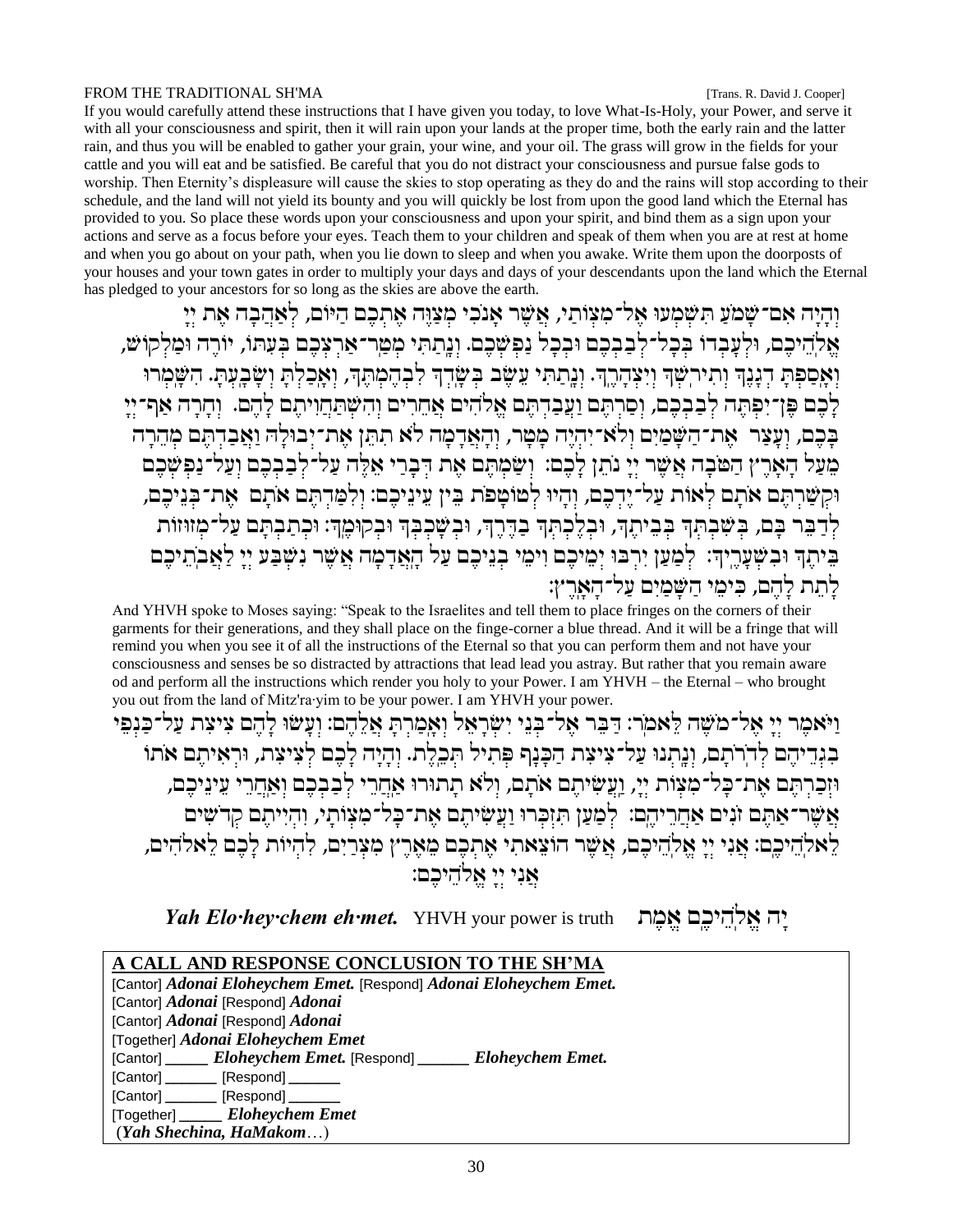#### [PRAYERS OR READINGS ON FREEDOM MAY BE SAID HERE.]

### MI CHA·MO·CHA - MOSES' & MIRIAM'S SONG BY THE SEA

Together

יֵי, Mi cha·mo·cha ba-ey·lim Adonai;

, Mi ka·mo·cha neh·dar ba-ko·desh, כִּי כַּמְבָה גֵאדֶר בַּקְדֵשׁ

וֹרָא תְהִילֹת, עִשֲׁה מֵלֵא: No·rah t'hi·lot o·sey feh·leh

What is like the Eternal among all powers, YHVH? What compares so revered in holiness, Awesome target of all praises, creator of wonder.

Prayer-leader

Mal'chut'cha ra·u va·necha u-v'no·techa בְּנֵיךְ וּבְנוֹתֵיךְ, בּוֹקֵעֲ יָם לִפְנֵי מֹשֶׁה וּמִרְיָם, bo·key·ah yahm li-f'ney Mo·sheh u-Mir'yahm

## וָה אֱלִי עֲנוּ וְאֲמִרוּ: zeh Ey·li anu v-am'ru:

Your sovereignty was witnessed by Your children as the sea was split before Moses and Miriam, "This is my power" they cried and said:

Together

יי יִמְלוֹךְ לְעוֹלָם וָעֶד.<br>Yah yim'loch l-olam va-ed.<br>Yah is sovereign 'til the end of time.

Prayer-leader

יַאֲמָר: כִּי פַּדָה יִי אֵת יַעֲקִב, V-neh·eh·mar: ki fadah Y-H et Ya·akov

וּגְאָלוֹ כְּזֵיִד חֲזָק מִמְּנוּ. u-g'alo mi-yahd cha zak mi-meh nu

בְּרוּךְ אַתְה יְיָ גְּאַל יִשְׂרָאֵל: Baruch ata Y-H, ga·al Yis'ra·el

And it was said: For Yah liberated Jacob from a power stronger than himself, therefore: Blessed are You, YHVH, liberator of Israelites.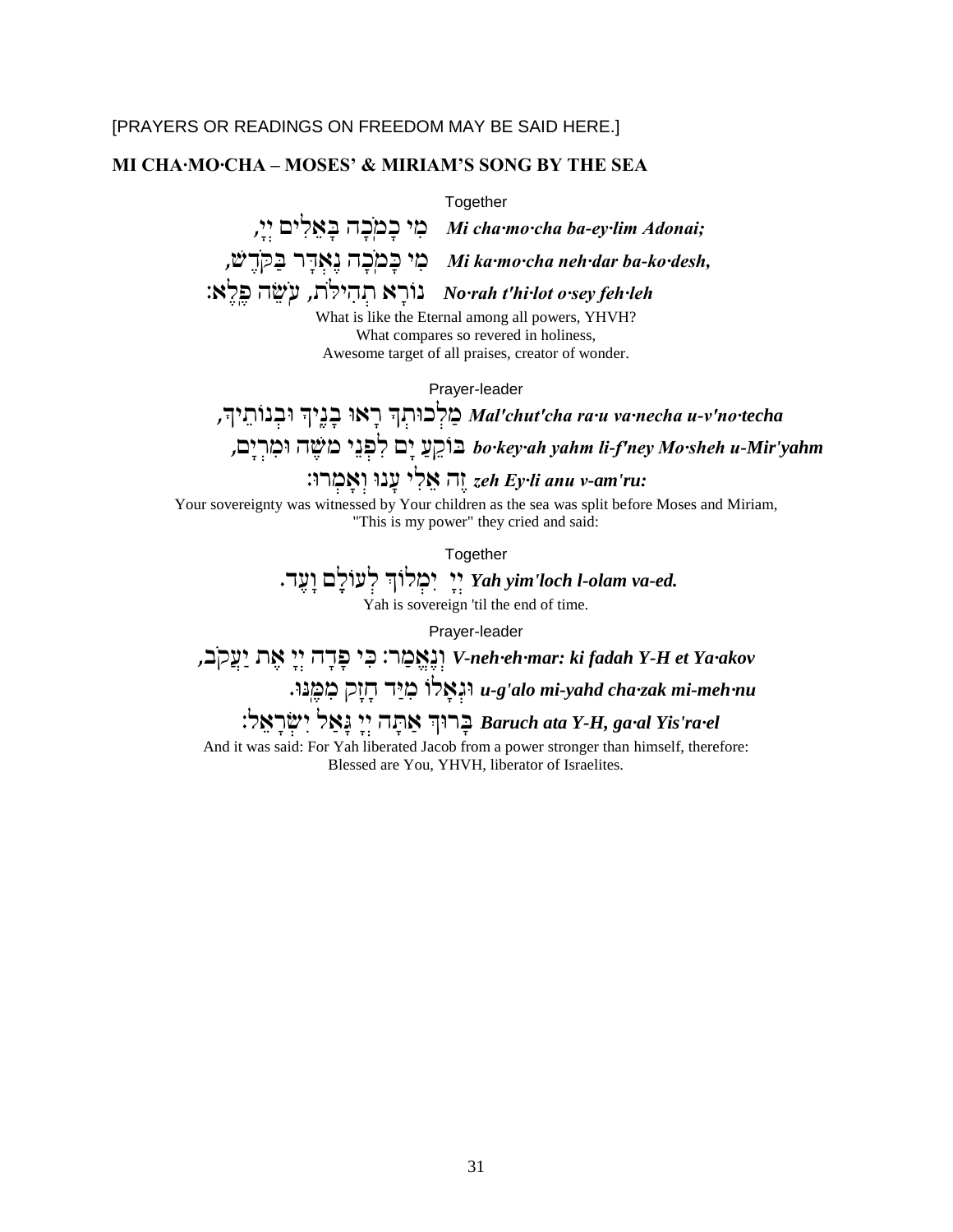# **HASH'KI-VEYNU - LET US LIE DOWN IN PEACE**

הַשְׁבִיבֵנוּ יָיָ אֱלֹהֵינוּ לְשָׁלוֹם, Hash'ki·veynu Yah Eloheynu l-shalom

V-ha.a.mi.deynu l-cha.yim וְהַעֲמִיהֵנוּ מַלְכֵּנוּ לְחַיִּים

u-f'ros a·leynu sukkat sh'lo·mecha ופרוֹשׂ עלינוּ סכת שלוֹמך

וִתַקְנֵנוּ בִּעֵצָה טוֹבָה מִלְפָנֵיךְ, וְהוֹשִׁיעֵנוּ לְמַעֲן שִׁמֵךְ, וִהָנֵן בַּעֲדֵנוּ, וִהָסֵר מֵעָלֵינוּ אוֹיֵב, הֶבֶר, וְחֶרֶב, וְרָעָב וְיָגוֹן, וְחָסֵר שָׂטָן מִלְפָנֵינוּ וּמֵאַחֲרֵנוּ, וּבִצֵל כִּנָפֵיךָ תַּסְתִירֵנוּ. כִּי אֵל שׁוֹמְרֵנוּ וּמַצִּילֵנוּ אָתְה, כִּי אֵל מֶלֶךְ חַנּוּן וְרַחוּם אָתְה, וּשְמוֹר צֵאתְנוּ וּבוֹאֵנוּ, לְחַיִּים וּלִשָּׁלוֹם, מֵעַתָּה וְעַד עוֹלָם.

# בְרוּךְ אַתָה יְיָ, שׁוּמֵר אֶת עַם יִשְׂרָאֵל וְאֶת כָּל הַאֶמוּנוֹת לָעַד:

Baruch ata YHVH/Adonai sho mer et ahm Yis'ra el v-et kol ha-emunot l-ahd.

Let us lie down in peace and stand up to life. And let us be protected by a sukkah of peace. May we be guided by good counsel and may we truly liberate ourselves: shielded from enmity, plague, violence, hunger and sorrow. Let us remove all obstacles to peace from before us and from behind us. Then under protecting wings will we be sheltered by nurturing Presence, a liberating Power, one of grace and compassion. Thus, let a spiritual shield surround us as we arrive and as we depart to life and to peace from now until the end of time.

Blessed is the peace of Sheltering Presence forever more.

[Interp. Trans. DJC]

# DRAW WATER IN JOY Rabbi Aryeh Hirschfield

וּפְרוֹשׂ עֲלֵינוּ סְכֵּת שָׁלוֹם שַׁלוֹם שַׁלוֹם U-f'ros a·leynu sukkat shalom, shalom

Spread over us wings of peace, shalom

Draw water in joy from the living well,

Draw water in joy from the living well. *Ma*·yim cha·yim, waters of life, shalom. מים חיים

וּפְרוֹשׂ עָלֵינוּ סְבַת שָׁלוֹם שָׁלוֹם (עֵלוֹם U-f'ros a·leynu sukkat shalom, shalom

**U-F'ROS A·LEYNU - Spread Over us a Sukkah of Peace** 

וּפְרוֹשׂ עֲלֵינוּ סְבַת שָׁלוֹמֵךְ  $U$ -f'ros a·leynu sukkat sh'lo·mecha Blessed is the Guardian of all, protecting all people with peace. בְּרוּךְ אֲתָה יָיָ, שׁוֹמֵר עַם יִשְׂרָאֵל $\emph{Baruch}$  ata Y\_H, sho·mer ahm Yis'ra·el r-chol ha-eh·mu·not la-ahd וְכָל הַאֲמוּנוֹת לָעֲד: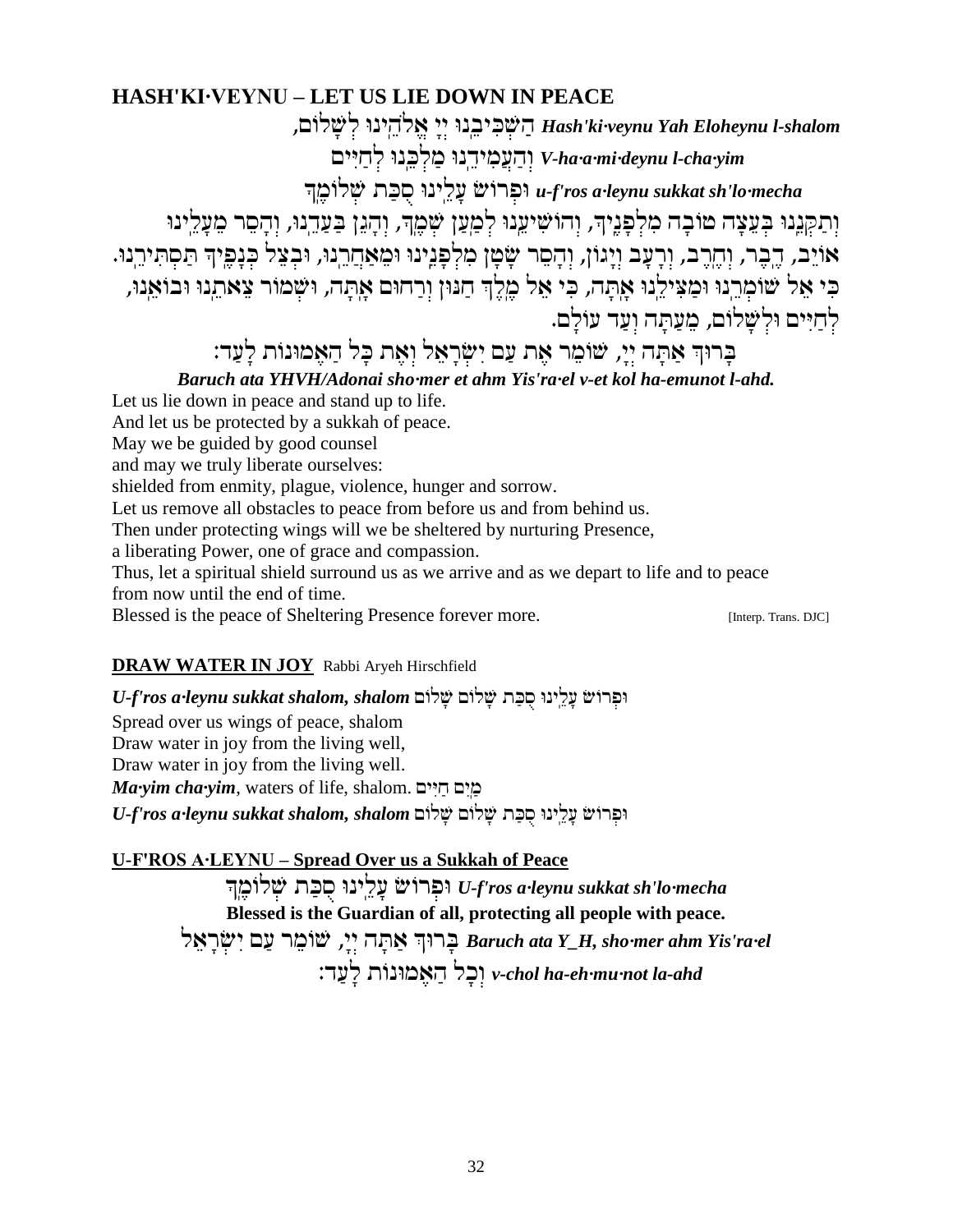### **ZEY'CHER TZADDIK LI-V'RACHA**

*Zey∙cher (zey∙cher zey∙cher) tza∙dik li-v'racha (li-v'racha) Zey∙cher (zey∙cher) tza∙dik li-v'racha* זֵכֵר (זֶכֶר זֵכֵר) צַדִּיק לְבְרַכָּה (לְבִרָכָה) זֶבֶר (זֶכֶר) צֹדִיק לְבְרכה

May, may may their memory bless our days, bless our days. Bless, bless our days, bless our days.

#### **MOURNER'S KADDISH**

Yit'gadal v-yit'kadash shmey rabah - *Ameyn* B-alma di-v'ra chirutey v-yamlich malchutey b-cha'yey'chon u-v-yo'mey'chon u-v-cha'yey d-chol beyt Yisra'el ba-agala u-viz'mahn kariv v-im'ru: (Together:) *Ameyn*! *Y'hey shmey rabah m'vorach l-olam u-l-ol'mey ol'ma'ya.* Yit'barach v-yish'tabach v-yit'pa'ar v-yit'romam v-yit'na'sey v-yit'hadar v-yit'ah'leh v-yit'halal shmey di-kud'shah, *brich hu*. L-eyla min kol bir'chata v-shirata tush'b'chata v-nechemata da-amiran b-alma. V-imru: *Ameyn* Y'hey shlama rabah min sh'ma'yah, v-cha'yim, aleynu v-al kol Yis'ra'el, v-imru: *Ameyn* Oseh shalom bim'romav, hu ya'ah'seh shalom ahleynu, v'ahl-kol Yisra'el, v-al kol Yish'ma'el v-al kol yosh'vey tey'vel V-imru: *Ameyn*.

יתגדל ויתקדש שמה רבא. בעלמא די ברא כרעותה, וַיַמְלִיךְ מַלְכוּתֶה בְּחַיֵּיכוֹן וּבְיוֹמֵיכוֹן וּבְחַיֵּי דכל בית ישראל. בענלא ובזמן קריב ואמרו אמן: יִהֵא שִׁמֶה רִבַּא מִבְרַךְ לְעַלָם וּלְעַלְמֵי עַלְמַיָּא: יתברד וישתבה, ויתפאר ויתרומם ויתנשא וִיתְהַדֵּר וְיִתְעֲלֵה וְיִתְהַלֵּל שָׁמֶה דְּקִדְשָׁא בְּרִידְ הוּא לְעֵלָא מִן כָּל בִּרִכְתָא וִשִּׁירָתָא, הְשִׁבְּחָתָא וְנֶחֱמָתָא, דַאֲמִירָן בְעָלְמָא, וְאִמְרוּ אָמֵן: יְהֵא שְׁלָמָא רַבָּא מִן שְׁמַיָּא וְחַיִּים עָלֵינוּ וְעַל כָּל יִשְׂרַאֵל, וְאִמְרוּ אַמֵן: .<br>עשה שלום במרומיו הוא יַעֲשֵׂה שָׁלוֹם עָלֵינוּ וְעַל כָּל ישראל,ועל כל ישמעאל, וְעַל כְּל יוּשְׁבֵי הֵבֵל וְאִמְרוּ אַמֵן:

#### **AN INTERPRETIVE KADDISH**

Let us make the great Name known. Let us make the great Name holy. Let the Name fill this world, formed by its will. May the earth be its realm. May it fill our lives and days. May it spread throughout all Israel, swiftly and soon, and let us say, Amen. May the Great Name be blessed and blessed for as long as the universe lasts. Let the Name be praised! Let the Name be glorified! Let the Name become potent! Let the Name be lifted up! Let the Name be raised on high! Let the Name be graced in beauty! Let the Name ascend in joy! Let the Name be praised in song! The Name, the Name of the Holy, the Name, blessed be the Name. And yet the Holy that we name is far beyond all blessings, all songs of praise, all prayers and hymns of glory, all words that we utter in this world. So let us chant our praise, then cease and say: Amen.

Rabbi Burt Jacobson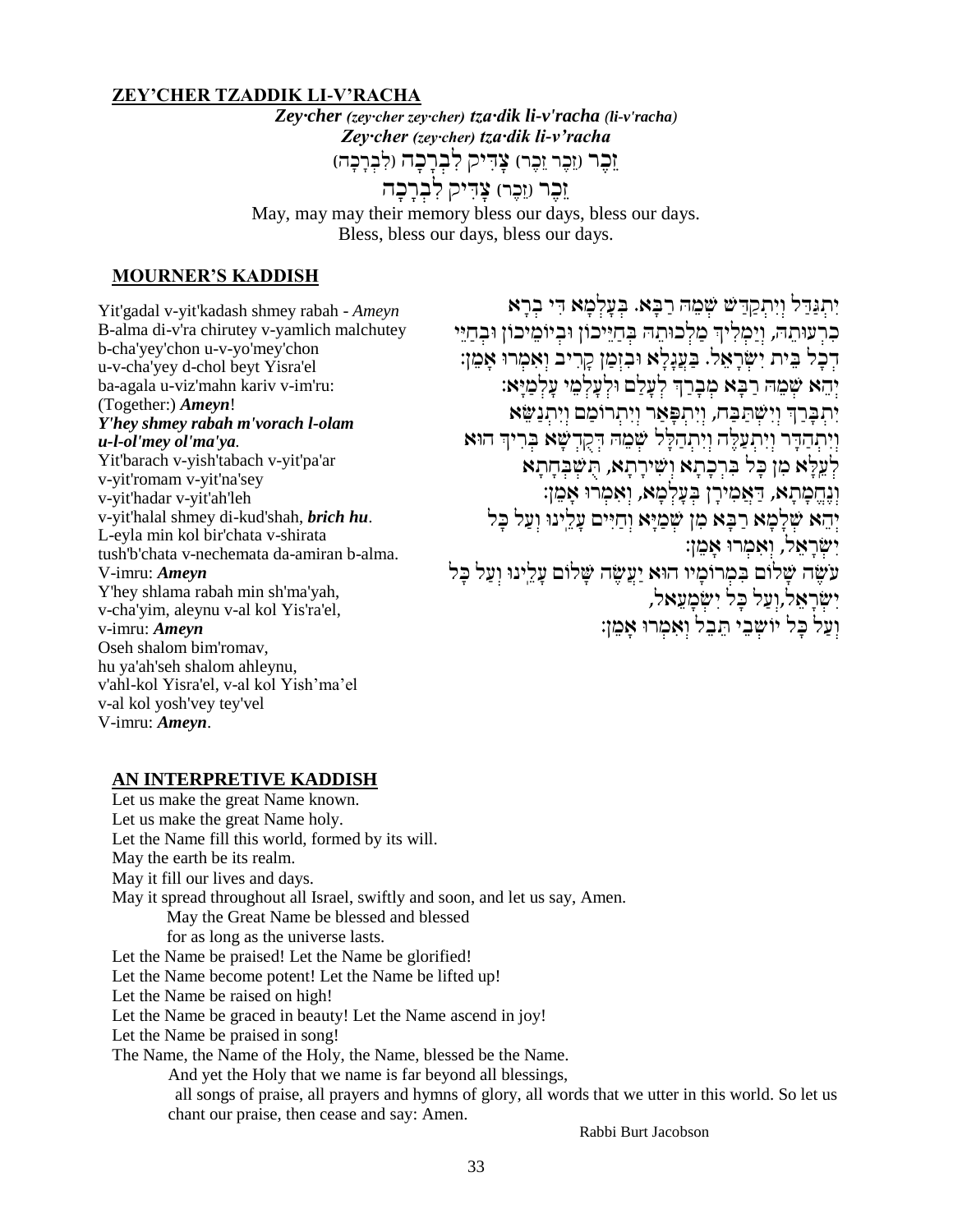### **ALEYNU I**

# עָלֵינוּ לְשַׁבֵּחַ לַאֲדוֹן הַכֹּל, לָתֵת גְּדֻלָּה לְיוֹצֵר בְּרֵאשִׁית שֶׁנֵּתַן לָנוּ תּוֹרָת אֱמֶת וְחַיֵּי עוֹלָם נָטַע בְּתוֹבְנוּ,

# שֶׁהוּא שָׂם הֶלְקֵנוּ לְיָחֵד אֶת שְׁמוֹ, וְגוֹרָלֵנוּ לְהָמִלִיךְ מַלְכוּתוֹ.

*Aleynu l'sha'bey'ach la-adon ha-kol, la'teyt g'dula l-yo'tzer brey'shit, sheh-natan lanu torat emet*

*v-cha'yey olam nata b-tochey'nu.*

#### *Sheh-hu sahm chel'keynu l-yached et sh'mo, v-gora'leynu l-ham'lich mal'chuto*

O come let us praise the Light of the World, and add to the greatness of the Shaper of life, Who made every people a spark divine and blessed each one in its own special way Who gave us all the Torah of life and destined our service to hallow this world. [Rabbi Burt Jacobson]

## ואנחנו כורעים ומשתחוים ומודים, לפני רוח, מקור החיים, הקדוש ברוד הוא.

*Va-anachnu kor'im u-mishtachavim u-modim li'fney ru'ach m'kor ha-cha'yim, ha-kadosh baruch hu*  [And we kneel and bow and give thanks before the spirit, Source of all life, the Holy Blessed One]

### **TA∙KEYN OLAM – TO HEAL THE WORLD**

[Words: Traditional liturgy; Music: Tirzah Firestone]

תַקֵן עוֹלָם ותַקֵּן עוֹלָם, תַקֵּן עוֹלָם) בִּמַלְכוּת שַׁדֵּי

### *Ta∙keyn olam, ta∙keyn olam, ta∙keyn olam b-mal'chut shaddai*

To heal the world, we must feel the world, and heal the world with the power of shaddai

Amen

### **AND THEN**

 [From Judy Chicago] And then all what has divided us will merge. And then compassion will be wedded to power. And then softness will come to a world that is often harsh and unkind. And then both women and men will be gentle. And then both men and women will be strong. And then no other person will be subject to another's will. And then all will be rich and varied. And then all will share equally in the earth's abundance. And then all will care for the sick and the weak and the old. And then all will nourish the young. And then all will cherish life's creatures. And then all will live in harmony with each other and the earth. And then everywhere will be called Eden once again.

Amen.

### **SUNG VERSION:**

And then, and then, both women and men will be gentle. And then, and then, both men and women will be strong. And all will be so varied, rich and free And everywhere will be called Eden once again

**V-NEH∙EH∙MAR:** Conclusion of the Aleynu

וְגַאֵמַר, וְהָיָה יִי לְרוּחַ עַל כָּל הָאָרֶץ, בַּיּוֹם הַהוּא יִהְיֶה יְיָ אֶהָד, וּשְֽמוֹ אֶהָד:

*V-ne'emar, va-haya YHVH l-ru'ach ahl kol ha-aretz, ba-yom ha'hu yih'yeh YHVH echad, u-shmo echad*  [And it is to be said that YHVH's spirit will be over all the earth, and on that day YHVH will be one and of one essence.]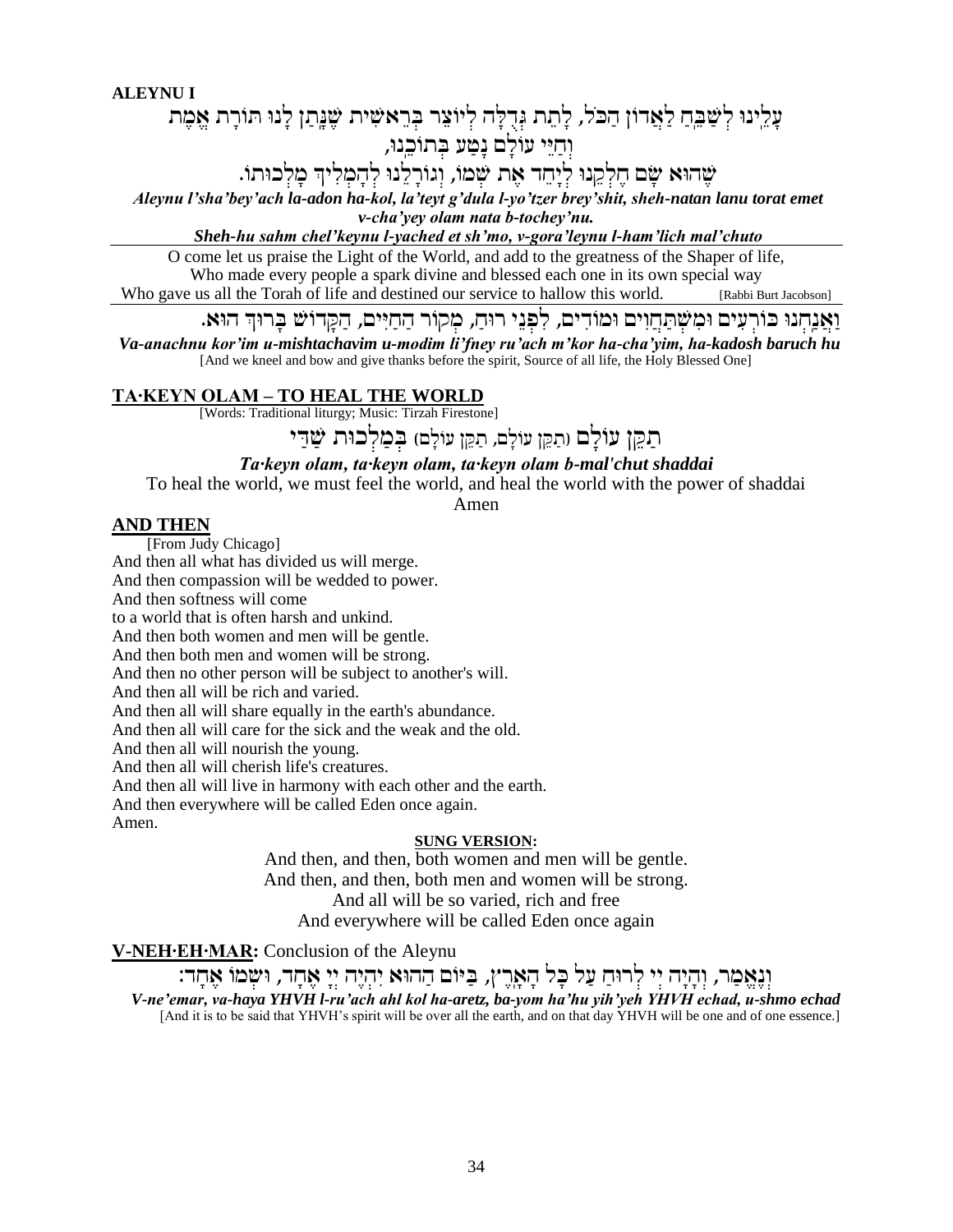#### **ALEYNU II**

[by Shayndel Kahn]

May we feel Your holy power, May we feel Your holy strength, May we feel Your holy Presence, Surround us in this holy place.

May we feel the earth beneath our feet As we bend and bow to You. May our bodies rise to greet You As we feel Your Presence pouring through.

It's upon us, it's upon us...

- ... to feel Your holy ground,
- ... to hear Your holy sound.
- ... to feel the love inside,
- ... to face You and not hide.
- ... to think, to act, to do,

... to do what's right and true. ... to reach up to the sky. ... to take our wings and fly. עלינו לשבח לאדון הכל Aleinu l'sha-bei-ach ladon ha-kol.  $(4x)$ 

### **OD YAVO SHALOM**

Od yavo shalom aleynu v-al kulam. Salaam aleynu v-al kol ha-olam. Salaam Salaam

> עוד יבוא שלום עלינו ועל כולם *כלאם* עלינוּ ועל כל העולם *כלאם כלאם*

[Peace will yet come, upon us, upon everyone, and the whole world]

# **HAVDALA**

הִגֵּה אֵל יִשׁוּעָתִי, אֶבְטַח וְלֹא אֶפִּחָד, כִּי עָזִי וְזִמְרָת יָה יִיָ, וַיִהִי לִי לִישׁוּעָה: וִשְׁאַבְתֶּם מַיִם בִּשָּׂשׂוֹן מִמַּעֲיְנֵי הַיִּשׁוּעָה: לַיָי הַיִּשׁוּעָה עַל עַמִּךְ בִרְכָהֶךְ םָּלָה: יִיָ צִבָאוֹת עִמֶּנוּ מִשְּׂנָב לְנוּ אֱלֹהֵי יַעֲקֹב סֶלָה: יְיָ צְבָאוֹת אַשְׂרֵי אָדָם בֹּמֵהַ בָּךְ: יְיָ הוֹשִׂיעָה הַמָקוֹר יַעֲנֵנוּ ביום קראנו: לַיִּהוּדִים הָיִתָה אוֹרָה וִשְׂמִחָה וִשָּׂשׂוֹן וִיקָר: בֵּן תִּהְיֶה לָּנוּ, כּוֹם יִשׁוּעוֹת אֲשָׂא. וּבִשָּׁם יְיַ אִקְרַא:

Hi·ney evl y'shu·ati, ev'tach v-lo ef'chad, ki ozi v-zim'rat Yah Adonai/YHVH, ya-y'hi li l-y'shu·ah. U-sh'av'tem ma·yim b-sa·son mi-ma·ai'ney ha-y'shu·ah. L-Yah ha-y'shu·ah ahl am'cha vir'cha·techa seh lah. YHVH/Adonai tz'va ot imanu mis'gav lanu Elo hey Ya akov seh lah. Yah tz'va ot ash'rev ah-dam bo-tey-ach bach. Yah hoshi-ah ha-makor ya-a-ney-nu v-yom ko-rey-nu.

[Behold, this is the power of liberation, in this I trust and will not fear, for YHVH is my strength and my song and will be my liberation. You shall draw water in joy from the springs of liberation. Liberation is a blessing to the people. The divine source of all powers guides us and is a protection for those who trust in it. The Everpresent delivers, the Source responds to our cries on the day that we call out.] Trans. DJC

# לַיִּהוּדִים הַיִתָה אוֹרָה וִשִּׂמְחָה וְשָׂשׂוֹן וִיקָר:

La-Y'hu dim hai ta orah v-sim'cha v-sa son vi-y'kar, keyn ti h'yeh lanu. [The Jews had light, happiness, joy and treasure; so may it be for us.]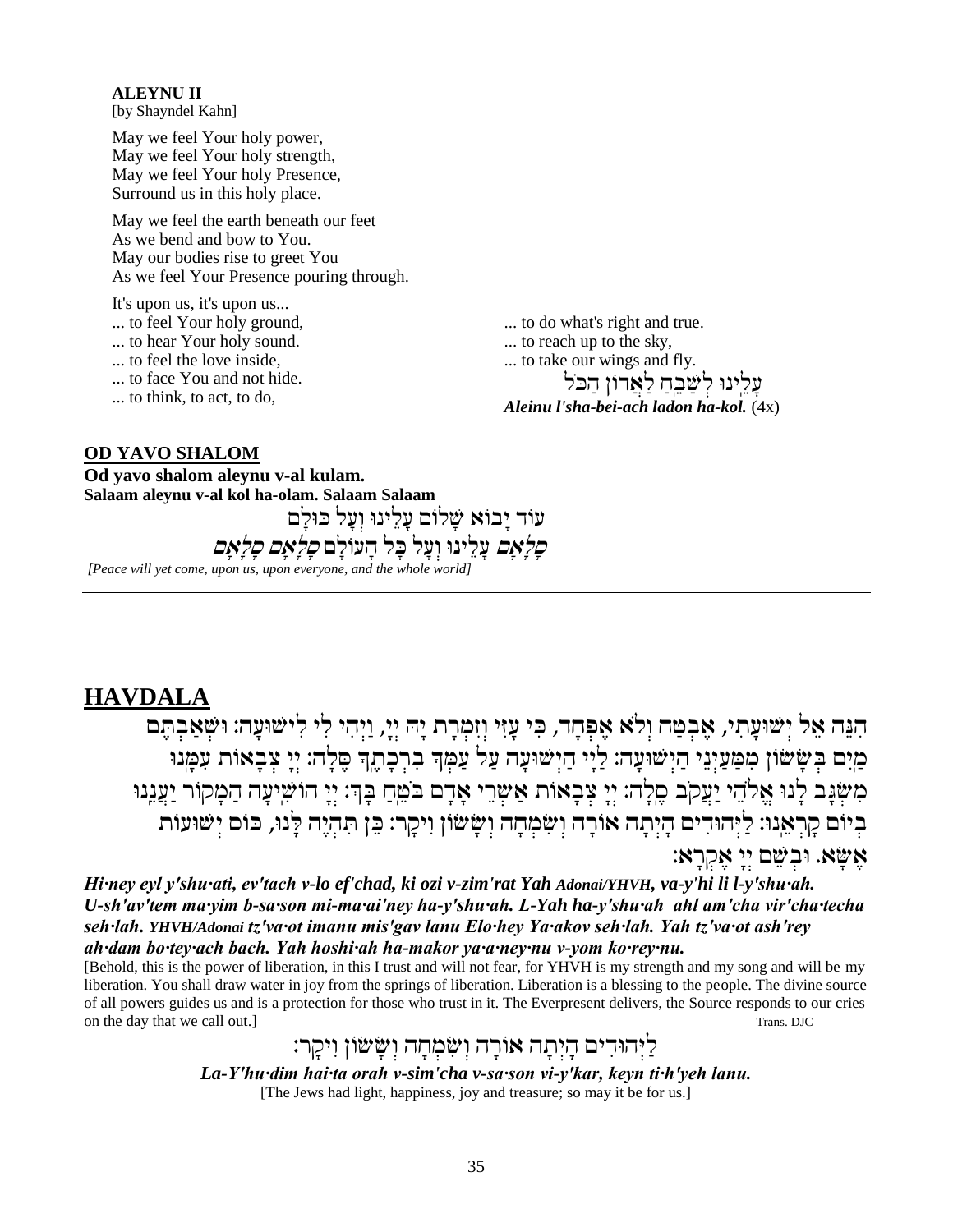# SONG: LA-Y'HU.DIM HAI.TA ORAH

ליהורים היתה אורה ושמחה וששון ויקר: 3x{

# כֵן תִּהְיֶה לַנוּ

La-Y'hu dim hai ta orah v-sim'cha v-sa son vi-y'kar  $\chi$ 3

keyn ti $\cdot$ h'yeh lanu.

Repeat [The Jews had light, happiness, joy and treasure; so may it be for us.]

# כוֹם יִשׁוּעוֹת אֵשָׂא. וּבִשֵּׁם יִיָ אָקְרָא:

Kos y'shu·ot eh·sah, u-v-sheym Yah ek'rah: I raise the cup of liberation, and in the name of the Everpresent I call out:

# הברלה - HAVDALA BLESSINGS

In the feminine

ON WINE

In the masculine

# אַתְ בְּרוּכָה שִׁכִינָה אֱלֹהֵינוּ הֵי הָעוֹלָמִים,

בוראת פרי הַנַפֵּן:

Aht b'rucha Sh'china Eloheynu chey ha-olamim bo•reyt pri ha-ga•fen

בוראת מיני בשׂמים: Aht b'rucha Sh'china Eloheynu chey ha-olamim

בורא פרי הנפו. Baruch ata Adonai Eloheynu ruach ha-olam bo•rey pri ha-ga•fen

בְרוּךְ אַתָּה יִיָ, אֱלֹהֵינוּ רוּחַ הָעוֹלָם,

Blessed is YHVH, our God/Power, spirit/life of the world, creating the fruit of the vine.

**ON SPICES** את ברוכה שכינה אלהינו חי העולמים,

ברוד אתה יי, אלהינו רוח העולם,

# בורא מיני בשמים:

Baruch ata Adonai Eloheynu ruach ha-olam borey miney b'samim

bo·reyt mi·ney b'sa·mim Blessed is YHVH, our God/Power, spirit/life of the world, creating the variety of spices.

ON LIGHT OF THE FIRE

אַתְ בְרוּכָה שִׁכְינָה אֱלֹהֵינוּ הֵי הַעוֹלַמְיִם, בוראת מאורי האש:

Aht b'rucha Sh'china Eloheynu chey ha-olamim bo•reyt m'o•rey ha-eysh

Blessed is YHVH, our God/Power, spirit/life of the world, creating the lights of the fire.

ON THE GREAT DIVIDINGS

את ברוכה שכינה אלהינו חי העולמים, המבדילה בין קדש לחול:

Aht b'rucha Sh'china Eloheynu chey ha-olamim bo·reyt m'o·rey ha-eysh

בורא מאורי האש: Baruch ata Adonai Eloheynu ruach ha-olam borey m'orey ha-eysh

ברוד אתה יי, אלהינו רוח העולם,

ברוד אתה יי, אלהינו רוח העולם, המבדיל בין קדש לחול:

Baruch ata Adonai Elohevnu ruach ha-olam borey m'orey ha-eysh

Blessed is YHVH, our God/Power, spirit/life of the world, dividing the holiness of the holy days from [the holiness of] the everyday.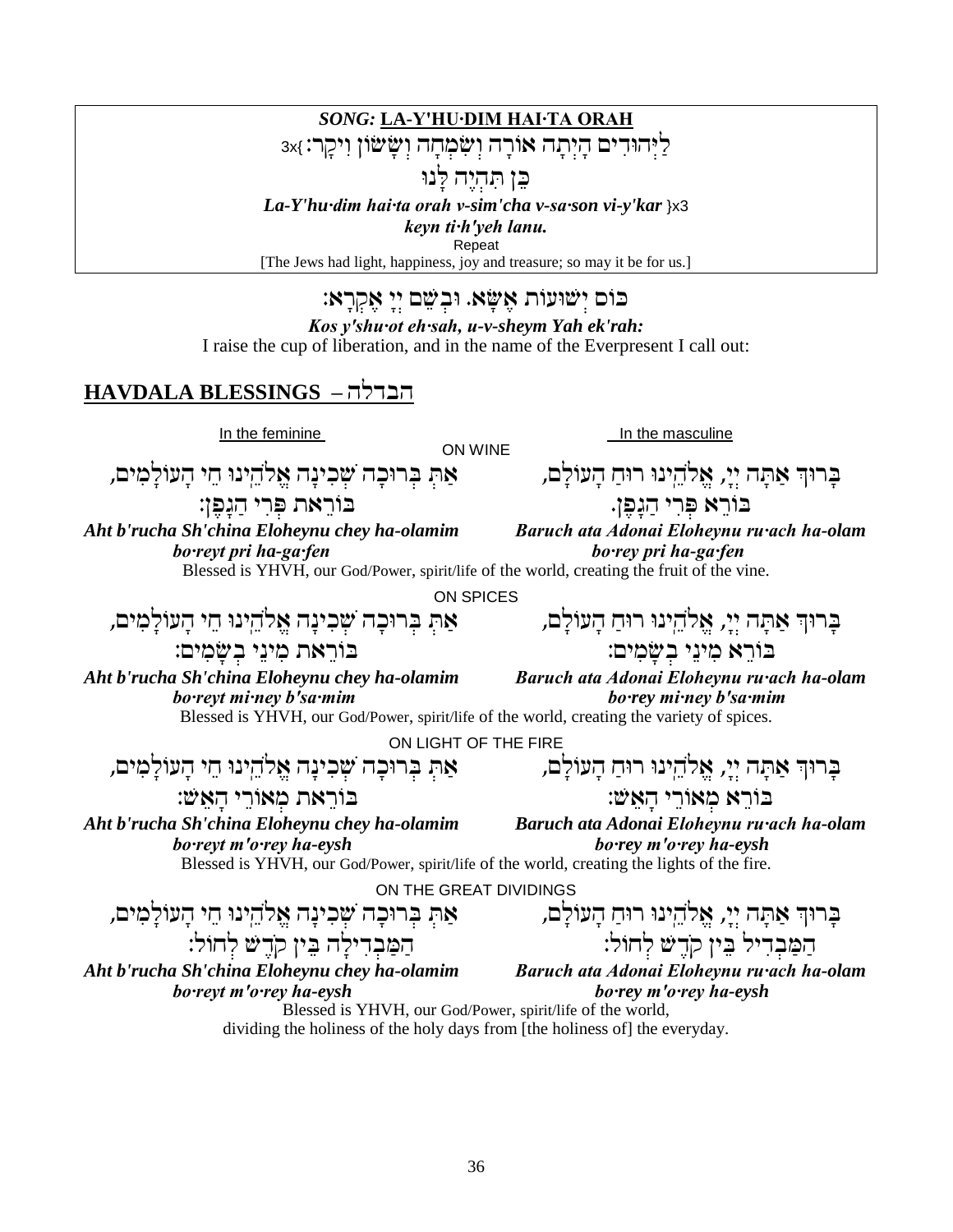## **ELIYAHU HA-NAVI –**

 *Eyli∙ya∙hu ha-navi, Eyli∙ya∙hu ha-Tish'bi Eyli∙ya∙hu, Eyli∙ya∙hu, Eyli∙ya∙hu ha-Gil'adi. צַּלְיֱ*רֶהוּ אֲלִיֳרֶהוּ הַנִּלְעָדִי *Bi-m'hey∙rah b-ya∙mey∙nu, yavo ey∙ley∙nu im mashi∙ach ben Dah∙vid* עם משיח בן דוד

> *im mashi∙ach ben Dah∙vid* [Elijah the prophet, the Tishbite, the Gileadite, come quickly and soon with the anointed one of the House of David.]

### **MIRI'AM HA-N'VI'AH –**

(words by Rabbi Leila Gal Berner)

*Mir'yam ha-n'vi∙ah, oz v-zim'rah b-yadah* מִריָם הַנִּבִיאָה, עוֹ ווִמְרָה בְּיָדָה. *Mir'yam tir'kod itanu l-hag'dil zim'rat olam Mir'yam tir'kod itanu l-ta∙keyn et ha-olam מִריִם תִּרְקוֹד אִתְּנוּ לִתַּקֵן אֶת הָעוֹלָם. Bi-m'hey∙rah b-ya∙mey∙nu, hi t'vi∙eynu*

*el mey ha-y'shu∙ah, el mey ha-y'shu∙ah.*

[Miriam the prophetess, with power and music in her hands; Miriam, dance with us to make great the world's melody; Miriam, dance with us to heal this world. Soon and in our day she will bring us to the waters of liberation.]

### **TUMBA**

*TUMBA T'TUMBA, TUMBA TUMBA TUMBA אֱלִי אֱלִי אֱלִי אֱלִי אֱלִי אֱלִי אֱלִי אֱלִי אֱלִי*ֶהוּ הַנְּבִיאַ *Eyli∙ahu ha-Tish'bi Eyli∙ahu ha-Giladi* אליהוּ הגלעדי. *Miri Miri Miri Miri'am, Miri'am ha-n'vi∙ah Oz v-zim'ra b-ya∙dah Miri'am ha-n'vi∙ah מִרִים* הַנְבִיאָה

[Elijah the prophet, the Tishbite, the Gileadite. Miriam the prophetess, strength and music in her hand.]

### **SHAVU'AH TOV –**

**8x} אַ גוּט וואַכ (א גוּט וואַכ A goot voch}x8** 

A good week, a week of peace, May gladness reign and joy increase.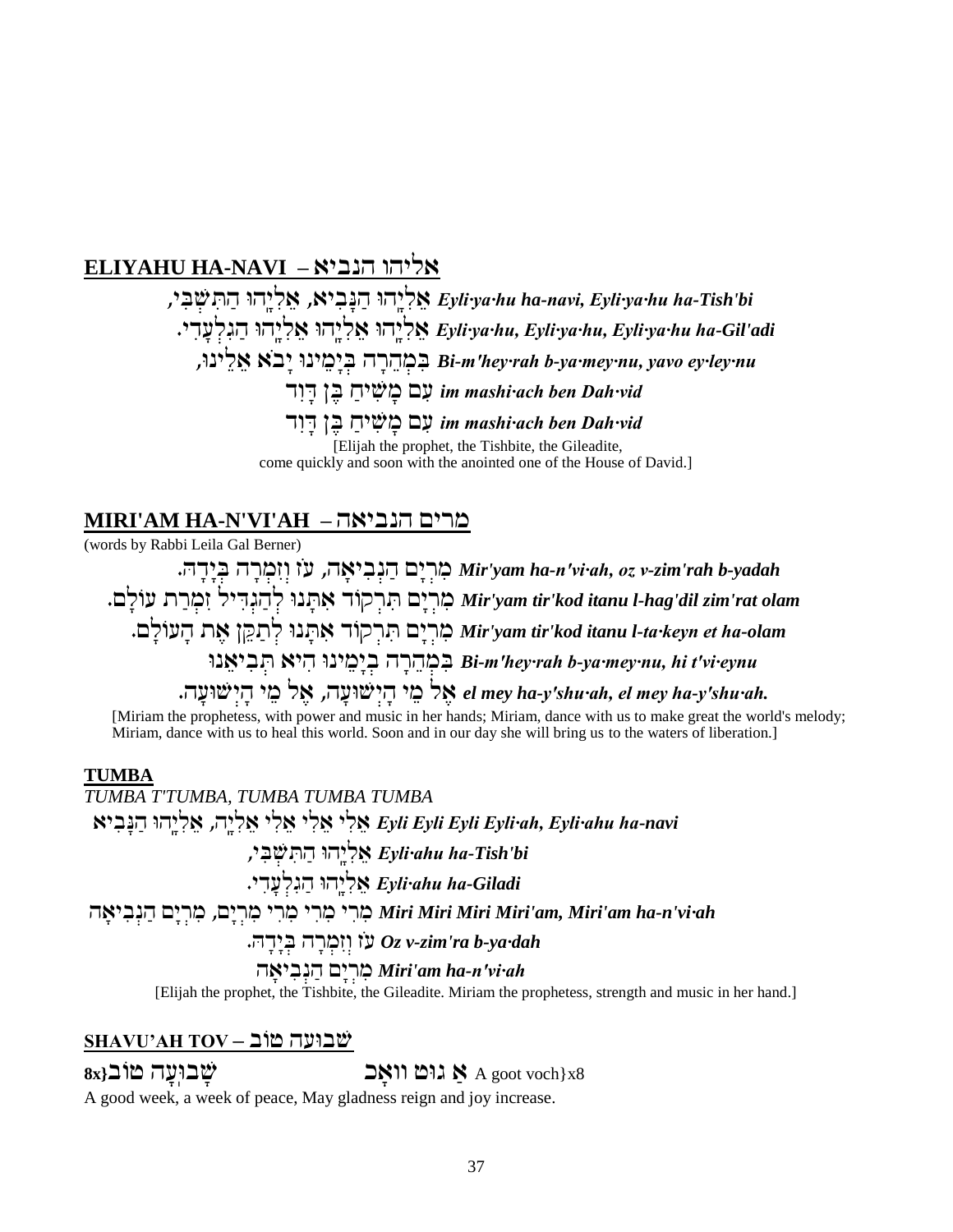## **MORE SONGS FOR SHABBAT**

#### **HEY***∙***VEY***∙***NU SHALOM ALEY***∙***CHEM**

*Hey∙vey∙nu shalom aley∙chem.* }3X{

*Hey∙vey∙nu shalom, shalom, shalom aleichem.*

We bring you peace, 0 my brothers, We bring you peace, 0 my sisters, We bring you peace, 0 my children, We bring you shalom, shalom, shalom aleichem

#### **CHIRI BIRI BAM**

*Az ich vel zingen: "L'chah dodi!" Zolst du zingen: "Chiri biri BIM!" Az ich vel zingen" "Likrat Kallah!" Zolst du zingen: "Chiri biri BAHM!" "L' chah dodi! "-- Chiri biri BIM. "Likrat Kallah! "-- Chiri biri BAHM. "L' chah dodi, likrat Kallah!" Chiri biri biri biri biri biri BAHM!*

*Chiri bim! Chiri bahm! Chiri bim bahm bim bahm bim bahm!* Repeat all *Oi chiri biri biri bim bahm bahm!* }3X *Oi chiri biri biri bahm!*

When I sing to you: "Come, my friend!" You all join in with: "Chiri biri BIM!" And when I sing to you: "Meet the bride!" You all join in with: "Chiri biri BAHM!" "Come, my friend! "-- Chiri biri BIM. "Meet the bride!"-- Chiri biri BAHM. "Come my friend, meet the bride!" Chiri biri biri biri biri biri bahm!

#### *Chiri bim! Chiri bahm…*

#### **YAH RI∙BON**

Ruler of worlds above, and this world, yes, Ruler of the universe. You're our Light, You're the One, Shining like the sun, yes, Shining bright like the sun. Where 'ere I look Your wondrous ways fill the heaven and the earth; and so tonight/today I sing your praise because You've given me birth.

*Yah ri∙bon alam v-al∙ma∙ya, Ahnt hu mal'ka meh∙lech mal'cha∙ya. O∙vad g'vur'teych v-tim'ha∙ya, Sh'far kodamach l-ha∙cha∙va∙ya. Yah ri∙bon alam v-al∙ma∙ya, Ahnt hu mal'ka meh∙lech mal'cha∙ya.*

*Sh'vachin a∙sa∙der tzaf'ra v-ram'sha. Lach elaha kadisha di v'ra chol naf'sha. Irin kadishin u-v'ney eh∙nasha, Chey∙vat bara v-o∙fey sh'ma∙ya. Yah ri∙bon…*

*Rav'r'vin ov'dach v-ta∙kifin. Ma∙chich r'ma∙ya v-za∙kef k-fifin, Lu yich'yeh g'var sh'nin al'fin, La yey∙ol g'vur'teych b-chush'b'na∙ya. Yah ri∙bon…*

*L-mik'dashech tuv u-l-kodesh kud'shin. Atar di vey yeh∙che∙dun ruchin v-naf'shin. V-y'zam'run lach shirin v-rachashin, B-Y'rush'leym karta d-shuf'ra∙ya. Yah ri∙bon…*

יַה רִבּוֹן עַלַם וְעַלְמַיֵּא, אנת הוא מלכא מלך מלכיא, עובד גבורתה ותמהיא, שפר קדמד להחויא. יָה רִבּוֹן עָלַם וְעָלְמַיָּא, אנת הוא מלכא מלך מלכיא. שִׁבְחִין אֵסְדֶר צַפְּרָא וְרָמְשָׁא, לַךְ אֱלָהָא קַרִישָׁא דִי בְרָא כָּל נַפְשָׁא, עִירִין קַרִּישִׁין וּבְנֵי אֱנָשָׁא, הֵיוַת בַּרָא וְעוֹפֵי שְׁמַיֵּא. יה רִבּוֹן ... רַבְרִבְין עוֹבְדֵיךְ וְתַקִּיפְין, מַכִּיךְ רְמַיַּא וְזַקִּיף כִּפִּיפִין, לו יִחְיֵה גִבַר שְׁנִין אַלְפִּין, לַא יֵעוֹל גְּבוּרְחֵדְ בְּחָשְׁבְנֵיָּא. יה רִבּוֹן ... לִמְקִרָשֵׁךְ תוּב וּלְקְרֵשׁ קְרָשִׁין, אַתַר דִי בֵה יָחֱדוּן רוּחִין וְנַפִּשִׁין, וִיזַמְרוּן לַךְ שְׁירִין וְרַחֲשִׁין, בירושלם קרתא דשופריא.  $\ldots$  רְבּוֹן  $\ldots$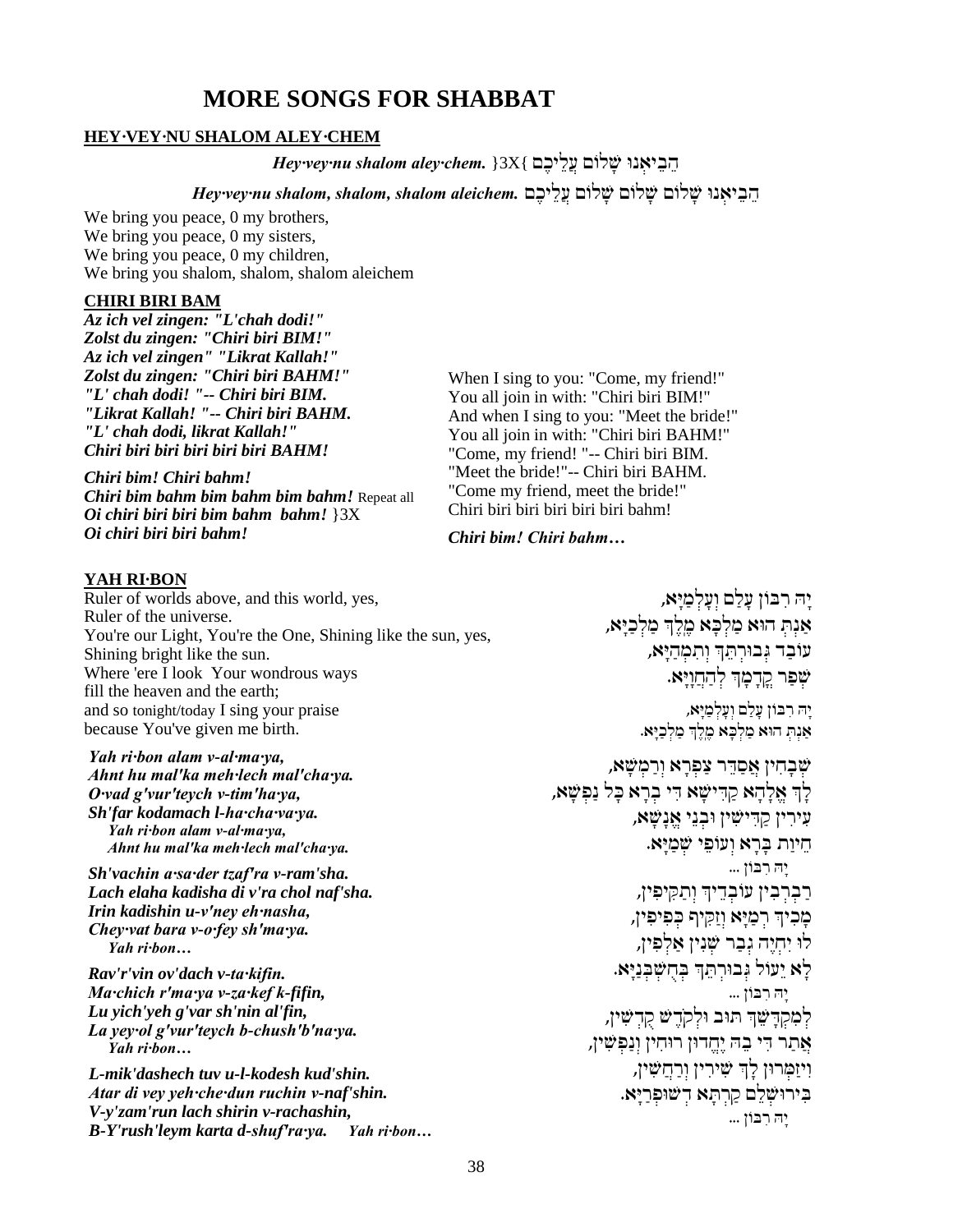### YOM ZEH L-YIS'RA·EL

This day for Israel is joy and light and peace, jov, light and peace: on Shabbes we will feast! This day for Israel all our work will cease, Shabbes, Shabbes, day of peace.

Yom zeh l-Yis'ra-el, orah v-sim'cha, orah v-sim'chah, Shabbat m'nucha;. Yom zeh l-Yis'ra-el, orah v-sim'cha, Shabbat, Shabbat m'nuchah.

Tsivita p'ku·dim b-ma·a·mahd har Si·nai, Shabbat u-mo·adim lish'mor b-chol sha·nai, La'aroch l-fa-nai mahs'evt va-arucha, Shabbat, Shabbat m'nuchah. Yom zeh l-Yis'ra el...

Chem'dat ha-l'va·vot l-uma sh'vu·rah, li-n'fashot nich'avot n'shama y'tey-ra, l-neh-fesh m'tsey-ra ya-sir anacha, Shabbat, Shabbat m'nuchah. Yom zeh l-Yis'ra el...

Kidash'ta bey·rach'ta oto mi-kol ya·mim, b-shev shet ki li ta m'leh chet ola mim. bo matz'u agu·mim hash'keyt u-vit'cha, Shabbat, Shabbat m'nuchah. Yom zeh l-Yis'ra-el...

L-isur m'lacha tsi-vi-tanu norah. Ez'keh hod m'luchah im Shabbat esh'morah. Ak'riv shai la-mora min'chah mehr'kacha, Shabbat, Shabbat m'nuchah. Yom zeh l-Yis'ra•el...

Cha-deysh mik'da-shey-nu zoch'ra neh-che-revet, Tuv'cha moshi eynu t'na la-neh eh tzeh vet, B-Shabbat yo sheh vet b-zeh mer u-sh'vacha, Shabbat, Shabbat m'nuchah. Yom zeh l-Yis'ra el... יום זה לישראל אורה ושמחה, אורה ושמחה, שבת מנוחה. יום זה לישׂראל אורה ושמחה, שבת שבת מנוחה.

צוית פקודים במעמד הר סיני, שבת ומועדים לשמור בכל שני, לַעֲרֹךְ לִפְנֵי מַשָּׂאֵת וַאֲרוּחֲה, שבת שבת מנוחה. יום זה לישראל...

חמדת הלבבות לאמה שבורה, לְנְפַּשׁוֹת נִכְאֲבוֹת נִשְׁמַה יְתֵרַה, לְנֶפֶּשׁ מְצֵרָה תַּסְיַר אֲנַחָה, שבת שבת מנוחה. יום זה לישראל...

קדשת ברכת אותו מכל ימים, בששת כלית מלאכת עולמים, בו מַצְאוּ עֲנוּמִים הַשָּׁקֵט וּבְטְהַה, שַׁבַּת שַׁבַּת מְנוּחַה. יוֹם זֵה לִיִשְׂרָאֵל...

לאִפוּר מִלַאכָה צְוִיתַנוּ נוֹרָא, אַזְכָּה הוֹד מְלוּכָה אָם שַׁבַּת אַשְׁמֹרָה, אקריב שֵׁי לַמּוֹרָא, מִנְחָה מֶרִקְחָה, שבת שבת מנוחה. יום זה לישראל...

חַדֵּשׁ מִקְרַשָּׁנוּ זַכְרַה גָחֱרֶבֶת, טוּבְדְ, מוֹשִׁיעֵנוּ, תִּנָה לַגֲעֵצֶבֵת, בִשָּׁבַּת יוֹשֶׁבָת בְּזָמֶר וּשָׁבָחָה, שבת שבת מנוחה. יום זה לישראל...

### KI ESH'M'RAH SHABBAT

בי אשמרה שבת אל ישמרני. Ki esh'm'rah Shabbat El yish'm'rey·ni. Ot hi le-ol'mey ahd bey no u-vey ni. וביני: Ot hi le-ol'mey ahd bey no u-vey ni.

As I keep the Shabbes day, God, my power, will keep me. Shabbes is a symbol and a sign between my God and me.

### **V-NOMAR L-FANAV**

וְנֹאמַר לְפָנָיו שִׁירָה חֲדָשָׂה }44{ V-nomar l-fanav shirah chadasha

הַלְלוּיָה 1x4{ Halleluyah [Let us recite before God a new song.]

**V-TA-HER LI-BEY-NU** V-ta·her li·bey·nu l-ov'd'cha (l-ov'd'cha l-ov'd'cha l-ov'd'cha) b-eh·met וִטַּהֵר לִבְּנוּ לִעָּבְדְּךָ וּלְעָבְדְדָ לְעָבְדְךָ לְעָבְדְּךָ בָּאֱמֶת [Purify our hearts so that we may serve in truth]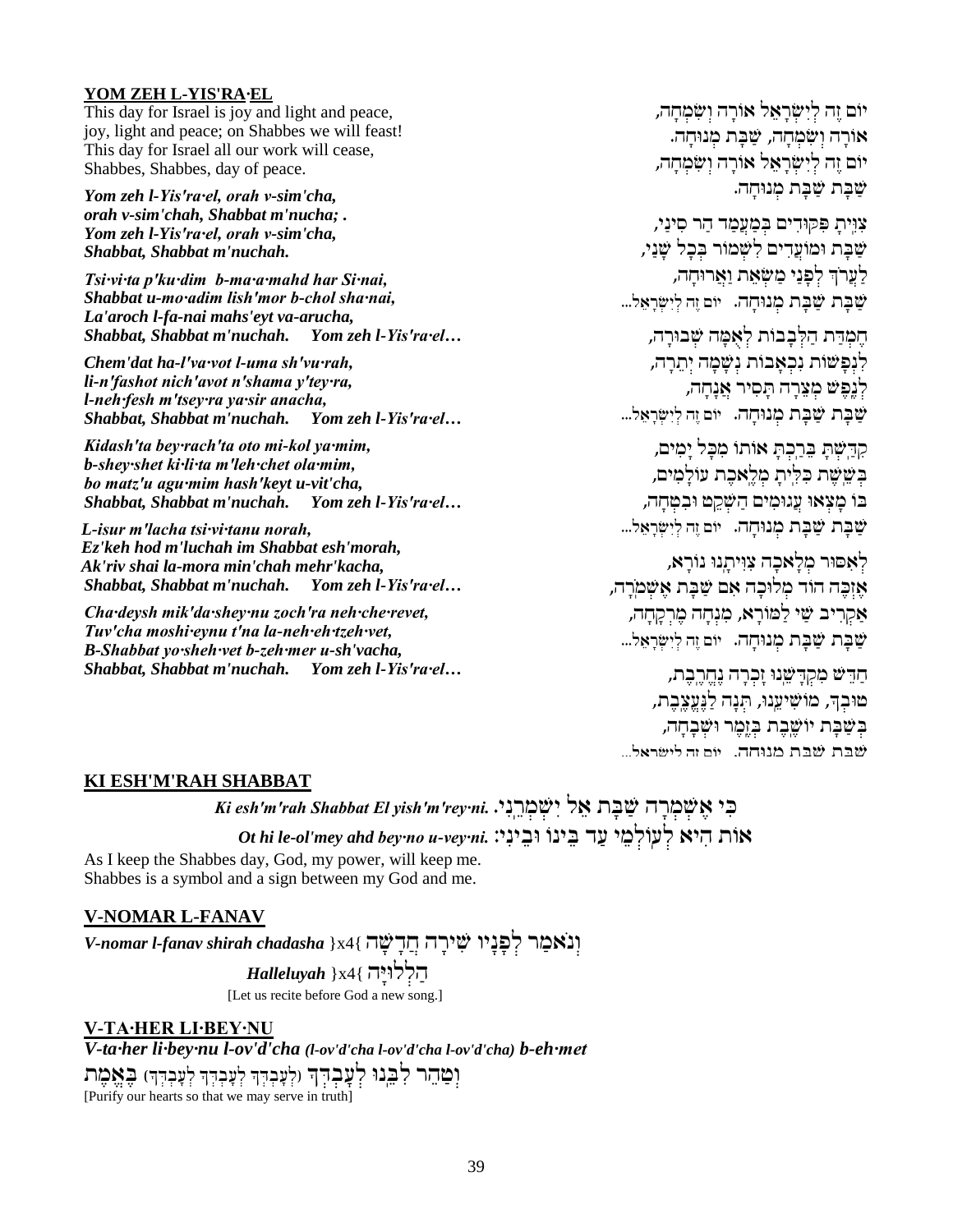### **TZUR MI-SHEH-LO**

Bless now your Creator, from whose food you've eaten; We're full, there's more left over, as our Source has willed.<br>Feeding the whole wide world, our Helper and our Fountain, Of God's bread we've eaten; its God's wine we have drunken! Therefore we bless the Name, lift praises with our lips now. We say it once, and then again: No holy One but God!

| Tzur mi-sheh·lo achal·nu, bar'chu eh·munai,<br>Savanu v-hotarnu, ki-d'var Adonai. | צור מִשָּׁלוֹ אָכַלְנוּ בָרִכוּ אֱמוּנַי,                   |                                                    |
|-----------------------------------------------------------------------------------|-------------------------------------------------------------|----------------------------------------------------|
|                                                                                   |                                                             | שָׂבְעָנוּ וְהוֹתַרְנוּ כִּדְבַר יְיָ.             |
| Hazan et olamo, ro eynu avinu,                                                    | רוֹעֵנוּ אָבִינוּ,                                          | הַזֶן אֵת עוֹלָמוֹ                                 |
| Achal'nu et lach'mo, v-yey no sha tinu,                                           |                                                             |                                                    |
| ahl keyn no·deh li-sh'mo, u-n-hal'lo b-finu,                                      | ויינו שתינו,                                                | אַכֵלִנוּ אֵת לַחְמוֹ                              |
| amarnu v-aninu, eyn kadosh k-Adonai.<br>$Tzur$ mi-shelo $\ldots$                  | ונהללו בפינו,                                               | עַל בֵן נוֹדֶה לִשְׁמוֹ                            |
|                                                                                   | אֵין קְרוֹשׁ בַּיִיַ.                                       | אָמַרְנוּ וְעָנְינוּ                               |
| B-shir v-kol todah, n'va·rech l-Eyloheynu,                                        |                                                             | צור מִשֵּׁלוֹ אַכְלְנוּ                            |
| ahl eh·retz chem·da tovah                                                         |                                                             |                                                    |
| sheh-hin'chil la-avoteynu,                                                        | נִבָרֵךְ לֵאלֹהֵינוּ,                                       | בִּשִּׁיר וִקוֹל תּוֹדָה                           |
| Mazon v-tzey-da,                                                                  |                                                             |                                                    |
| His'bi·a l-naf'sheynu,                                                            | עַל אֶרֶץ הֶמְדָה טוֹבָה יָשֶׁהִנְחִיל לַאֲבוֹתֵינוּ,       |                                                    |
| Chas'do gavar aleynu,<br>veh-eh·met Adonai.                                       |                                                             | מָזוֹן וִצֵדָה הִשְׁבִיעַ לְנַפִּשֵׁנוּ,           |
| $T_z$ ur mi-shelo $\ldots$                                                        | וֶאֱמֶת יְיָ.                                               | חַםְרוֹ נָּבַר עָלֵינוּ                            |
|                                                                                   |                                                             | צור מִשָּׁלוֹ אַכַלְנוּ                            |
| Racheym b-chas'decha,                                                             |                                                             |                                                    |
| Ahl am'cha tzu reynu,                                                             | עַל עַמִּךְ צוּרֵנוּ,                                       | רחם בְחַסְדֶך                                      |
| Ahl mishkan k'vodecha,                                                            |                                                             |                                                    |
| z'vul beit tifar'teynu,                                                           | עַל צִיּוֹן מִשְׁכֵן כְּבוֹדֶךְ זְבוּל בֵּית תִפְאַרְתֵנוּ, |                                                    |
| ben Dah vid av'decha,                                                             |                                                             | בֶּן דָוִד עַבְדֶךְ ּ                              |
| yavo v-yig'aleynu,<br>Ruach ah peynu,                                             | מְשִׁיחַ יְיָ.                                              | רוח אפינו                                          |
| M'shi·ach Adonai                                                                  |                                                             | צוּר מִשֵּׁלוֹ אַכֲלְנוּ                           |
| $Tzur$ mi-shelo $\ldots$                                                          |                                                             |                                                    |
|                                                                                   | עִיר צִיּוֹן תִּמַלֵּא,                                     | יִבְּנֶה הַמְּקְדָשׁ,                              |
| Yiba·neh ha-mik'dash, ir tzi·on t'ma·ley,                                         |                                                             |                                                    |
| V-shahm nashir shir chadash, u-vi-r'nana na-aleh,                                 |                                                             | וְשָׁם נְשִׁיר שִׁיר חָדָשׁ   וּבִרְנָנָה נַעֲלֶה, |
| Ha-racha·man ha-nik'dash, yit'barach v-yit'aleh,                                  |                                                             | הָרַחֲמָן הַנִּקְדָשׁ יִתְבְּרַךְ וְיִתְעַלֶּה,    |
| ahl kos ya yin ma ley, k-vir'kat Adonai.                                          | כְּבִרְכַּת יְיָ.                                           | עַל כּוֹם יֵיִן מָלֵא                              |
| $Tzur$ mi-shelo $\ldots$                                                          |                                                             |                                                    |
| <b>EYLI EYLI (Halicha l-Key·sari·ya)</b>                                          |                                                             |                                                    |
| Eyli, Eyli, sheh-lo yi ga mer l-olam:                                             | אֵלִי, אֵלִי, שֶׁלֹא יִנְמֵר לְעוֹלָם:                      |                                                    |
| Ha-chol v-ha-yahm,                                                                | הַחוֹל וְהַיָם,                                             |                                                    |
| Rish'rush shel ha-ma-yim                                                          |                                                             |                                                    |
| B'rak ha-shama-yim                                                                | רִשְׁרוּשׁ שֶׁל הַמַּיִם,                                   |                                                    |
| T'filat ha-ah·dahm. Ha-chol                                                       | בְּרַק הַשָּׁמַיִם,                                         |                                                    |
| Oh hear my words,                                                                 | תִּפְלַת הָאָדָם. הַחוֹל                                    |                                                    |
| that these things should never end:                                               |                                                             |                                                    |
| The sand and the sea,                                                             |                                                             |                                                    |
| The rush of the waters,                                                           |                                                             |                                                    |
| The thundering heavens,                                                           |                                                             |                                                    |
| The prayer of our hearts. The sand                                                |                                                             |                                                    |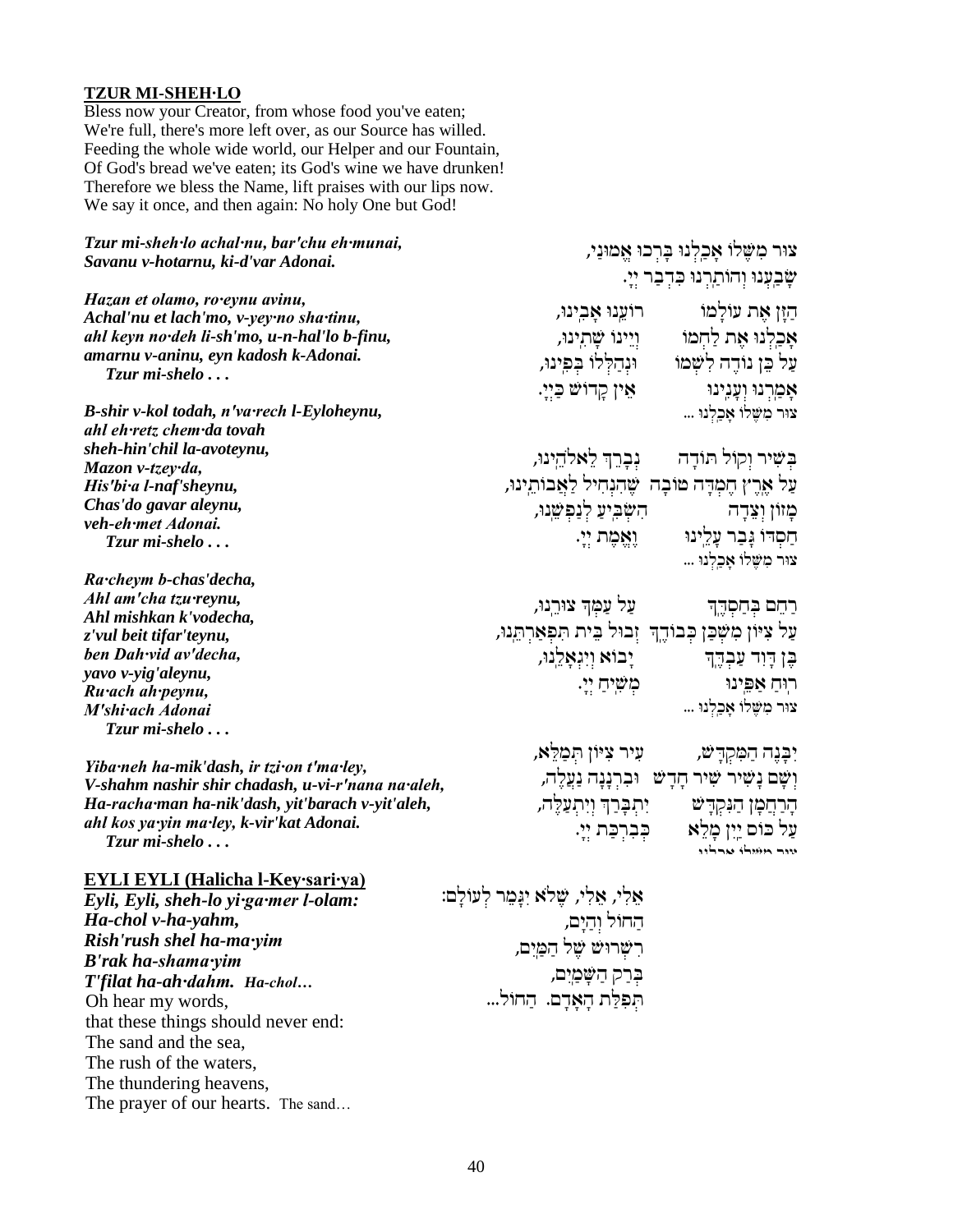### **MAY'DI.DUT**

How beloved is your rest, You are ours, 0 Shabbes Queen. And so we rush to meet your grace, enter bride in yeil and lace. We wear the choicest clothing, la, la, la, la, la, la, la, We kindle flames of blessing, la, la, la, la, la, la, We cease from toil and weariness, la, la, la, la, la, la, We do no work of any kind, la, la, la, la, la, la. To take delight in these Shabbes joys, fowl and meat, fish and quail and wine, To take delight in these Shabbes joys, fowl and meat, fish and quail and wine. Business dealings? Not for Shabbes day! And of course not to plan your life away. Meditation is right to do, and courting and engagements, too. To whisper words of beauty, la, la, la, la, la, la, To teach the children Torah, la, la, la, la, la, la, la, To sing and dance and celebrate, la, la, la, la, la, la, la, la, Every moment, every place, la, la, la, la, la, la, la, la, To take delight in these Shabbes joys, fowl and meat, fish and quail and wine, To take delight in these Shabbes joys, fowl and meat, fish and quail and wine. [R. Burt Jacobson]

Ma y'di·dut m'nucha·tech, aht Shabbat ha-mal'ka, B-cheyn na·rutz li-k'ra·tech, bo·i cha·la n'sucha. L'vush big'dey chamudot, l-had'lik ner bi-v'racha, Va-tey-chel kol ha-avodot, lo ta-a-su m'la-cha. L'hit'a·neg b-ta·anugim, ba-r'burim u-slav v-dagim. \2X

Mev-erev maz'minim, kol mi-nev mat'a-mim, Mi-b'od yom muchanim, tar'n'golim m'fu-ta-mim. V-la-aroch kama minim, sh'tot yev-not m'vu-samim, V-taf'nu·key ma·a·danim, b-chol shalosh p'amim  $L'$ hit'a $neg...$ 

Nachalat Ya-akov yi-rash, b'li m'tzarim nachala, Vi-chab'du·hu ashir va-rash, v-tiz'ku li-g'ula. Yom Shabbat im tish'moru, vi-h'yi-tem li s'gula, Shey shet ya mim ta avodu, u-va-sh'vi i nagila.  $L'$ hit'a·neg...

#### -MA·AN A·CHAI V-REY·AI [Rabbi Shlomo Carlebach]

| L-ma•an a•chai v-rey•ai,               | לִמַּעַן אַחַי וְרֵעָי                          |
|----------------------------------------|-------------------------------------------------|
| L-ma-an ach-yo-tai v-rey-ai,           |                                                 |
| Ada b'ra na, ada b'ra na, shalom bach. | לִמַּעַן אַחִיוֹתָי וִרֵעָי                     |
| L-ma-an beyt Adonai Eloheynu           | אֲדַבְּרָה־נָּה אֲדַבְּרָה־נָה, שָׁלוֹם בַּךְּ. |
| Avak'sha tov lach.                     | לְמַעַן בִּית יְיָ אֱלֹהֵינוּ                   |
| L-ma-an beyt Adonai Eloheynu           |                                                 |
| Avak'sha tov lach.                     | אֲבַקִשָּׁה מוֹב לַדִּ                          |
| For all of my brothers and friends     |                                                 |
| For all of my sisters and friends,     |                                                 |
| Please let me ask, please let me say:  |                                                 |
| "Peace to you."                        |                                                 |
| This is the home, the home of the One, |                                                 |
| I wish the best for you. This is       |                                                 |

מה ידידות מנוחתה, את שבת המלכה, בִּבֵן נָרוּץ לְקִרָאתֵךְ, בּוֹאִי כַלְה נְסוּכָה, לְבוּשׁ בִּנְדֵי חֲמוּדוֹת, לְהַדְלִיק נֵר בְּבְרָכָה, וַתֵּכֵל כַּל הַעֲבוֹדוֹת, לֹא תַעֲשׁוּ מִלַּאכָה. להתענג בתענוגים ברבורים ושלו ורגים.

מערב מזמינים, כל מיני מטעמים, מִבְעוֹד יוֹם מוּכַנִים, תַּרְנְגוֹלִים מִפְטַּמִים, וְלַעֲרֹךְ כַּמַּה מִינִים, שָׁתוֹת יֵינוֹת מִבְשַּׂמִים, וַתַפְנוּקֵי מַעֲדַנִּים, בִּכָל שָׁלֹשׁ פְּעֲמִים. להתענג ביתענוגים ברבורים ושלו ודגים.

נַחֲלַת יַעֲקֹב יִירָשׁ, בִּלִי מִצָּרִים נַחֲלָה, וִיכַבְּדוּהוּ עֲשִׂיר וַרְשׁ, וְתִזְכּוּ לְגַאָלָה, יום שבת אם תשמרו, והייתם לי סגלה, שֵׁשָׁת יַמִים תַּעֲבֹדוּ, וּבִשְּׁבִיעִי נַגְילַה. להתענג בתענוגים ברבורים ושלו ודגים.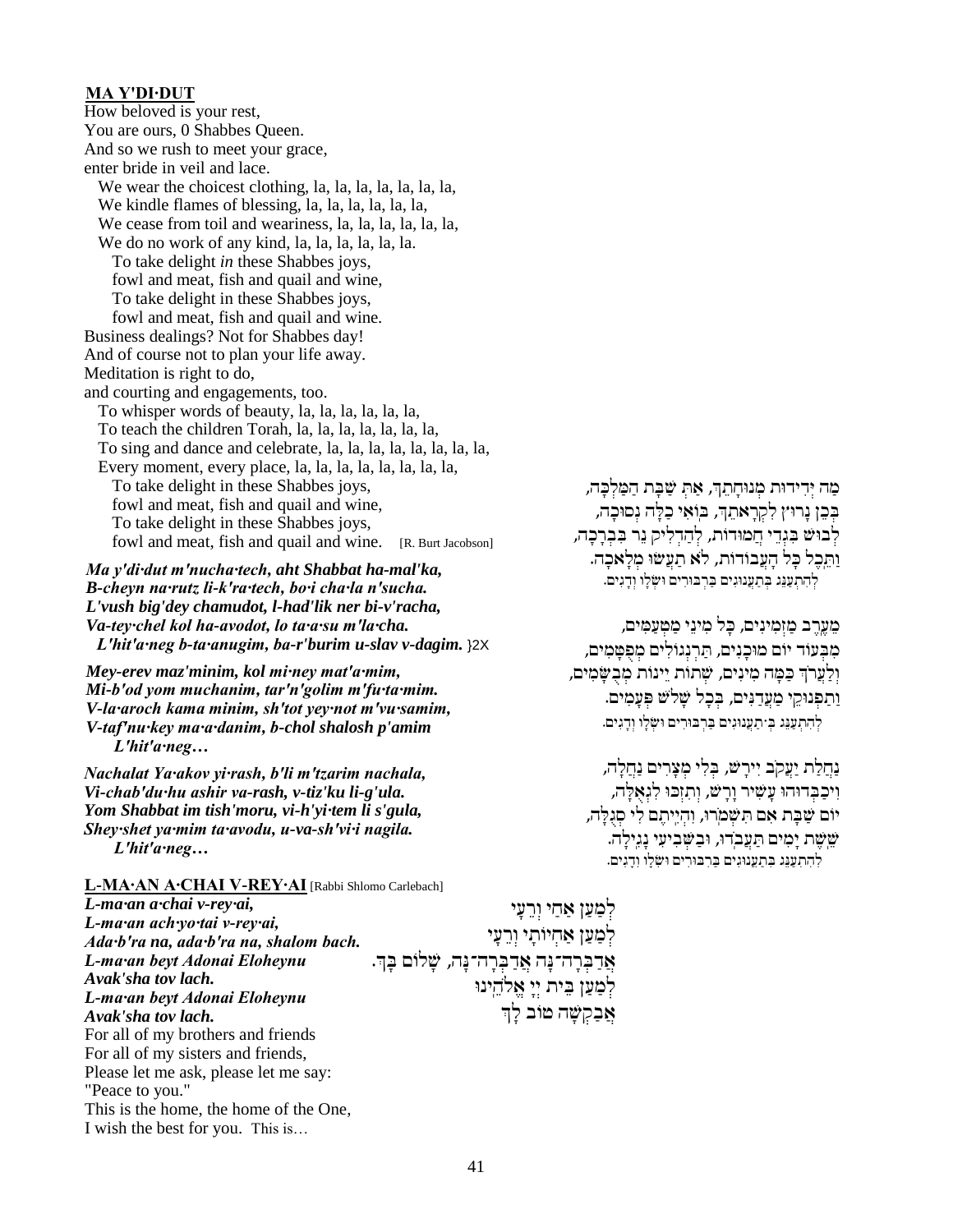#### YOM SHABBATON

Day of Sabbath, always recall; its sweet scent, its sweet scent is like fine incense. Noah's dove found rest on it. and we too will rest now from all of our toil.

#### Yona matz'a bo mano·ach, v-shahm yanuchu y'gi ey cho ach

Yom shabbaton eyn lish'ko·ach, zich'ro k-rey-ach ha-nicho-ach. Yona matz'a...

Ha-yom nich'bad li-v'ney emunim.  $z'$ hi $\cdot$ rim l-shom'ro banot u-vanim. Cha·kuk bi-shney lu·chot ava·nim. Mev-rov onim v-amitz ko·ach.  $Y$ ona matz'a...

U-va·u chu·lam bi-v'rit yachad, na·aseh v-nish'ma am'ru k-eh-chad. U-fat'chu v-anu: "Adonai echad" Baruch ha-no·teyn la-ya·eyf ko·ach. Yona matz'a...

Dibehr b-kod'sho b-har ha-mor, vom ha-sh'vi-i zachor v-shamor, V-chol pikudav yachad lig'mor. Cha-zeyk mot'na-yim v-a-meytz ko-ach. Yona matz'a...

Ha-ahm asher na ka-tzon ta-a. Yizkor l-fok'do brit u-sh'vu-a, L-val ya·avor bahm mik'rey ra·a, ka-asher nish'ba al mey no·ach. Yona matz'a...

יום שבתון אין לשכח, זכרוׄ כריח הנחֹח, יוֹנַה מַצִאַה בוֹ מַנוֹחַ, וִשָּׁם יָנוּחוּ יִגְיעֵי כֹחַ. יונה מצאה...

היום נכבד לכני אמונים, זהירים לשמרו בנות ובנים, חקוק בשני לוחות אבנים, מֵרֹב אוֹנִים וְאַמִּיץ כֹּחַ. יונה מצאה...

וּבֵאוּ כִלַם בִּבְרִית יַחֲד, נַעֲשָׂה וִנְשָׁמַע אַמְרוּ כִּאָחָד, ופתחו וענו יי אחד, ברוד הגותן ליעת כח. יונה מצאה...

דִבֵר בְקַרְשׁוֹ בְהַר הַמֹר יום השביעי זכור ושמור, וִכְל פִּקוּדֵיו יַחֲד לְגְמֹר, חַזַק מַתְנֵיִם וְאַמּץ כֹּח. יונה מצאה...

הַעֲם אֲשֶׁר נַע כַּצֹאן תַעֲה, יזכר לפקדו ברית ושבועה, לִבְל יַעֲבָר־בַּם מִקְרֶה רָעָה, כַּאֲשֶׁר נִשְּׁבַּע עַל מי נֹח. יונה מצאה...

#### **IV'DU ET HA-SHEM B-SIM'CHA**

From Psalm 100

עִבְרוּ אֶת הַשָּׁם בְּשָׂמְחָה }22{ Jv'du et ha-shem b-sim'cha Eמוּ לְפָנִיו בְּרְנָנָה (לְפָנִיו בִּרְנָנָה). (Bo·u l-fanav bi-r'nana (l-fanav bi-r'nana  $Ya \, dai...$ [Serve God with joyfulness, in the divine presence with jubilation]

#### **MITZ'VAH G'DOLA**

Chassidic melody מִצְוָה גְדֹלֵה לְהִיוֹת בְּשָׂמְחָה Mitz'vah g'dola li·h'yot b-sim'cha li.h'vot b-sim'cha, להיות בשמחה  $B\text{-}\text{sim}'$ cha ta $\cdot$ mid בשמחה תמיד:

 $[It's always a big mitz' vah to be happy]$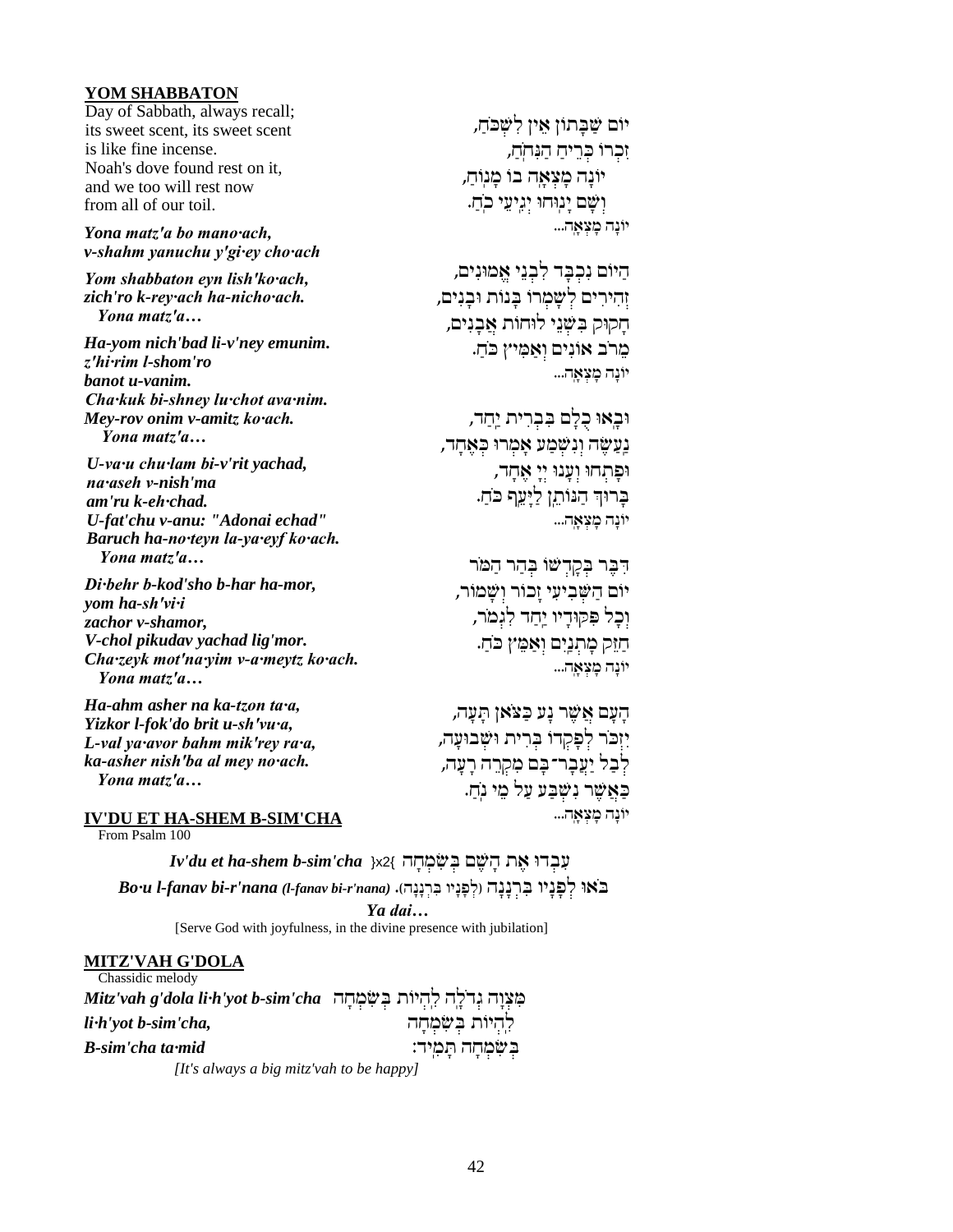#### **M'NUCHA V-SIM'CHA**

Joy and gladness, rest and peace, peace, peace, peace. Light for Jews which never will cease, cease, cease, cease. Day of Sabbath, day of feasts, feasts, feasts, feasts. Stop your work, or you'll become a beast, beast, beast!

M'nucha v-sim'cha Or  $la$ -v'hu $\cdot$ dim. **Yom Shabbaton** vom machama-dim. Shomrav v-zoch'rav hev-ma m'idim. Ki l-shi·sha kol b'ru·im v-om'dim,

 $Sh'meysha·ma·vim$ eretz v-yamim. Kol tz'va marom g'vo·him v-ra·mim. Tanin v-ah-dam v'cha-yat r'ey-mim. Ki b-Yah Adonai tzur olamim,

Hu asher di behr l-ahm s'gulato. **Shamor l-kad'sho**  $mi-bo \cdot o$  v-ahd tzev $\cdot$ to. Shabbat kodesh yom chem'dato. Ki vo shavat Eyl mi-kol m'lach'to.

B-mitz'vat Shabbat Eyl yachali-tzach. Kum k'ra ey-lav va·chish l-am'tzach. Nishmat kol chai v-gam na-ari·tzach. Eh chol b-sim'cha ki ch'var ra·tzach.

B-mish'neh leh·chem v-kidush raba.  $B$ -rov mat'amim v-ru-ach n'diva. Yizku l-rav tuv ha-mit'an'gim ba, B-vi·yat go·eyl l-cha·yey ha-olam ha-ba.

מנוחה ושמחה אור ליהודים, יום שבתון יום מחמדים, שומריו וזוכריו המה מעידים, כי לששה כל ברואים ועומדים.

שמי שמים ארץ ויַמִּים, כַּל צְבָא מַרוֹם גְּבוֹהִים וְרָמִים, תנין ואדם וחית ראמים, כִּי בְּיַה יִי צוּר עוֹלַמִים.

הוא אֵשֶׁר דִּבְּר לְעָם סְגְלַתוֹ, שמור לִקַדִּשׁוֹ מִבּוֹאוֹ וְעַד צֵאתוֹ, שבת קדש יום חֲמִדְתוֹ, כי בו שבת אל מכל מלאכתו.

במצות שבת אל יחליצה, קום קרא אליו יחיש לאמצה, נִשְׁמַת כַּל חַי וְנֵם נַעֲרִיצַה, אֵכוֹל בִּשְׂמְחָה כִּי כִבְר רַצַּךְ.

בִּמְשָׁנֵה לֵחֵם וְקִדּוּשׁ רַבֲה, ברב מטעמים ורוח נדיבה, יִזְכּוּ לְרַב טוּב הַמְּתְעֲנְגִים בַּהּ, בביאת גואל לחיי העולם הבא.

#### **HAVA NASHIRA**

חֵבָה נַשִּׁירַה שִׂיר חַלְלוּיֵהּ. Hava nashira shir hal'luya [Let us sing a Halleluyah song]

**EH·SAH EY·NAI** אשא עיני אל־ההרים Eh sah ey nai el hah-ha rim Mey-a·yin (mey-a·yin) yavo ez'ri? repeat ?יְבֹא עֲזְרִי? Mey-a·yin (mey-a·yin)  $Ez'$ יוֹ, mey-im Ha-Shem o·sey shama·yim va-a·retz גַּעֲרֶץ, אֲמָיִם וָאֲרֶץ, אֲמִיִם וָאֲרֶץ,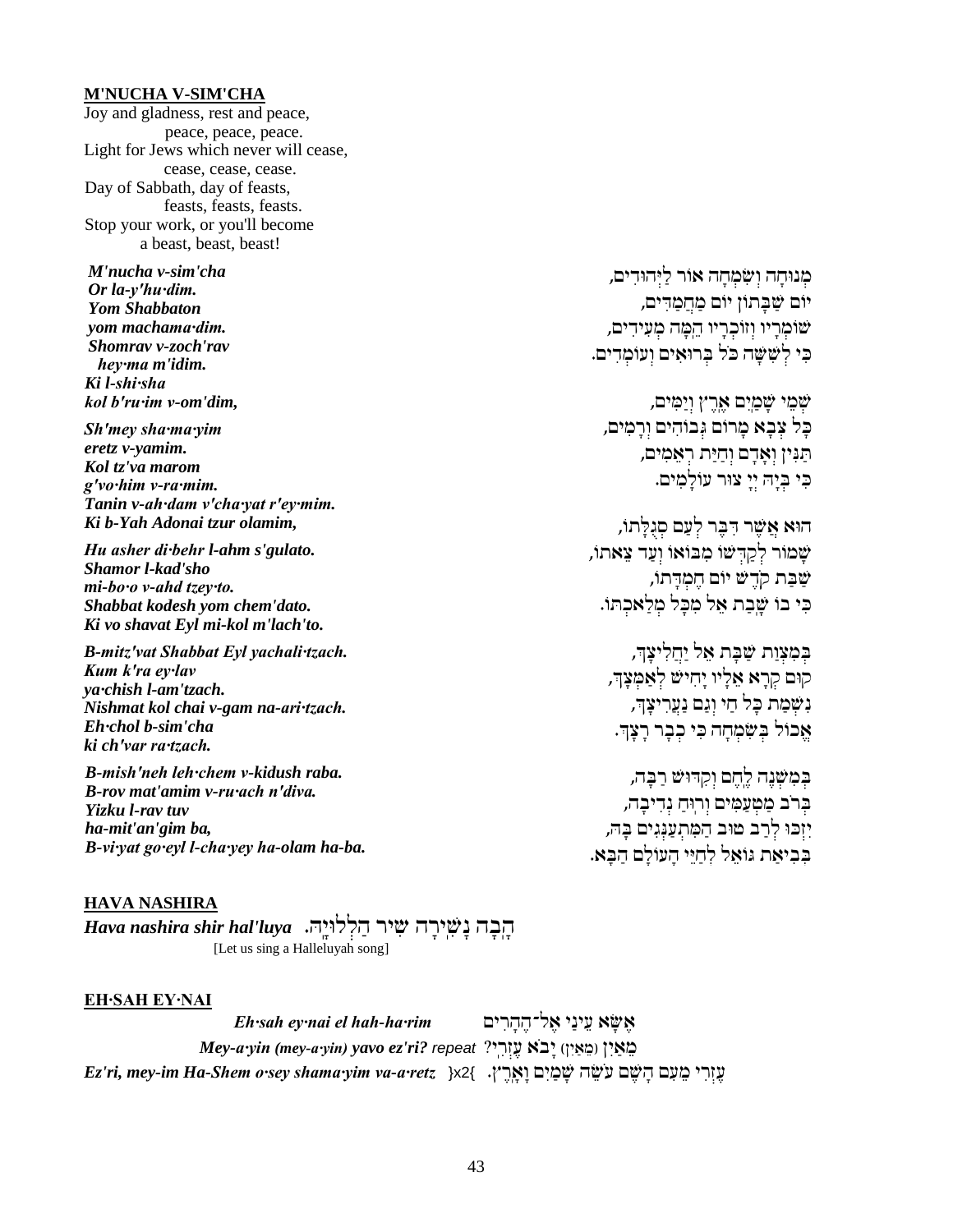### **D'ROR YIK'RA**

Our God proclaims freedom for us, and lifts us toward the holy way. "Your name, Israel, is lovely to Me. Be joyous, calm—and rest; its Shabbes day. "

D'ror yik'ra l-veyn im bat, y-yin'tzor'chem  $k'mo$  va·vat, N'im shim'chem v-lo yush'bat, Sh'vu v-nu-chu b-yom Shabbat.

D'rosh navi v-ulami, v-ot yeh·sha a·sey imi, N'ta so·reyk b-toch karmi, sh'ey shav'at b'ney ami.

D'roch pura b-toch bo·tzra, v-gahm Ba·vel asher gav'ra, N'totz tza'rai b-af v-ev'ra, sh'ma koli b'yom ek'ra.

Elohim teyn ba-midbar har, hadas shi ta b-rosh tid'har, V-la-maz'hir v-la-niz'har, sh'lomim tevn k'mev na·har,

Hadoch ka·mai Eyl kana, b-mog ley·vav u-va-m'gina V-nar'chiv peh u-n'mal'eh·na, l'sho·ney·nu l'cha rina.

D'ey choch'ma l-naf'sheh·cha, v-hi cheh·ter l-ro·shecha. N'tzor mitz'vat k'do·shecha, sh'mor Shabbat kod'shecha,

#### **BARUCH EYL EL'YON**

Lets thank the Highest One, giving us this Sabbath rest, Taking sadness from our souls, we're happy and we're blessed. To Zion in the East, and to us here in the West, God says, "Why be sad? Its Shabbes, you're My guest!" We're resting, we're resting on holy Shabbes day; Grief won't get in the way, no time to sigh, "Oi vey!" Resting, resting, celebrating Shabbes day. God loves to hear you say, "Its holy Shabbes day!" [R. Burt Jacobson]

Baruch Eyl El'yon asher natan m'nucha, L-naf'shey·nu fid'yon mi-seyt va-ana·cha. V-hu yid'rosh l-Tzion ir ha-nidaocha, Ahd ana tog'von neh'fesh neh-eh-na-cha. Ha-sho·mer Shabbat, ha-beyn im ha-baht. La-Eyl yey·ra·tzu k-min'cha ahl ma·cha·vat. Rocheyv ba-aravot mehlech olamim, Et amo lish'bot izeyn ba-n'i·mim, B-ma-a-cha-ley a-rey-vot b-mi-ney mat'amim, B-mal'bu·shey cha·vod zeh·vach mish'pa·cha. Ha-sho·mer Shabbat... V-ash'rey chol cho cheh l'-tash'lu mey chey fel, Mey-eht kol so-cheh sho-cheyn ba-ara-fel, Nachala lo yiz'keh ba-har u-va-sha-fel, Nachala u-m'nucha ka-sheh·mesh lo zor'cha. Ha-sho·mer Shabbat...

### **SHALOM CHA·VEY·RIM**

Shalom chavey rim, shalom chavey rot, Shalom shalom

L'hit'ra·ot, l'hit'ra·ot, shalom, shalom. Have peace, my dear friends, Shalom, my dear friends, shalom, shalom. Til we meet again, til we meet again, shalom, shalom

דְרוֹר יִקְרָא לְבֶן עָם בָּת. וְיִנְצָרְכֶם כְּמוֹ בָבָת. נִעִים שִׁמְכֶם וְלֹא יִשְׁבַּת. שִׁבוּ וְנוּחוּ בִיוֹם שַׁבַּת: דְרוֹשׁ נַוִי וְאוּלַמִי. וְאוֹת יֵשֵׁע עֲשָׂה עָמִי: נטע שורֵר בְּתוֹדְ כַּרְמִי. שָׁעֲה שַׁוְעַת בְּנֵי עַמְי: דְרוֹדְ פּוּרָה בְתוֹדְ בַּצְרָה. וְגָם בַּבֶל אֲשֶׁר גַּבְרָה. גְתוֹץ צָרֵי בִּאַף וְעֶבְרָה. שְׁמַע קוֹלִי בְּיוֹם אֶקְרָא: אלהים תו במדבר הר. הדם שטה ברוש תדהר. וְלַמַּזְהִיר וְלַנְזְהָר. שָׁלוֹמִים תֵּן כִּמֵי נַהֲר. הדוד קמי אל קנא. במוג לבב ובמגנה. ונרחיב פה ונמלאנה. לשוננו לך רנה: דִעֲה חָכְמָה לְנַפְשֵׁךָ. וְהִיא כֵהֵר לְרֹאשֵׁךָ. נְצוֹר מִצְוַת קְדוֹשֵׁךָ. שָׁמּוֹר שַׁבַּת קַדְשֵׁךְ:

> בּרוּדְ אֵל עֵלְיוֹן אֵשֶׁר נַתַן מִנוּחַה, לִנְפִשְׁנוּ פִרִיוֹן מִשָּׁאת וַאֲנַחָה. והוא ידרש לציון עיר הנדחה, עַד אַנַה תֹגִיוּן נֵפֵּשׁ נֵאֲנַאַה?

השׁוֹמֵר שׁבּת הבֵן עָם הבּת, לאל ירצו כמנחה על מחבת.

רוֹכֵב בַּעֲרָבוֹת מֱלֶךְ עוֹלַמִים, את עמו לשבת אזן בנעימים. בִּמְאֲכָלוֹת עֲרֵבוֹת בִּמִינֵי מִטְעֲמִים, בִּמַלְבּוּשֵׁי כָבוֹד זֵבָה מִשְׁפַּחָה. השומר שבת...

וְאֵשְׁרֵי כָל־חוֹכֶה לְתַשׁלוּמי כפל, מֵאֵת כֹּל סוֹכֵה שׁוֹכֵן בַּעֲרָפֵל, נחלה לו יוכה בהר ובשפל, נַחֲלָה וּמְנוּחָה כַּשֵּׁמֵשׁ לוֹ זַרְחָה. השומר שבת...

שלום חברים שלום חברות שלום שלום להתראות להתראות שלום שלום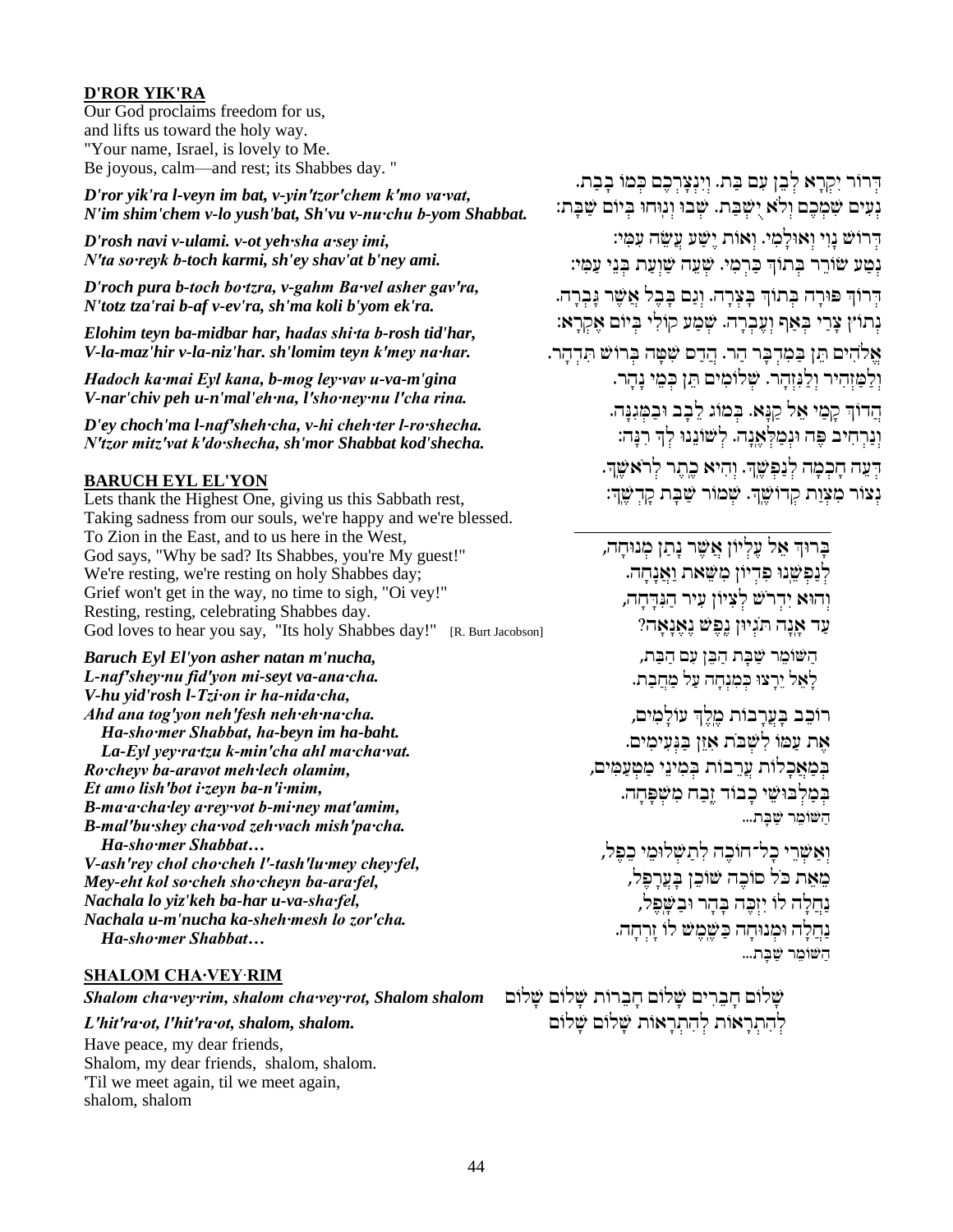## **Amida – Silent Standing Prayer for the Evening Service**

Blessed are You, Infinite One, God of our parents and ancestors, God of Abraham, God of Sarah, God of all who hear truth, age after age.

Boundless, vibrant, awesome sublime, surrounding and filling all space and time; gradually embracing all things into one.

Blessed be this Infinite Source, alive within us, as in all generations, Shield of Sarah and Abraham.

Supporting the living with love, awakening compassion in those who care, as they lift up the fallen and heal the sick, free the bound, and carry on the dreams of those who sleep in the dust.

O YHVH, blessed are You within us, giving life to all things.

You are holy. Your presence -- holy. And those who are holy, day after day make Your world a holy place, and so reveal Your presence.

Blessed are You, Shechina, the Power of holiness.

O Eternal, for thousands of years our people has had a dream, a vision that rises from a secret source within us. We dream of a time when our people, all people, will live in acceptance, in justice and in peace. We dream of a time when righteous people everywhere will rejoice and sing, and violence will rage no more, and evil vanish like smoke. We dream of a time when all people will sense the wonder and mystery of existence, and so come to know that You are the Mystery, the core of reality.

O Infinite One, when we look about we are so frightened. The darkness in the world, the darkness we sense in our very selves is so deep. The darkness in which You dwell overwhelms us with disbelief. Is this dream we have dreamed a delusion, a fantasy? We work and we struggle, and sickness, pain and oppression remain the lot of people all over the world.

Help us to see Your world in new ways. May the seeds of Your light grow within the darkness of our souls. Help us to bring good out of the evil which exists in the world. Help us to let go of our childish dreams of paradise and to accept You in Your manifold entirety. Teach us to make our lives holy through deeds of kindness and justice. Let us find our own ways to Torah so we may discover the deeper meaning, the spiritual significance of our lives. Let us enjoy and bless Your world, and rejoice in the true inner freedom that is ours. Help us to purify our hearts to serve You in truth, for You, Shechina, are truth, and Your teachings are true.

May our eyes witness Your return to our lives, to Zion and to the whole world. And may our dreams of a universal Zion - a world of justice, compassion, and peace - begin to take root in the hearts of all human beings.

Blessed are You, Shechina, returning your presence to the world through our deeds of goodness and holiness.

We give our thanks to You, Adonai. for our lives which are always in Your care. for our souls, called forth by You, for the surprises we meet. day after day, and for the wonders and blessings that happen to us at all times, evening morning and noon.

Blessed are You, Adonai: Goodness is Your name, and it is fitting to bless You.

Let us now open our hearts to Your light within, so that through this inner light we may bring to our people, and to all peoples everywhere, grace and kindness, tenderness and joy, blessing and peace. Blessed are You, Holy One, blessing each of us, and all of us together with peace.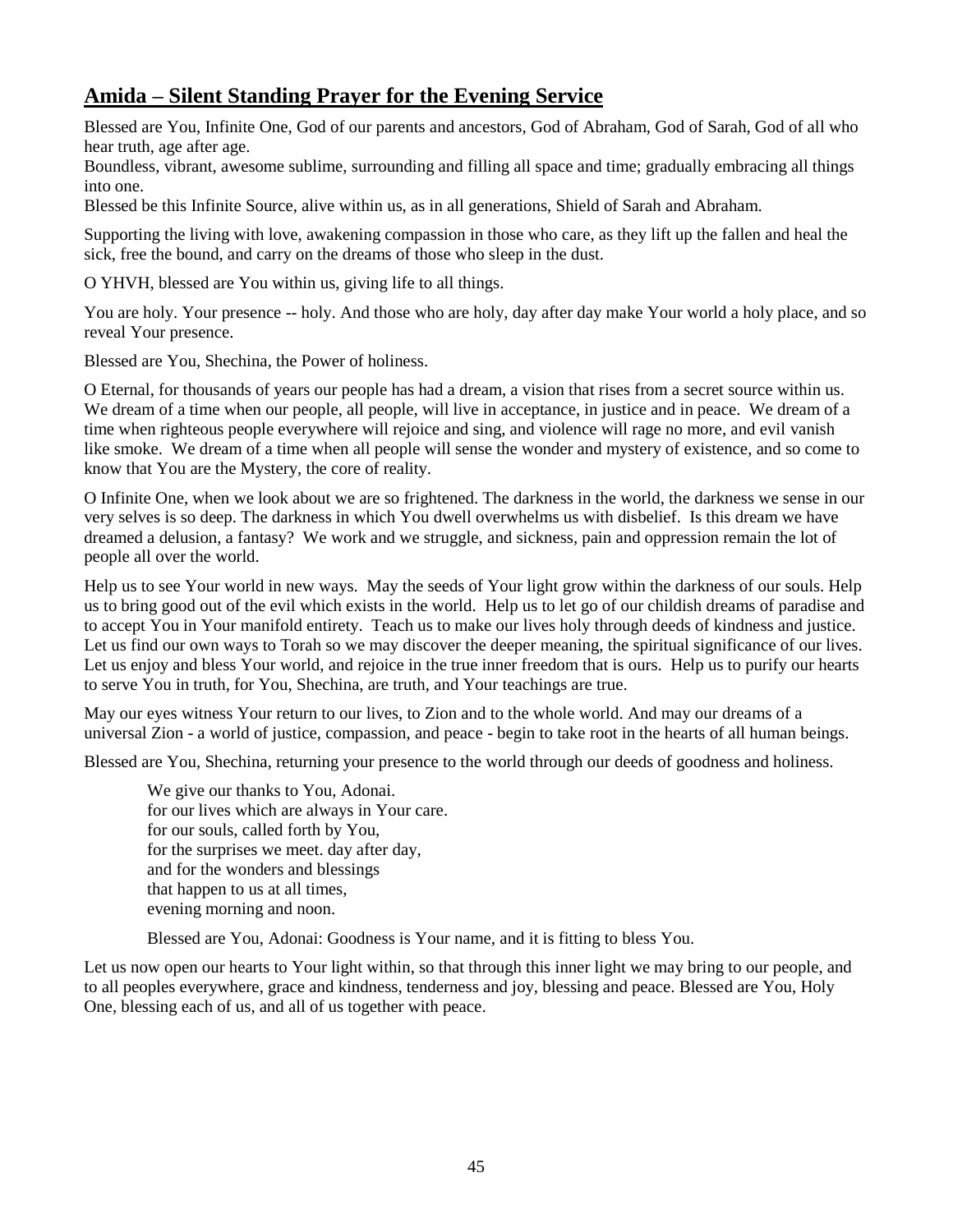אֲרֹנָי שְׁפָתַי תִפְתָח וּפִי יַגִּיד תְהִלָּתֶךְ: בָרוּךְ אַתָּה יִיָ אֱלֹהֵינוּ וֵאלֹהֵי הוֹרֵינוּ, אֱלֹהֵי אֲבִרָהָם, אֱלֹהֵי יִצְחָק, וֵאלֹהֵי יַעֲקִב, אֱלֹהֵי שָׂרָה, אֱלֹהֵי רִבְקָה, אֱלֹהֵי לֵאָה וֵאלֹהֵי רָחֵל. הָאֵל הַנָּדוֹל הַגְּבּוֹר וְהַנּוֹרָא, אֵל עָלְיוֹן, גּוֹמֵל חַסַדִים טוּבִים, וְקוֹנֶה הַכֹּל, וְזוֹכֶר חַסְדֵי אֲבוֹת, וּמֶבִיא גּוֹאֵל לְבְנֵי בְנֵיהֵם לְמַעֲן שָׁמוֹ בְאַהֲבָה: On the Ten Days of Awe לְחַיִּים, מֶלֶךְ חָפֵץ בַּחַיִּים, וְכָתְבֵנוּ בְּסֵפֶר הַחַיִּים, לְמַעַנְךָ אֱלֹהִים חַיִּים.) וַכְרֵנוּ רוּחַ עוֹזֵר וּמוֹשִׁיִעַ וּמָגֵן: בָּרוּךְ אַתָּה יִיָ, מָגֵן אַבְרָהָם וּפֹקֵד שָׂרָה: אַתַּה גִּבּוֹר לְעוֹלָם אֲדֹנָי, מְחַיֵּה מֵתִים אַתָּה, רַב לְהוֹשִׁיְעַ: In winter ּמַשִּׁיב הָרוּחַ וּמוֹרִיד הַגָּשֶׁם:) מְכַלְכֵּל חַיִּים בְּחֶסֶד, מְחַיֵּה מֵתִים בְּרַחֲמִים רַבִּים, סוֹמֵךְ נוֹפְלִים, וְרוֹפֵא חוֹלִים, וּמַתִּיר אֲסוּרִים, וּמְקַיֵּם אֱמוּנָתוֹ לִישֵׁנֵי עָפֶר, מִי כָמוֹךְ בַּעֲל גְּבוּרוֹת וּמִי דוְמֶה לָךְ, מֶלֶךְ מֵמִית וּמְחַיֶּה וּמַצְמִיחַ יְשׁוּעָהוּ On the Ten Days of Awe ִי כָמוֹךְ אַב הָרַחֲמִים, זוֹכֵר יְצוּרָיו לְחַיִּים בְּרַחֲמִים:)  $\mathbf{\Omega}$ וְנָאֵמָן אַתָּה לְהַחֲיוֹת מֵתִים. בָּרוּךְ אַתָּה יְיָ, מִחַיֵּה הַמֵּתִים: אַתַּה קַדוֹשׁ וְשָׁמְךָ קַדוֹשׁ וּקִדוֹשִׁים בְּכַל יוֹם יְהַלְלוּךְ, סֵלֵה. בַּרוּךְ אַתַּה יְיָ, הַאֵל הַקַדוֹשׁ <-On the Ten Days of Awe אַתָּה חוֹנֵן לְאָדָם דַּעֲת, וּמְלַמֵּד לֶאֱנוֹשׁ בִּינָה. חָנֵּנוּ מֵאִתְךָ דֵּעָה, בִּינַה וִהַשְׂכֵל. בַּרוּךְ אַתָּה יִיָ, חוֹנֵן הַדַּעַת. הֲשִׁיבֵנוּ אָבְינוּ לְתוֹרָתֶךְ, וְקָרְבֵנוּ מַלְכֵנוּ לַעֲבוֹדָתֶךָ, וְהַחֲזִירֵנוּ בִּתְשׁוּבָה שְׁלֵמָה לְפָנֶיךָ. בָּרוּךְ אַתָּה יְיָ, הַרוֹצֵה בְּתְשׁוּבַה. סְלַח לָנוּ, אָבִיְנוּ, כִּי חָטָאנוּ, מְחַל לָנוּ, מַלְכֵּגוּ כִּי פָּשָׁעְנוּ, כִּי מוֹחֵל וְסוֹלֵחַ אָתָּה. בָּרוּךְ אַתָּה יְיָ, חַנוּן המרבה לסלח. רְאֵה בְעָנְיֵנוּ, וְרִיִבָה רִיבֵנוּ, וּגְאָלֵנוּ מְהֵרָה לְמַעֲן שְׁמֶךָ, כִּי גּוֹאֵל חָזָק אָתָה. בָּרוּךְ אַתָה יְיָ, גּוֹאֵל יִשְׂרָאֵל. רִפַּאֲנוּ. יַיַ, וְנֵרַפֵּא, הוֹשִׁיעֲנוּ וְנִוּשֵׁעֲה, כִּי תִהְלַּתֲנוּ אַתֲה, וְהַעֲלֵה רְפוּאַה שָׁלֵמַה לְכַל מַכּוֹתֵינוּ. כִּי אֵל מֵלֵךְ רוֹפֵא נֶאֱמָן וְרַחֲמָן אָתָה. בָּרוּךְ אַתָּה יְיָ, רוֹפֵא חוֹלֵי עַמוֹ יִשְׂרָאֵל. בַּרֵךְ עָלֵינוּ, יִיַ אֱלֹהֵינוּ, אֶת הַשַּׁנָה הַזֹּאת וְאֶת כַּל מִינֵי תְבוּאַתַהּ לְטוֹבַה (בַּקַיִץ) וְתֵן בְּרָכָה (בַּחֹרֶף) וְתֵן טַל וּמָטָר לְבִרָכָה עַל פִּנֵי הָאֲדָמָה, וְשַׂבְּעֵנוּ מִטוּבֶךָ, וּבָרֵךְ שְׁנָתֵנוּ כַּשָּׁנִים הַטּוֹבוֹת. בָרוּךְ אַתָּה יְיָ, מִבָרֵךְ הַשָּׁנִים. תְקַע בְּשׁוֹפָר גָּדוֹל לְחֵרוּתְנוּ, וְשָׂא נֵס לְקַבֵּץ גָּלֵיּוֹתֵינוּ, וְקַבְּצֵנוּ יַחֲד מֵאֲרְבַּע כַּנְפוֹת הָאָרֱץ. בָּרוּךְ אַתָּה יְיָ, מְקַבֵּץ נִדְחֵי עַמוֹ יִשְׂרַאֵל. הָשִׁיָּבָה שׁוֹפְטֵיְנוּ כִּבָרְאֹשׁוֹנָה וְיוֹעֲצֵיְנוּ כִּבַתְּחָלָּה, וְהָסֵר מִמֵּנוּ יָגוֹן וַאֲנָחָה, וּמִלּוֹךְ עָלֵינוּ אַתָּה, יִיָ, לְבַדִּךְ בְחֵסֵר וּבְרַחֲמִים, וְצַדִּקְנוּ בַּמְשִׁפָּט. בָרוּךְ אַתָה יִי, מֵלֵךְ אוֹהֶב צִדָקָה וּמִשְׁפָּט (בעשי״ת הַמֵּלֵךְ הַמִּשְׁפָּט). וְלַמַּלְשִׁינִים אַל תְּהִי תִקְוָה, וְכָל הָרִשְׁעָה כְּרֶגֵע תֹאבֵד, וְכָל אוֹיְבֶיךָ מְהֵרָה יִכְרֵתוּ, וְהַזֵּדִים מְהֵרָה תְעַקֵּר וּתְשַׁבֵּר וּתְמַגֵּר וְתַכְנִיְעַ בִּמְהֵרָה בְיָמֵינוּ. בָּרוּךְ אַתָה יְיָ, שֹׁבֵר אִיבִים וּמַכְנִיְעַ זֵדִים. עַל הַצַּדִּיקִים וְעַל הַחֲסִידִים וְעַל זִקְנֵי עַמְּךְ בֵּית יִשְׂרָאֵל, וְעַל פְּלֵיטַת סוֹפְרֵיהֶם, וְעַל גַּרֵי הַצֶּדֶק וְעָלֵינוּ, יֶהֱמוּ נָא רַחֲמֶיךָ, יְיָ אֱלֹהֵיְנוּ, וְתֵן שָׂכָר טוֹב לְכָל הַבּוֹטְחִים בְּשָׁמְךָ בָּאֱמֶת, וְשִׂים חֶלְקֵנוּ עִמָּהֶם לְעוֹלָם, וְלֹא נֵבוֹשׁ כִּי בְךָ בָטָחְנוּ. בָּרוּךְ אַתָּה יְיָ, מִשְׁעָן וּמִבְטָח לַצַּדִּיקִים. וְלִירוּשָׁלַיָם עִירִךְ בְּרַחֲמִים תַּשׁוּב, וְתִשְׁכּוֹן בְּתוֹכָהּ כַּאֲשֶׁר דִּבַּרְתָ, וּבְנֵה אוֹתָהּ בִּקֲרוֹב בִּיַמֵינוּ בִּנָיַן עוֹלַם, וְכִסֵּא דָוִד מְהֵרָה לְתוֹכָהּ תָּכִין. בָּרוּךְ אַתָּה יְיָ, בּוֹנֵה יְרוּשָׁלָיָם.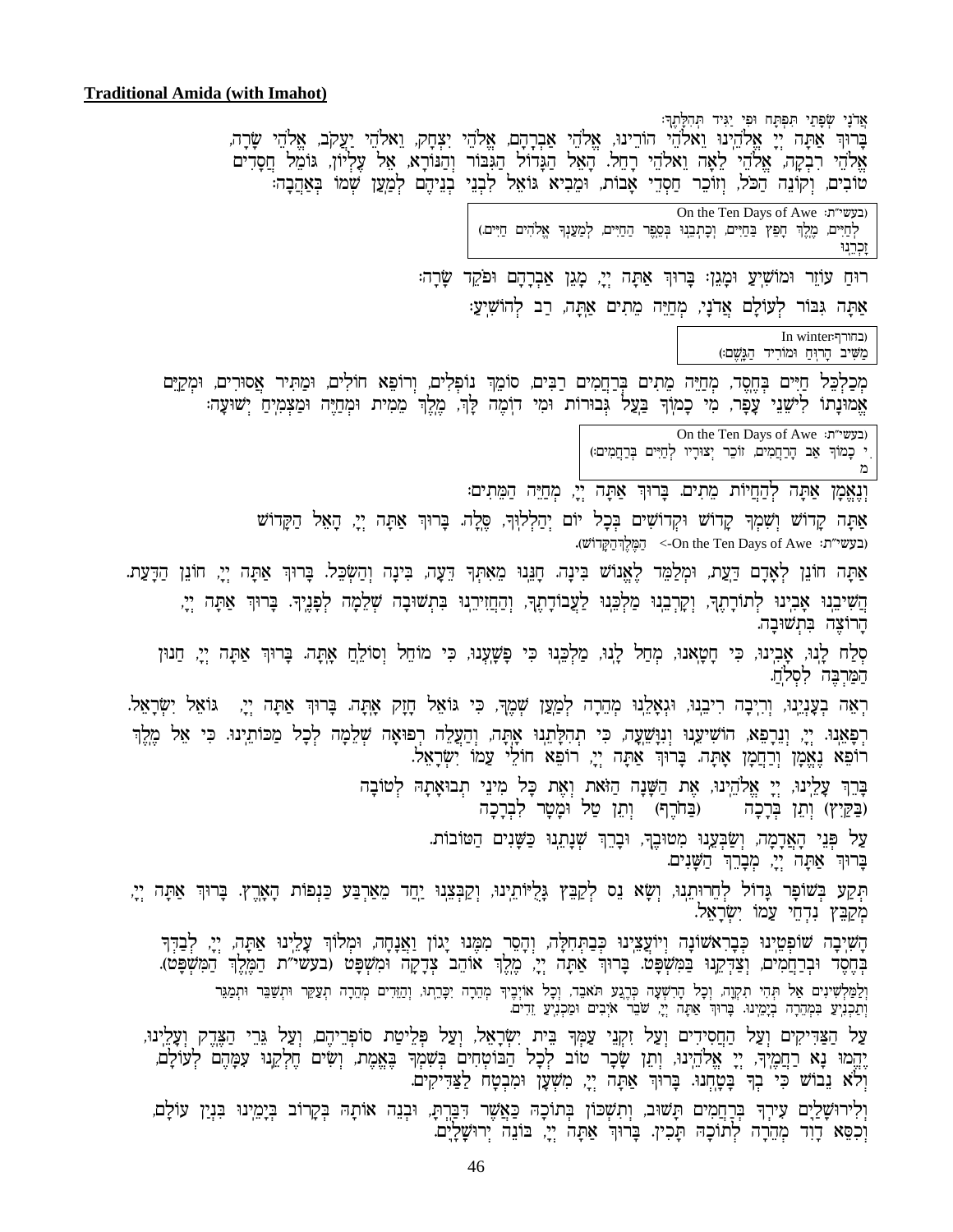אֵת צֵמֲח דָּוִד עַבְדִּךְ מִהֵרָה תַצִּמְיִחַ, וְקַרְנוֹ תַרוּם בִּישׁוּעֲתֵךָ, כִּי לִישׁוּעֲתִךְ קִוְיָנוּ כָּל הַיּוֹם. בָּרוּךְ אַתָּה יִיָ, מַצִמְיִחַ קָרֵן יִשׁוּעֲה. שְׁמַע קוֹלֵנוּ, יְיָ אֱלֹהֵינוּ, חוּס וְרַחֵם עָלִינוּ, וְקַבֵּל בְּרַחֲמִים וּבְרָצוֹן אֶת תְּפִלָּתֵנוּ, כִּי אֵל שוֹמֵע תְּפִלּוֹת וְתַחֲנוּנִים אַתֲה, וּמִלְפַּנֵיךָ, מַלְכֵּנוּ, רֵיקַם אַל תִּשִׁיבֵנוּ. כִּי אַתַּה שׁוֹמֵעַ תִּפְלַת עַמְּך יִשְׂרַאֵל בְּרַחֲמִים . בָרוּךְ אַתָּה יְיָ, שׁוֹמֵעַ תְפִלָּה. רְצֵה, יְיָ אֱלֹהֵיְנוּ, בְּעַמְּךָ יִשְׂרָאֵל וּבִתְפִלָּתָם, וְהָשֵׁב אֶת הָעֲבוֹדָה לִדְבִיר בֵּיתֶךָ, וּתְפִלָּתָם בְּאַהֲבָה תְקַבֵּל בְּרָצוֹן, וּתְהִי לְרָצוֹן תַּמִיד עֲבוֹדַת יִשְׂרַאֵל עַמֵּךּ. On Rosh Chodesh, Sukkot and Passover אֵלֹהֵינוּ וֵאלֹהֵי אֲבוֹתֵינוּ, יַעֲלֶה וְיָבֹא, וְיַגִּיְעַ, וְיֵרָצֶה, וְיִשְּׁמַעּ, וְיִפָּקֵה, וְיָזֶבֵר זִכְרוֹנֵנוּ וִפְקְדוֹנֵנוּ, וְזָכְרוֹן אֲבוֹתֵינוּ, וָזִכְרוֹן מָשְיָהַ כֶּן דָוָר עַבְדֶךָ, וְזִכְרוֹן יְרוּשָׁלַיָם עִיר קִדְשֶׁךָ, וְזִכְרוֹן כָל עַמְר בִּית יִשְׁרָאֵל לְפַּנֵיךְ, לִפְלֵיטָה, לְסוֹבָה, לְחֵן וֹלְחֶסֶד וּלְרַחֲמִים, לְחַיִּים וּלְשָלוֹם, בְּיוֹם לְרֹאֹשׁ–חֹרֶשׁ: רֹאשׁ הַחֹרֶשׁ הַזֶּה<br>לְכֵּסַח: לְפֶּסַח: `` תַּג הַמַּצּוֹת הַזֶּה<br>לְפֶּסוּ: `` תַּג הָסֻּכּוֹת הַזֶּה תַּג הַסְכּוֹת הַזֶּה זָכְרֵנוּ, יְיָ, אֱלֹהֵינוּ, בּוֹ לְטוֹבָה, וּפַקְדֵנוּ בוֹ לִבְרָכָה, וְהוֹשִׁיעֵנוּ בוֹ לְחַיִּים, וּבִדְבַר יְשוּעָה וְרַחֲמִים, חוּס וְחָגֵנוּ, וְרַחֵם עָלֵינוּ וְהוֹשִׁיעֲנוּ, כִּי אֵלֵיךְ עֵינֵינוּ, כִּי אֵל מֵלֵךְ חַנוּן וְרַחוּם אָתָה) וְתִחֲזֵינָה עֵינֵינוּ בִּשׁוּבְךָ לְצִיּוֹן בִּרַחֲמִים. בָּרוּךְ אַתָּה יִיַ, הַמַּחֲזִיר שָׁכִינַתוֹ לְצִיּוֹן. מִוֹּדִים אֲנַחְנוּ לַךְּ, שָׁאַתָּה הוּא, יְיָ אֱלֹהֵינוּ וֵאלֹהֵי אֲבוֹתֵיְנוּ, לְעוֹלָם וָעֶד, צוּר חַיִּינוּ, מָגֵן יִשְׁעֵנוּ, אַתָּה הוּא לְדוֹר וָדוֹר נוֹדֶה לְךָ וּנְסַפֵּר תְהִלָּתֶךָ. עַל חַיֵּינוּ הַמְסוּרִים בְיָדֶךָ, וְעַל נִשְמוֹתֵינוּ הַפְקוּדוֹת לָךָ, וְעַל נִסֶּיךָ שֶׁבְּכָל יוֹם עִמְּנוּ, וְעַל נִפְלְאוֹתֶיִךְ וְטוֹבוֹתֶיךָ שֶׁבְּכָל עֵת, עֶרֶב וָבְקֶר וְצָהֲרָיִם הַטוֹב כִי לֹא כָלוּ רַחֲמֶיִךְ, וַהַמְרַחֵם כִּי לֹא תַמִּוּ חֲסָדֵיךָ מֵעוֹלָם קְוַיְנוּ לַךְ. On Chanukah לַ*חֲגָכָה* עַל הַנִּסִּים, וִעַל הַפֻּרְקָן, וְעַל הַגְּבוּרוֹת, וְעַל הַתְּשׁוּעוֹת, וְעַל הַמִּלְחָמוֹת, שֶׁעָשְיִתָ לַאֲבוֹתֵינוּ בַּיָּמִים הָהֵם בַּזְמַן הַזֶּה. בִּימֵי מַתִּתְיָהוּ בֶּן יוֹחָנָן כֹהֵן גָּדוֹל, חַשְׁמוֹנָאי וּבָנָיו, כְשֶׁעָמְדָה מַלְכוּת יָוָן הָרְשָׁעָה עַל עַמְּךְ יִשְׂרָאֵל לְהַשְׁכִּיחָם תוֹרָתֶךְ, וּלְהַעֲבִירָם מֻחַקֵּי רְצוֹנֵךְ, וְאַתָּה בְּרַחֲמֵיךָ הָרַבִּים עָמְרָת לָהֶם בִּעֶת צָרָתָם, רָבְתָ אֶת רִיכָם, דָּנֶת אֶת דִּינָם, נָקְמִת אֶת נקמתם מסרת גבורים ביד חלשים, ורבים ביד מעטים, וטמאים ביד טהורים, ורשעים ביד צדיקים, וודים ביד עוסקי תוֹרָתֶךְ וּלְךָ עָשְיְתָ שֵם גָּדוּל וְקָדוּשׁ בְּעוֹלָמֶךְ, וּלְעַמְּךָ יִשְׂרָאֵל עָשִׂיתָ תְשׁועָה גְּדוֹלָה וּפִרְקָן כְהַיוֹם הַזֶּה וְאַחַר כָּךְ בָּאו בָנֶיִךְ לִדְבִיר בֵּיתֶךָ, וּפִנּוּ אֶת הֵיכָלֶךָ, וְטְהֲרוּ אֶת מִקְדָשֶׁךָ, וְהִדְלִיקוּ נֵרוֹת בְּחַצְרוֹת קַדְשֶׁךָ, וְקָבְעוּ שְׁמוֹנַת יְמֵי חֲנָכָּה אֵלּוּ, לְהודות ולְהַלֵּל לְשָׁמְךָ הַגָּדול. וְעַל כֻּלָּם יִתְבָּרַךְ וְיִתְרוֹמֵם שָׁמְךָ, מַלְכֵּנוּ, תָמִיד לְעוֹלָם וָעֶד. On the Ten days of : וּכְתוֹב לְחִיּיִם טוֹבִים כַּל בְּנֵי בְרִיתֵךָ.) Awe (בעשי"ת) וְכֹל הַחַיִּים יוֹדוּךְ סֶּלָה, וִיהַלְלוּ אֶת שִׁמְךָ בֶּאֱמֶת, הָאֵל יְשׁוּעָתֵנוּ וְעֶזְרָתֵנוּ סֶלָה. בָּרוּךְ אַתָּה יְיָ, הַטּוֹב שִׁמְךָ וּלְךְ נַאֲה לְהוֹדוֹת. שָׁלוֹם רָב עַל יִשְׂרָאֵל ۖ עַמְךָ תָּשִׂים לְעוֹלָם, כִּי אַתָּה הוּא מֶלֵךְ אָדוֹן לְכָל הַשָּׁלוֹם וְטוֹב בְּעֵינֶיךָ לְבָרֵךְ אֶת עַמְּךְ יִשְׂרָאֵל בְּכָל עֵת וּבְכָל שָׁעַה בִּשְׁלוֹמֵךָ. On the Ten days of Awe יִּים, בְּרָכָה, וְשָׁלוֹם, וּפַּרְנָסָה טוֹבָה, נָזֶכֶר וְנִכְּתֵב לִפְנֵיךְ, אֲנַחֲנוּ וְכָל עַמְּךָ בֵּית יִשְׂרָאֵל, לְחַיִּים טוֹבִים וּלְשָׁלוֹם. בְסֵפֵר ח בָּרוּךְ אַתָּה יְיָ, הַמְבָרֵךְ אֶת עַמּוֹ יִשְׂרָאֵל בַּשַּׁלוֹם. אֱלֹהַי, נְצוֹר לְשׁוֹנִי מֵרָע. וּשְׂפָתַי מִדַּבֵּר מִרְמָה: וְלִמְקַלְלַי נַפְשִׁי תִדֹּם, וְנַפְשִׁי כֶּעָפָר לַכֹּל תִּהְיֶה. פִּתַח לִבִּי בְתוֹרָתֵךְ, וּבְמִצְוֹתֵיִךְ תִּרְדּוֹף נַפְשִׁי. וְכַל הַחוֹשָׁבִים עַלֵּי רַעָה, מִהֶרָה הַפֵּר עַצַּתַם וַקַלְקֵל מַחֲשַׁבִתָּם. עֵשָׂה לְמַעַן שְׁמֶךָ, עֲשֵׂה לְמַעַן יְמִינֶךָ, עֲשֵׂה לְמַעַן קְרֻשָּׁתֶךָ. עֲשֵׂה לְמַעַן תּוֹרָתֶךָ. לַמַעַן יֵחָלְצוּן יְרִידֶיךָ, הוֹשִׁיְעָה יְמִינְךְ וַעֲנֵנִי. יִהְיוּ לְרָצוֹן אִמְרֵי פִי וְהֶגְיוֹן לִבִּי לְפָנֶיךָ, יְיָ צוּרִי וְגוֹאֲלִי. עֹשֶׂה שָׁלוֹם בִּמְרוֹמָיו, הוּא יַעֲשֶׂה שלום עלינו, ועל כל ישראל ואמרו: אמן.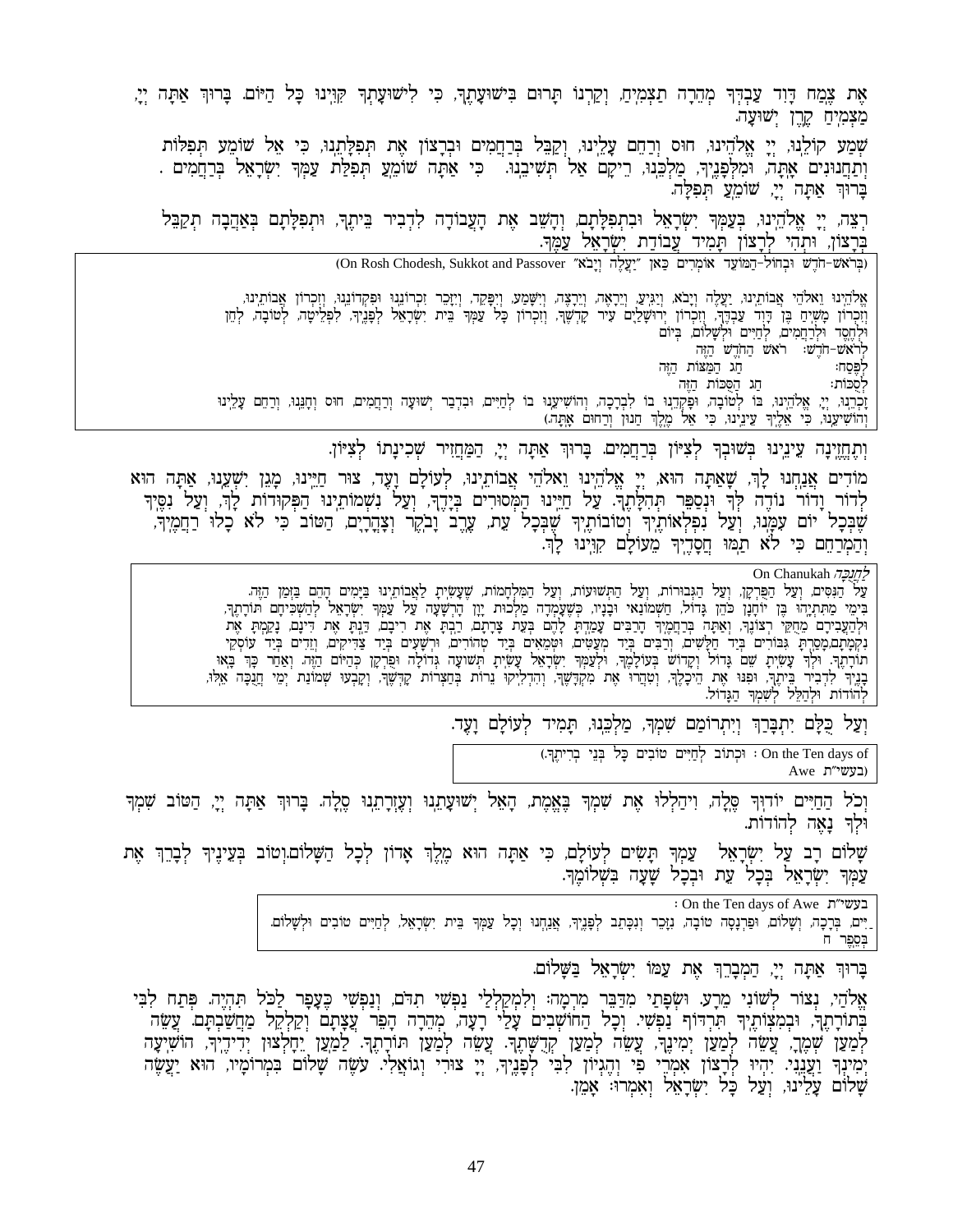## **ADDITIONAL READINGS**

### **WE CANNOT PRAY TO END WAR;**

Adapted from Rabbi Jack Reimer

#### **We cannot pray to end war;**

for we have already been given the humanity to find peace within ourselves and with our neighbors,

#### **We cannot pray to end starvation;**

for we have already been given the resources with which to feed the whole world, if we would only use them fairly.

#### **We cannot pray to root out prejudice;**

for we have already been given eyes with which to see the good in all people, if we would only use them wisely.

#### **We cannot pray to end despair;**

for we have already been given the power to give hope and support to the oppressed, if we would only use it justly.

#### **We cannot pray to end disease;**

for we have already been given great minds with which to search out cures and healings, if only we would use them constructively.

Therefore, we pray for strength, determination, and wisdom, and the will to act on our prayers.

### **THERE IS A VITALITY**

Martha Graham

There is a vitality, a life force, an energy, a quickening that is translated through you into action And because there is only one you in all time, this expression is unique. And if you block it, it will never exist through any other medium. the world will not have it. It is not your business to determine how good it is, nor how valuable, nor how it compares with other expressions. It is your business to keep it yours clearly and directly, to keep the channel open.

#### **A PRAYER FOR THE SABBATH**

May my heart be open to envision a world yet to be. A world filled with love and compassion, righteousness, justice and peace. May I join hands with my sisters and brothers To bring this hope and vision into reality. We will rest and celebrate on this special Shabbat day, We will make ourselves known, Lifting our voices as one We will delight in our love for each other A foretaste of the way things will be. We bless the Infinite, alive within us in all generations, making Shabbat day holy.

#### **A PRAYER FOR PEACE**

Our world is so filled with fear, violence and greed.

Yet we long for justice and peace.

A light, deep within us, shines through us on this Shabbat day,

and brings us peace, contentment and joy.

May this light shine through us this coming week as we work for peace;

Peace within ourselves and our families,

Peace within our community,

Peace between the State of Israel and her neighbors,

Peace between our country and other nations.

May we come together to see that all of us are really one,

and that there is a unity that binds us together.

May we learn to share what we have with those who have less than we do, so that we can bring justice and peace to the world.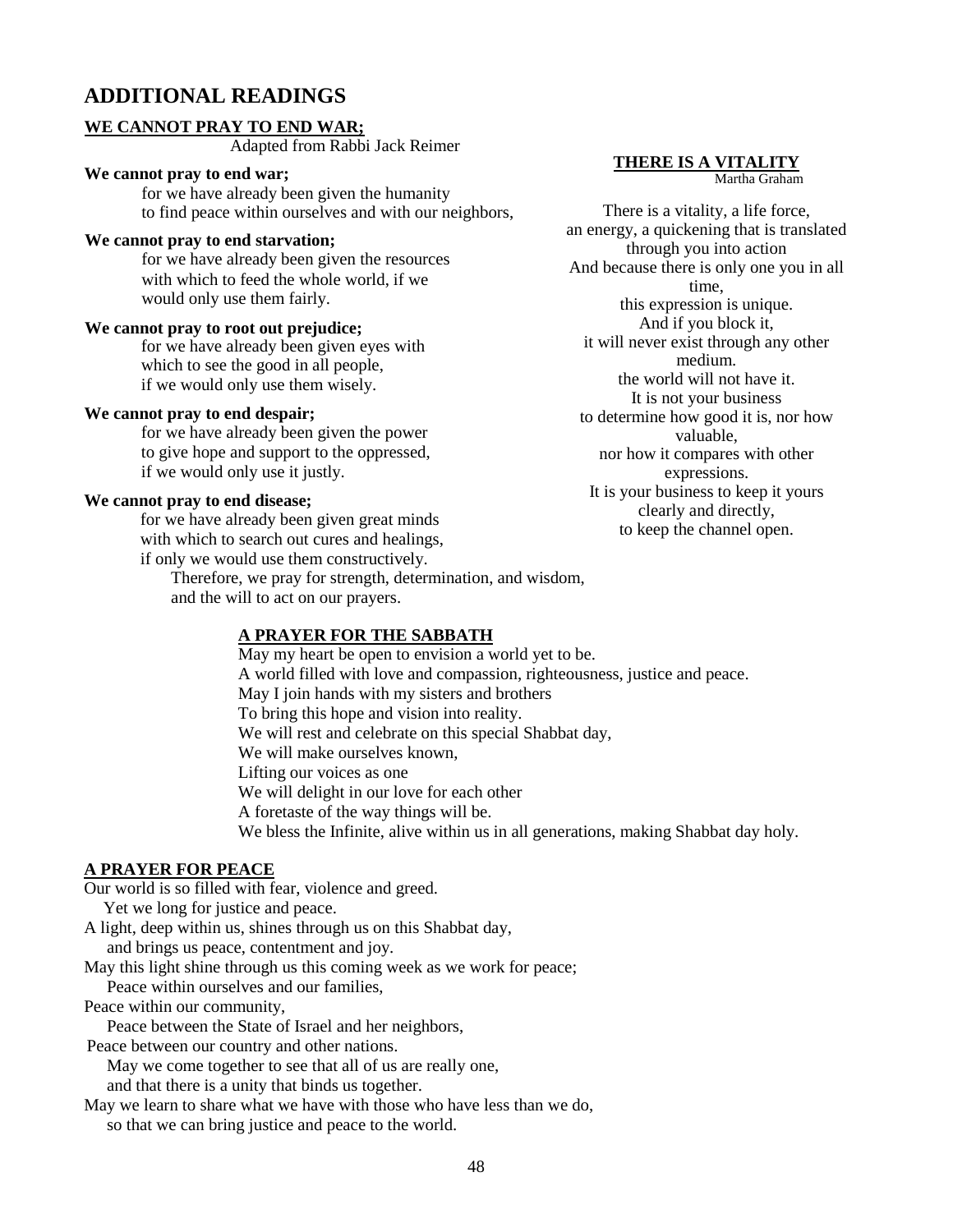#### **Circle Chant**

Linda Hirschhorn

Circle round for freedom Circle round for peace For all of us imprisoned Circle for release.

Circle for the planet Circle for each soul For the children of our children Keep the circle whole

### **L 'chi Lach**

 Debbie Friedman *L'chi lach*, to a land that I will show you. *Lech l'cha*, to a place you do not know. *L'chi lach*, on your journey I will bless you. And you shall be a blessing (3x), *l'chi lach*.

*L'chi lach*, and I shall make your name great. *Lech l'cha*, and all shall praise your name. *L'chi lach*, to the place that I will show you *L'simchat cha∙yim* (3x), *l'chi lach*.

### **It Is Up To Us**

It is up to us to hallow creation, to respond to Life with the fullness of our lives. It is up to us to meet the world to embrace the whole even as we wrestle with its parts. It is up to us to repair the world and to bind our lives to Truth.

Therefore we bend the knee and shake off stiffness that keeps us from the subtle graces of Life and the supple gestures of Love. With reverence and thanksgiving we accept our destiny and set for ourselves the task of redemption.

### **Our Deepest Fear**

 Marianne Williamson Our deepest fear is not that we are inadequate. Our deepest fear is that we are powerful beyond measure. It is our light, not our darkness, that most frightens us. We ask ourselves, who am I to be brilliant, gorgeous, talented and fabulous? Actually, who are you not to be? You are a child of God. Your playing small doesn't serve the world. There is nothing enlightened about shrinking so that other people won't feel insecure around you. We were born to make manifest the glory of God that is within us. It's not just in some of us; it's in everyone. And as we let our own light shine, we unconsciously give other people permission to do the same. As we are liberated from our own fear, our presence automatically liberates others.